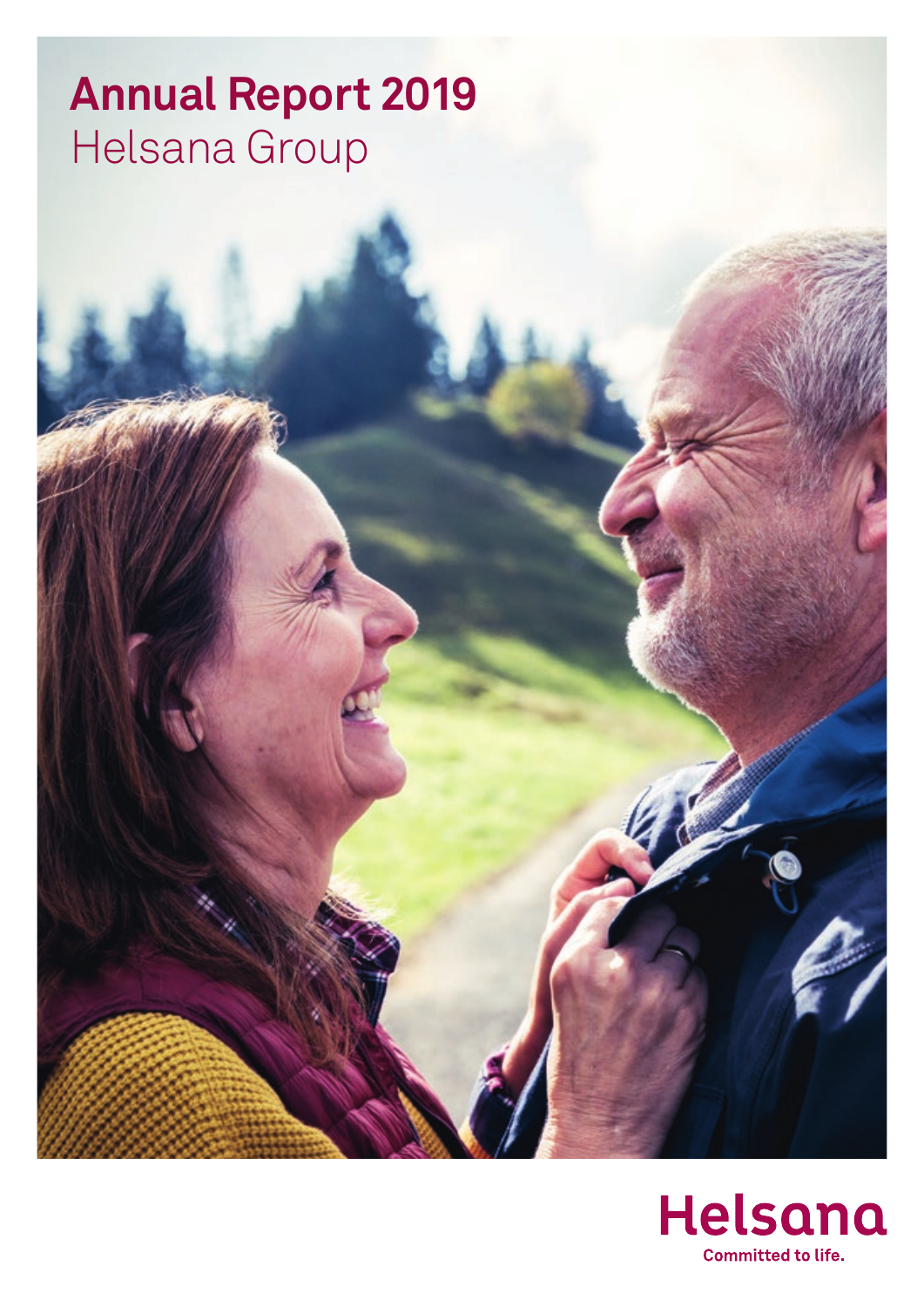### **Key figures**

2.1

 million policyholders

6.7

billion CHF in premium income

> 98.6 % combined

> > ratio

3,361

billion CHF in benefits

6.3

employees

436

million CHF profit for the period

|                            | 2019         | 2018         |
|----------------------------|--------------|--------------|
| Income statement           |              |              |
| Premiums earned            | 6,743,233    | 6,500,592    |
| Insurance benefits         | $-6.340.004$ | $-6,194,830$ |
| Operating expenses         | $-696,692$   | $-655,482$   |
| Profit/loss for the period | 435,977      | 54,065       |
| In % of premiums earned    |              |              |
|                            | .            |              |

| Equity                                          | 40.9%    | 35.7% |
|-------------------------------------------------|----------|-------|
| Insurance cost (loss ratio)                     | 88.2%    | 87.2% |
| Operating cost (cost ratio)                     | $10.3\%$ | 10.1% |
| Combined ratio (sum of loss and expense ratios) | 98.6%    | 97.3% |

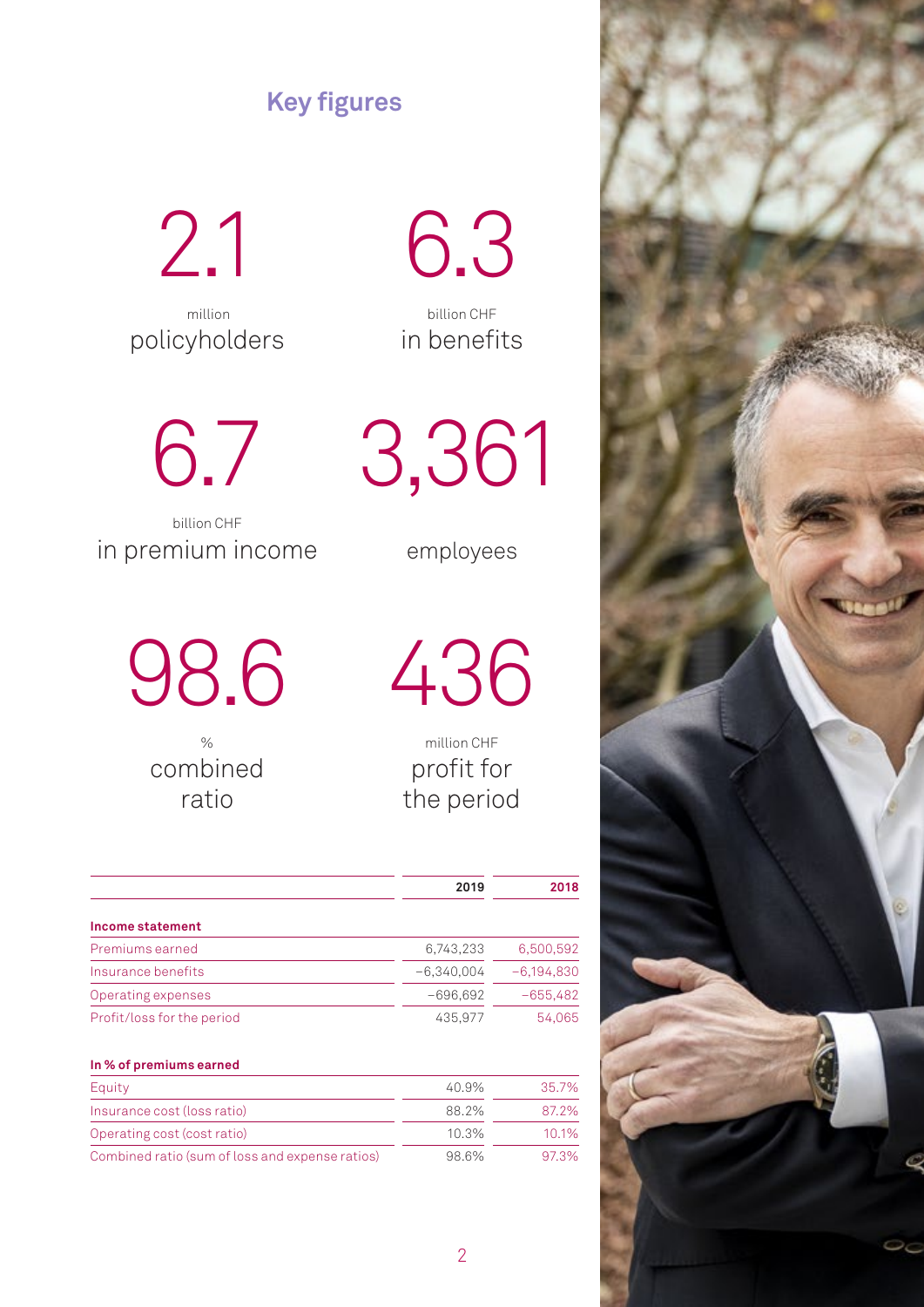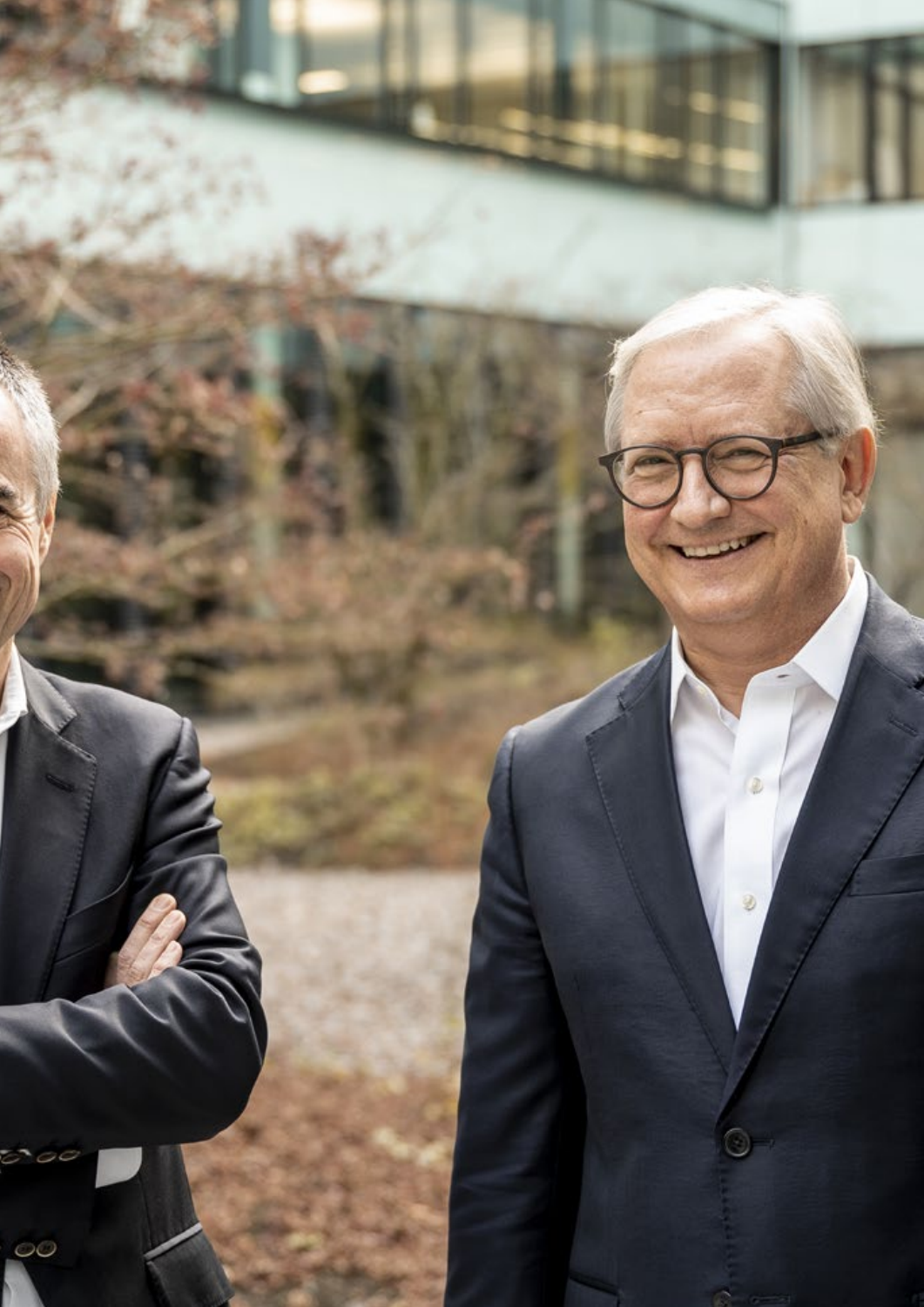### "As for the future, your task is not to foresee it, but to enable it."

Antoine de Saint-Exupéry

Dear Readers,

2019 saw us build a great deal of momentum. We achieved an excellent result of CHF 436 million thanks to an outstanding investment performance and a solid underwriting result. Our premium situation has also never been more rewarding. For the first time, the vast majority of our customers will benefit from reductions in basic insurance premiums. Together with our outstanding service and valuable products, this meant that most existing customers remained loyal to us, and a large number of new customers have put their trust in us for the future. This produced customer growth of 8.0 per cent in the basic insurance business as at 1 January 2020.

We will use this momentum to continue our tireless commitment to our customers – and tread new paths in doing so. With our new Corporate Strategy 2020+, we will consolidate our position as a competent partner in the Swiss healthcare system and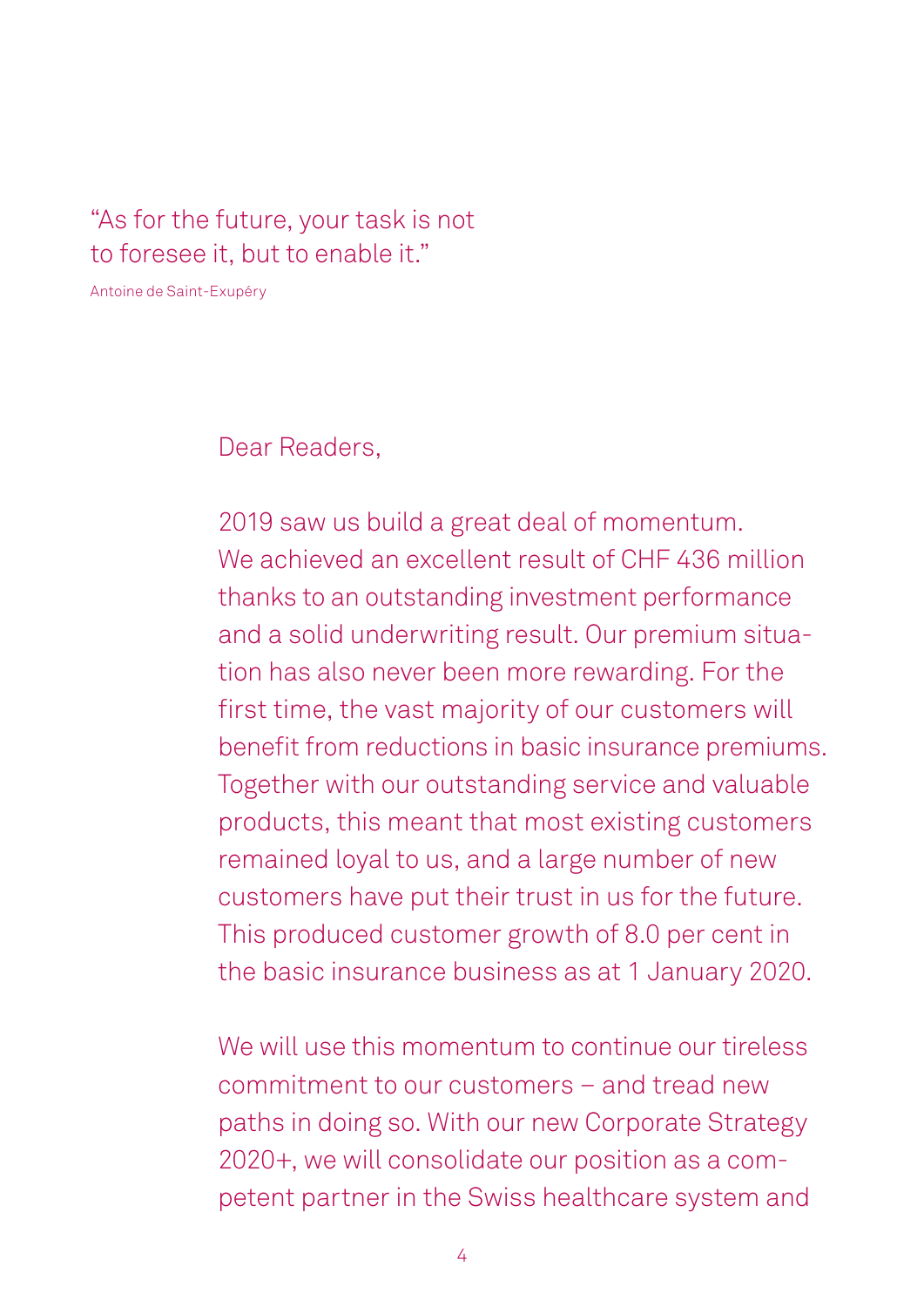play an even more active role in shaping its future. We will consistently act to ensure stable and affordable premiums for our customers, as well as a sustainable and high-quality healthcare system.

People reward our commitment by placing their faith in us. Last year's customer feedback reflects this. We are extremely close to achieving our strategic objective of being in the industry Top 3. And we will justify this trust by offering our customers a higher quality of care and support in any situation as an advisor and coordinator.

**Prof. Thomas D. Szucs Chairman of the Board of Directors**

**Daniel H.Schmutz CEO**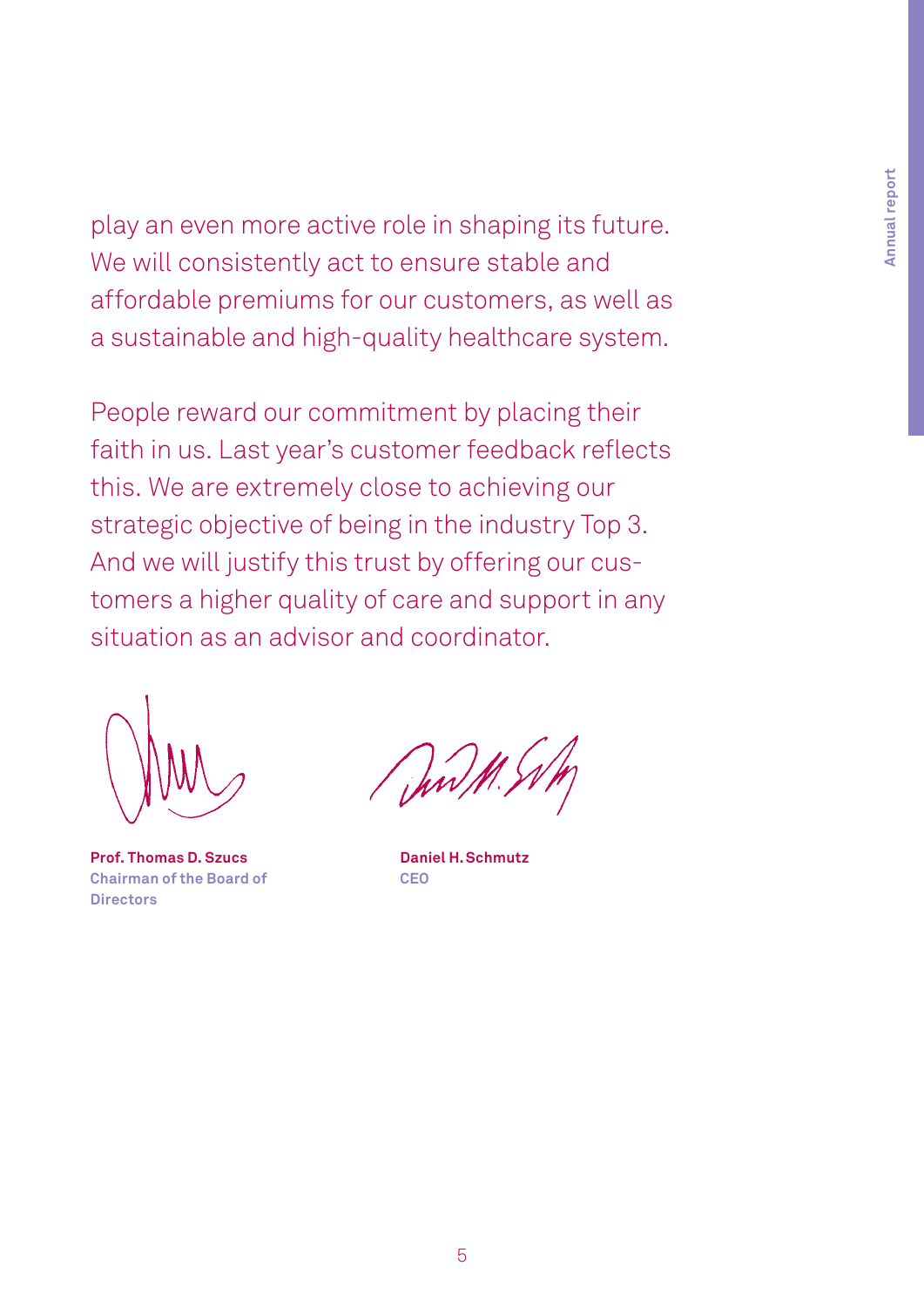### **Annual report**

# **Into the future with great momentum**

The Helsana Group achieved an excellent result of CHF 436 million in 2019, thanks to an outstanding investment performance and a solid underwriting result. The premium situation in basic insurance has also never been so rewarding, and the new Corporate Strategy 2020+ has been launched. As we move into the future, all of these factors have helped us build momentum.

> The Helsana Group built significant momentum in 2019. We concluded the reporting year with an excellent result of CHF 436 million (2018: CHF 54 million). This is the product of outstanding investment performance and a solid underwriting result. The premium situation in the basic insurance business has also never been more rewarding, with the vast majority of our customers benefiting from premium reductions. Together with our outstanding service and valuable products, this meant that most of our existing customers remained loyal to us, and a large number of new customers have put their trust in us going forward. This yielded customer growth of 8.0 per cent in the basic insurance business as at 1 January 2020.

#### **Historic premium situation**

Our premium income saw another year-on-year boost, reaching CHF 6.7 billion in 2019 (2018: CHF 6.5 billion).

For the first time since the Swiss Federal Law on Health Insurance was introduced, a significant majority of Helsana customers will benefit from lower premiums in the basic insurance business in 2020. This is because costs in the Swiss healthcare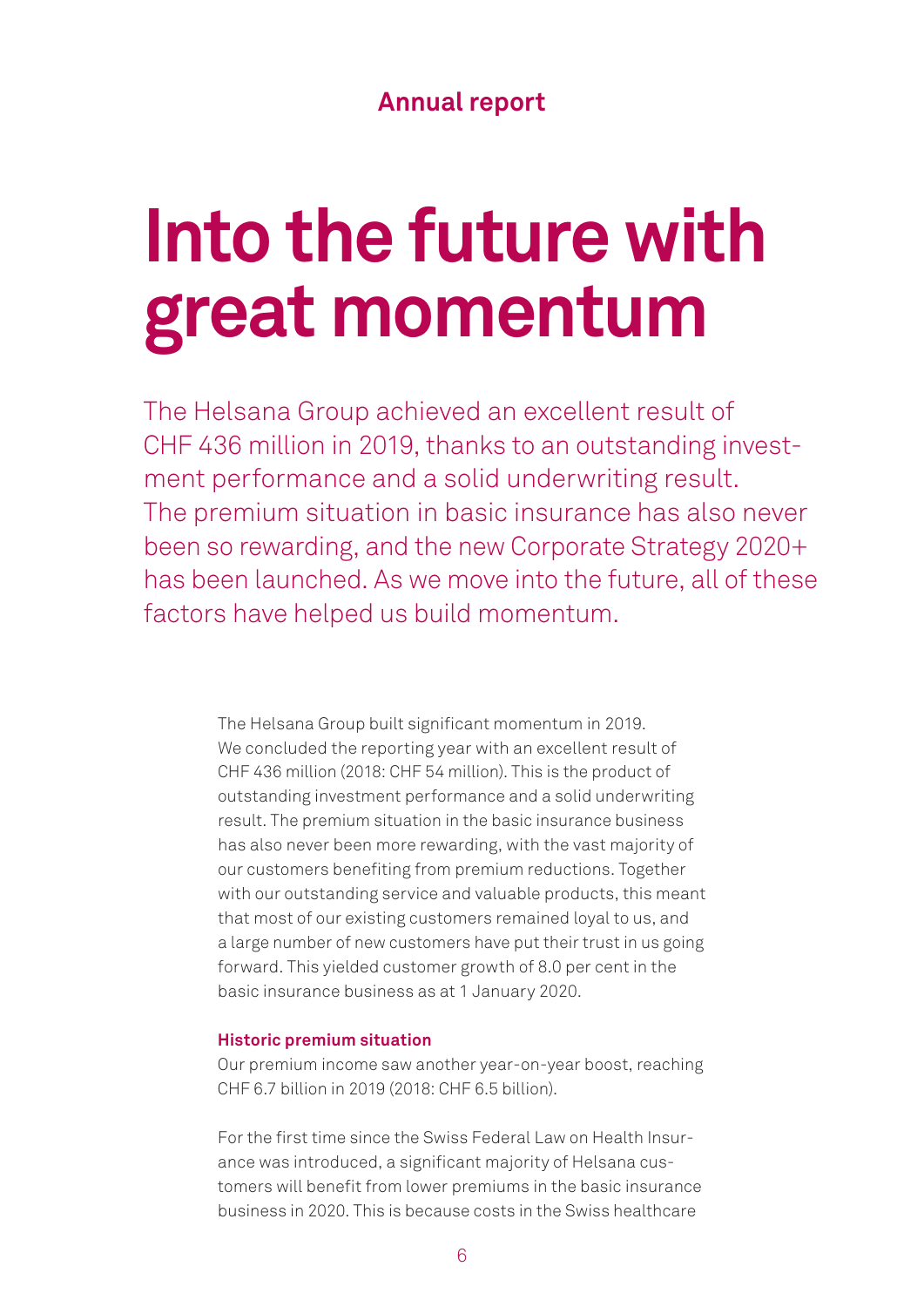system have seen only a slight increase recently, and inflation in net benefit per capita has been well below the long-term average. In 2019, overall inflation on our benefit costs amounted to –1.1 per cent.

The new hospital financing regime and the Federal Council's second TARMED intervention also played a role. This is only part of the story, however. Improved risk compensation, robust customer growth and our strong commitment to the healthcare system – such as through effective benefit cost management, and our unrelenting efforts to combat fraud – all drove our success and helped the Helsana Group to outperform the market.

**6.3 billion CHF in benefits**

"It fills me with pleasure and pride that our new Corporate Strategy 2020+ was developed with the enthusiasm and passion of our employees."

Chairman of the Board of Directors, Prof. Thomas D. Szucs

**6.7 436 billion CHF in premium income**

**million CHF in profit**

#### **Solid underwriting result**

The Helsana Group posted a solid underwriting result of CHF 97 million in 2019 (2018: CHF 175 million). The combined ratio stood at 98.6 per cent (2018: 97.3 per cent).

The combined ratio in the basic insurance business rose slightly from 97.1 per cent to 98.1 per cent year on year. In the supplementary insurance business, we closed the year by covering costs – the combined ratio for the year was 99.8 per cent (2018: 98.3 per cent).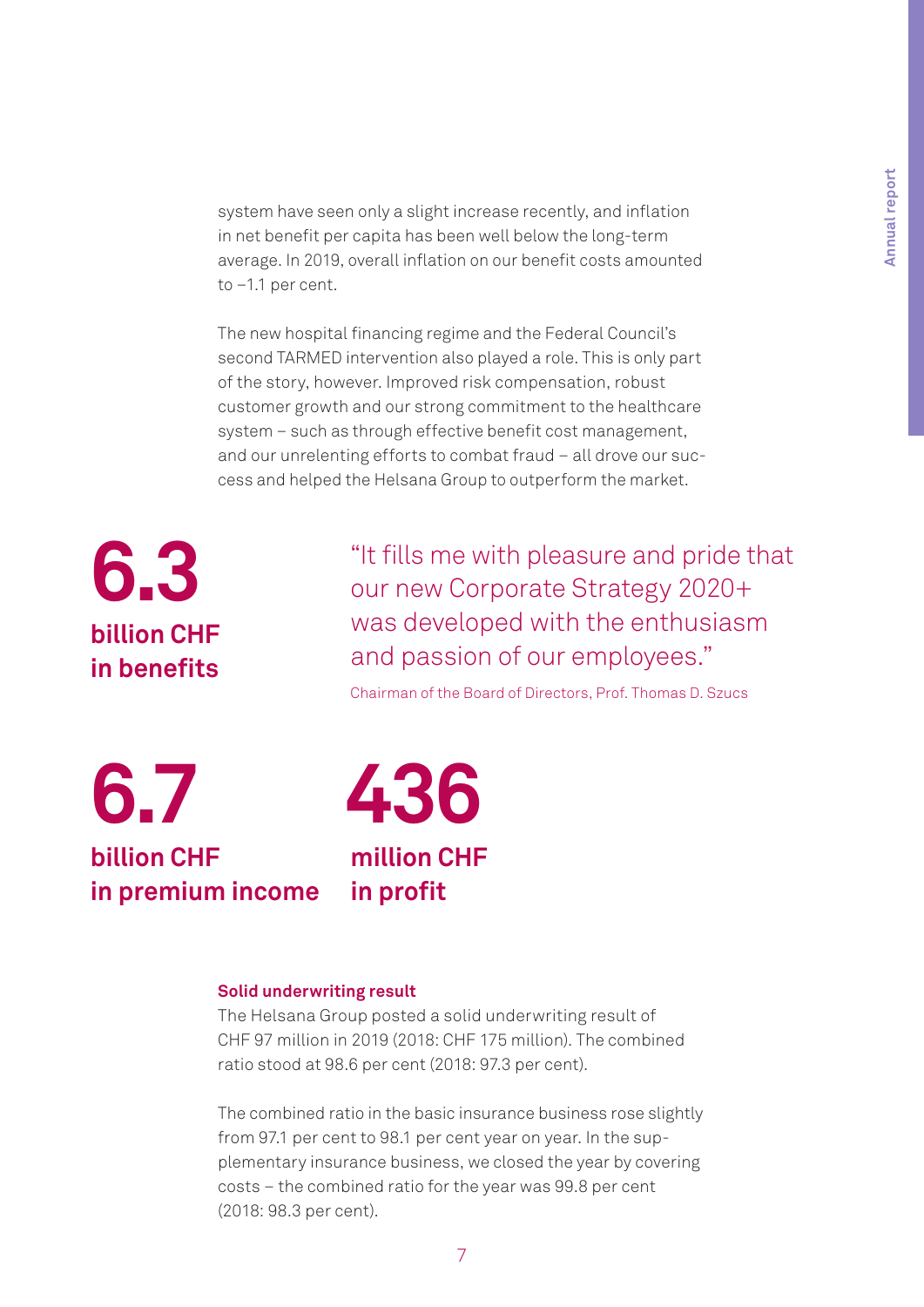In the accident insurance business, the combined ratio rose to 98.2 per cent (2018: 92.3 per cent). Half of this increase can be assigned to the refinement of the management costs allocation.

"People reward our commitment by placing their faith in us. We will justify **98.6%** this trust and use our momentum to move into the Top 3 of our industry for customer recommendations".

**combined ratio**

CEO, Daniel H. Schmutz

#### **Outstanding investment result**

International capital markets put in a remarkable performance in 2019 on the whole, benefiting the Helsana Group. Following a slight fall of –2.64 per cent in the previous year, the overall performance of our investment portfolio in 2019 was +9.04 per cent. Our investment specialists once again demonstrated their expertise – their impressive performance beat the 2019 benchmark by 0.84 percentage points. Our success on the capital markets therefore contributed substantially to an excellent overall result.

#### **Acting as advisor and coordinator, and influencing the Swiss health care system**

As usual, the Helsana Group clearly exceeds the legal requirements in respect of its companies' solvency. Our equity again increased substantially, to CHF 2.755 billion at the end of 2019 (2018: CHF 2.321 billion).

As at 2019, we had already recorded net growth of around 66,000 insured persons. This was a success that we once again succeeded in significantly exceeding as at 2020 with over 120,000 people who will in future now place their trust in us. This is thanks to our impressive benefits, impeccable customer service, enhanced cost management and, in particular, the significantly improved premium situation.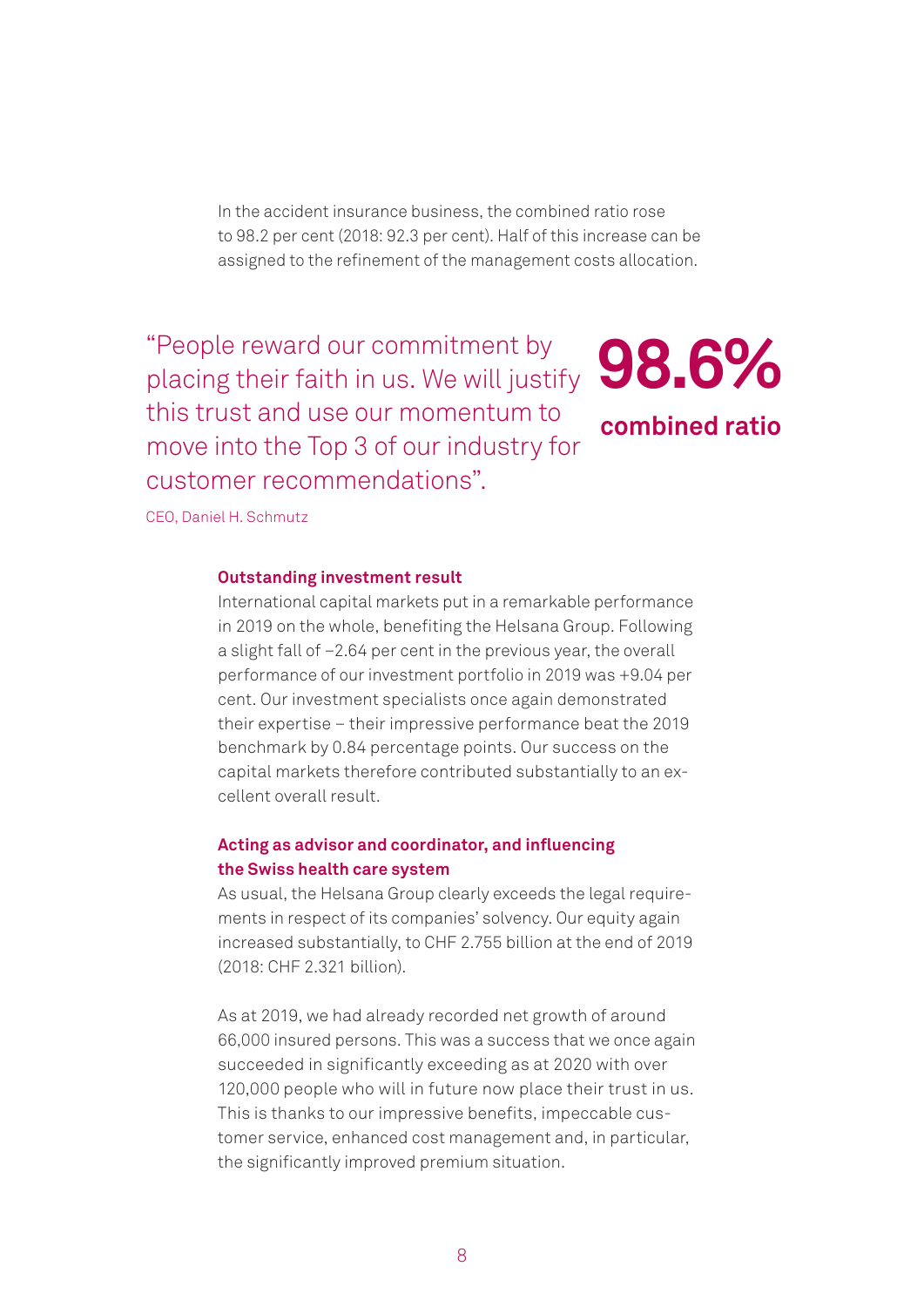Having brought our new Corporate Strategy 2020+ to life, we will use it to pursue various areas of focus. These include assuming even greater responsibility for, and actively influencing, the Swiss healthcare system. And we will provide even stronger support to our customers as an advisor and coordinator no matter what their situation.

Our commitment is receiving a warm welcome and bearing ever greater fruit. In 2019, we came within touching distance of achieving our strategic objective of entering the industry top 3 in terms of customer recommendations (according to the Net Promoter Score, NPS). We are only a few points away. Key to our most recent progress is that people are aware of our commitment, and reward it by trusting in our strength and reliability. Our innovations were also central to success last year, adding value to our customers' day-to-day lives. Almost 200,000 users had registered for three apps - "Helsana+", "Helsana Coach" and "Helsana Trail" – by the end of the year.

#### **Improving health care transparency**

We are committed to a healthcare system that is sustainable, of a high quality, competitive, and therefore efficient and customer-friendly. On the basis of this conviction, we will make every effort to help enhance transparency in terms of both cost-effectiveness and treatment quality and that, in turn, will lead to stable premiums. Our timely and proactive contributions to the legal and regulatory framework help to prevent over-regulation and mis-regulation, thus reinforcing our position as a competent actor and partner.

We continued to use various measures to share valuable knowledge in 2019, and to engage with

health policy. For example, we released three editions of our "Point of View" magazine covering health policy. We also published the "Helsana Volume Report" in September and our annual "Drug Report" in November. Together with other communications, they were very well received in the media and politics, and our content reached an extremely wide audience.

## **2.8 billion CHF in equity**

# **+120,000 additional customers**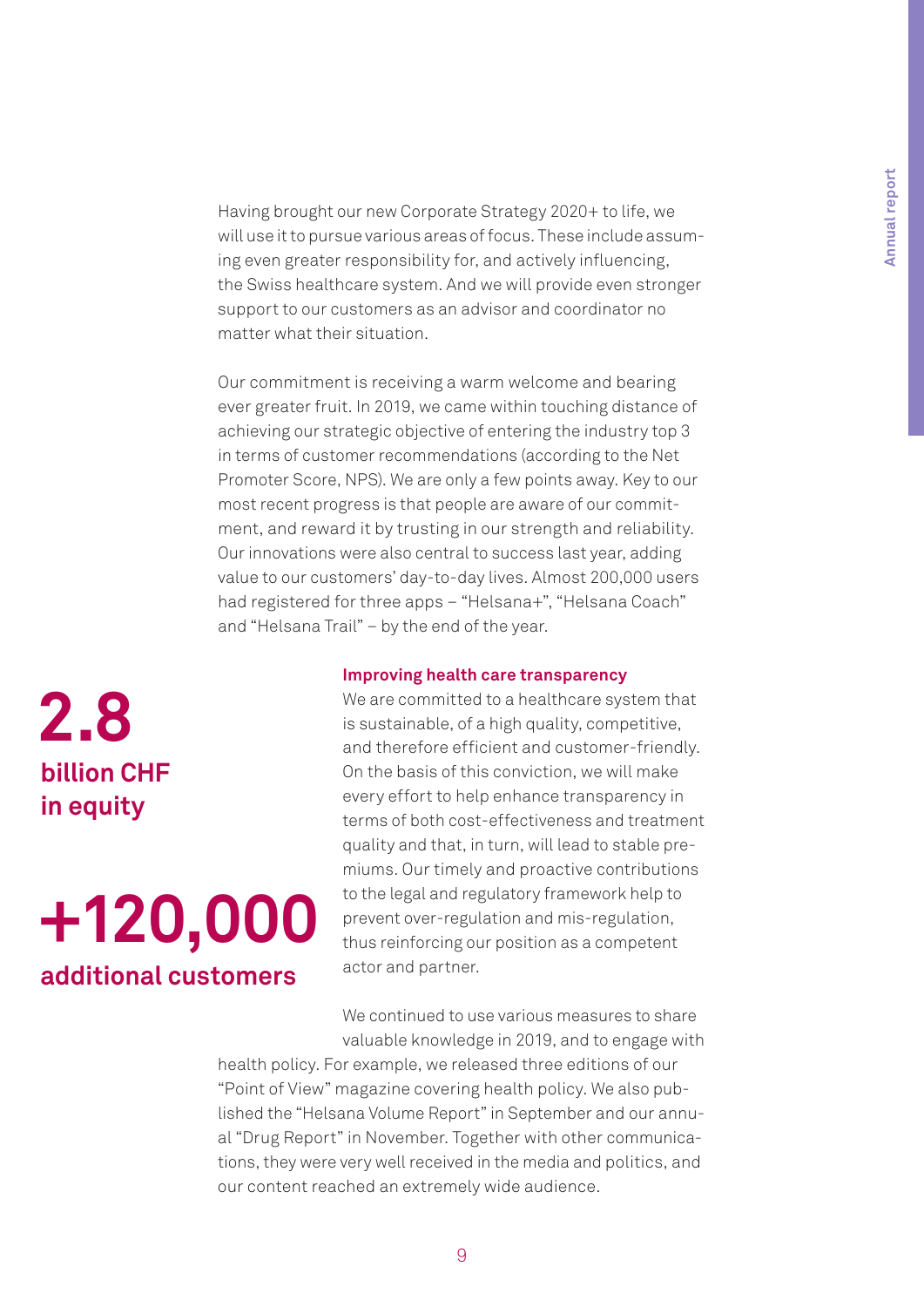# **Source of trust**

As the Helsana Group, we act strictly in accordance with our corporate governance principles. This establishes clear relationships and a solid foundation for our value-oriented, responsible and transparent management. It is also the source of the trust that customers, employees and the public place in us each and every day.

> Corporate governance encompasses the entire Helsana Group organisation as well as the management and control tools with which we meet our legal obligations. In terms of transparency and responsibilities, the Group follows the recommendations set out by the Swiss Code of Best Practice for Corporate Governance.

> Our Code of Conduct contains our business's ethical principles as stipulated by the Board of Directors, and to which all Helsana employees are committed. It contains the shared fundamental values and principles for day-to-day work that all Helsana Group employees must follow to ensure we achieve our long-term objectives. It also fosters a common understanding of what honest and ethical business practice is.

#### **1. Group structure and shareholder base**

The shareholders of Helsana Ltd are Stiftung Fondation Sana and Verein Artisana. Stiftung Fondation Sana holds 79 per cent of the CHF 70 million in share capital. Its board comprises 30 members and a committee of seven members. Verein Artisana owns 21 per cent of the share capital and is governed by a board of seven members.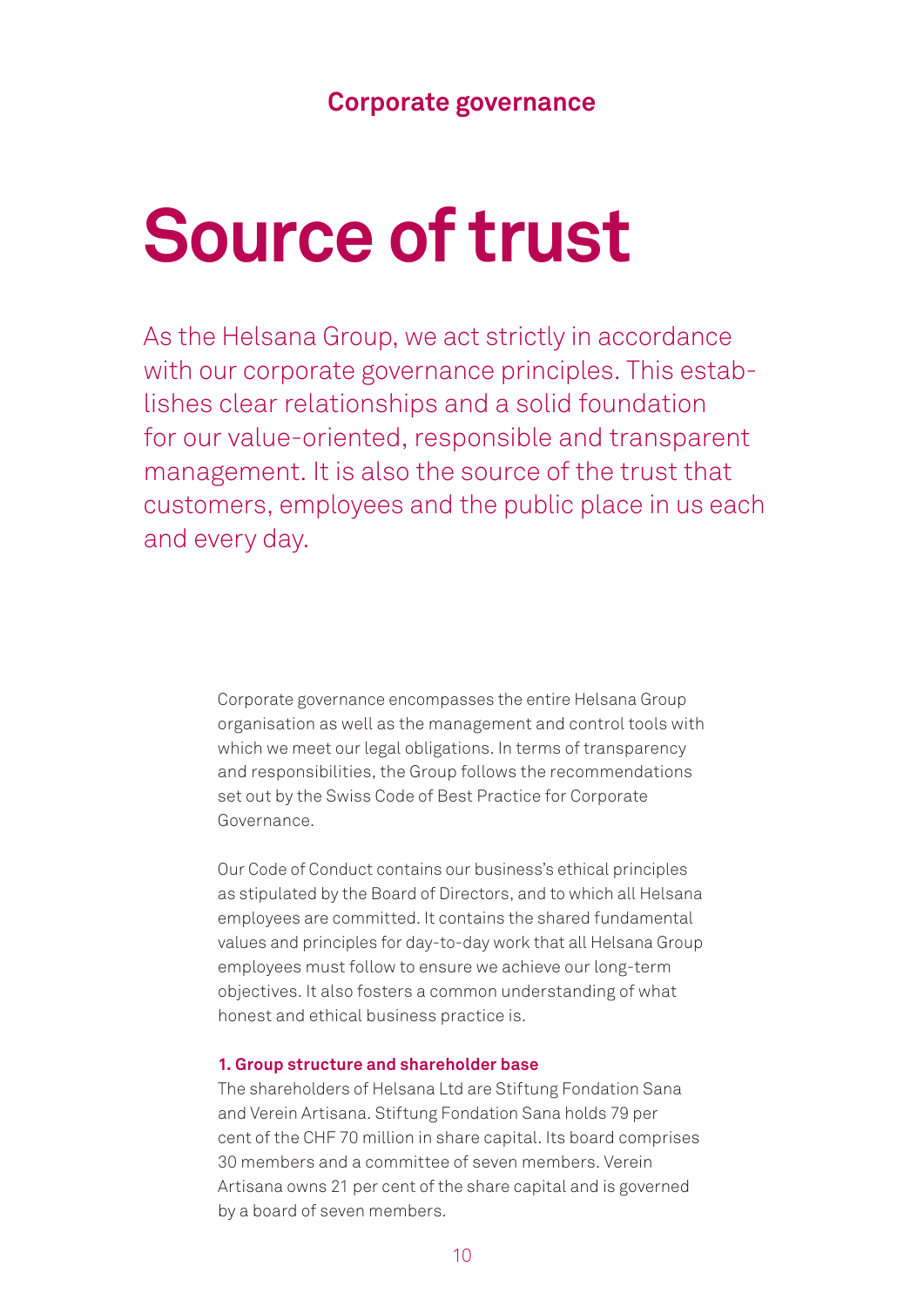

There are no listed companies in Helsana's scope of consolidation and no cross-shareholdings in which the capital or voting rights of each party exceeds a threshold of five per cent.

#### **2. Capital structure**

Helsana Ltd's share capital amounts to CHF 70 million, divided into 70,000 fully paid up registered shares with a nominal value of CHF 1,000 each. Each share entitles the holder to one vote at the Annual General Meeting. Registered shares may only be transferred with the approval of the Board of Directors. The share capital has not changed in the past four reporting years. There are no rules restricting nominee entries.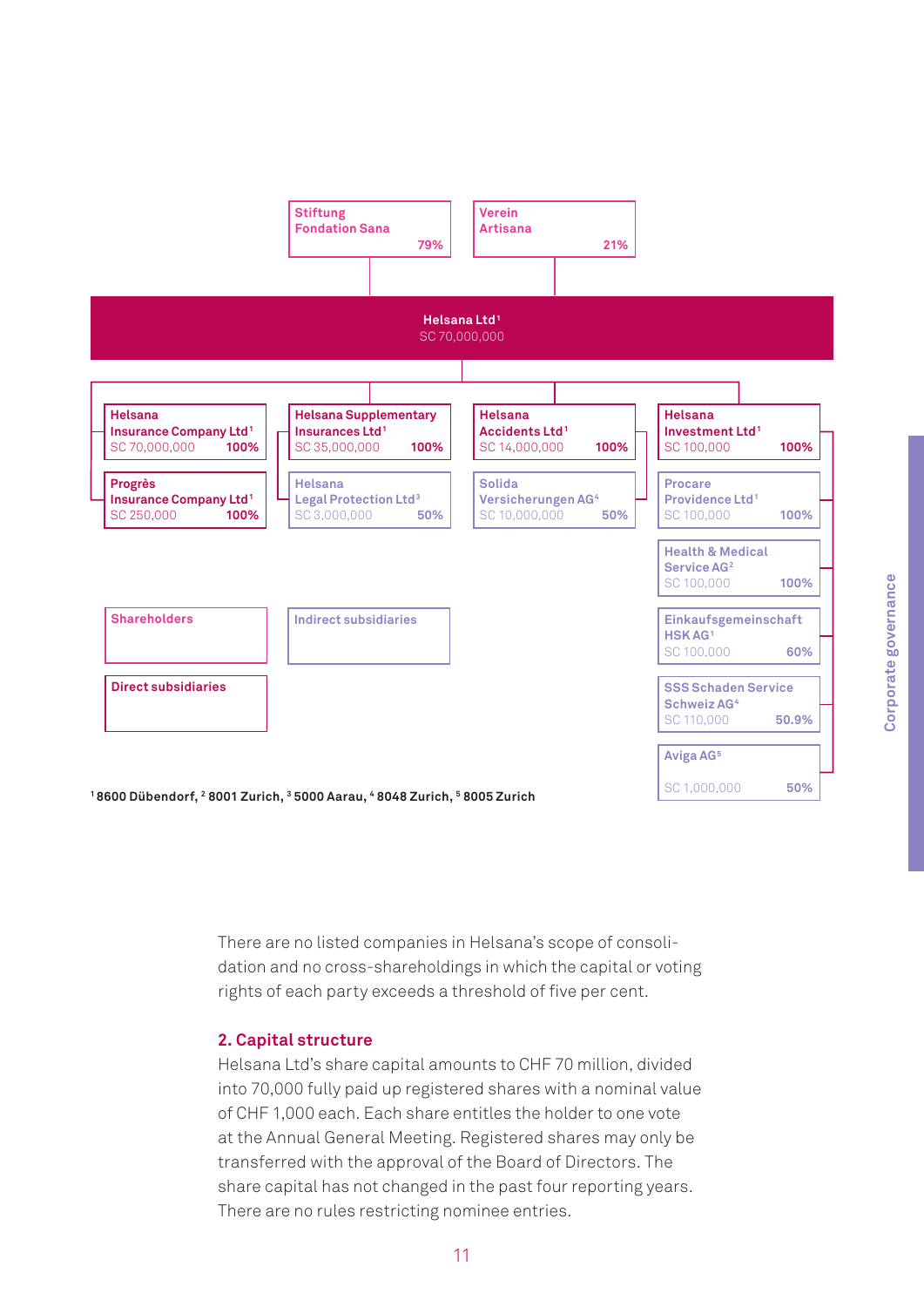There are no preferred or voting shares and there are no outstanding participation certificates. There is also no conditional or authorised capital, and no profit participation certificates exist. Helsana has not issued any convertible bonds or options and no such instruments are outstanding.

#### **3. Board of Directors**

The Board of Directors is responsible for the strategic management of the Helsana Group. The Board consists of the Chair and eight members. The Board of Directors comprises only nonexecutive members (see page 18). Further information on the Chair and the members of the Board of Directors can be found at: **[helsana.ch/bod](http://helsana.ch/bod)**

None of the members sat on the Executive Board of any Helsana Group company in the past four financial years, nor do Board members have any business relationships with the Helsana Group and its companies that could influence their decisions and activities as members of the Board of Directors.

The members of the Board of Directors are each elected individually by the General Meeting for a term of office of one year. Re-election is possible. The total term of office is limited to 16 years.

#### **3.1. Internal organisation**

The organisational structure of the Board of Directors and the Executive Board is governed by the organisational regulations. These set out the responsibilities and reporting tasks of the Board of Directors, its committees, the internal auditors and management.

The Board of Directors is the Helsana Group's highest management authority. Four standing Board committees support the work of the Board of Directors in coordinating its tasks, issuing policy documents and preparing resolutions. They may be supplemented by additional specialised committees for specific tasks. The Board of Directors meets at least five times per year – or more frequently depending on business developments (2019: eight meetings).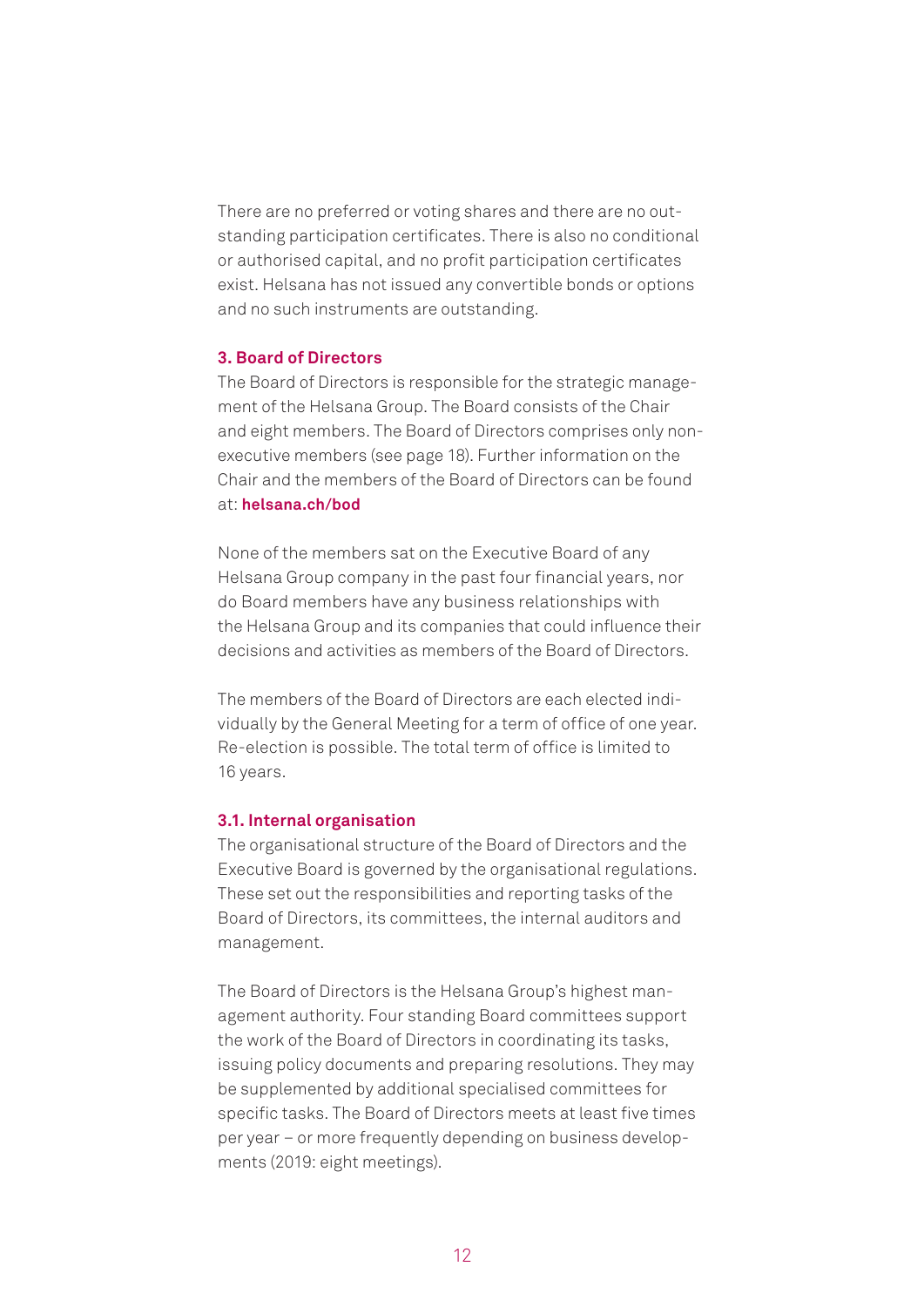| <b>Committees</b> | <b>Executive &amp;</b><br>Remuneration<br>Committee                                                                                                                                                                                                                                                                                               | <b>Audit &amp; Risk</b><br><b>Management</b><br>Committee                                                                                                                                                                                                                                                                                                                                                                                                                                                                                                                                                                                                                      | Investment<br>Committee                                                                                                                                                                                                                                                                                                                                                                                   | <b>Digitalisation</b><br>Committee                                                                                                                                                                                                                                                                                                  |
|-------------------|---------------------------------------------------------------------------------------------------------------------------------------------------------------------------------------------------------------------------------------------------------------------------------------------------------------------------------------------------|--------------------------------------------------------------------------------------------------------------------------------------------------------------------------------------------------------------------------------------------------------------------------------------------------------------------------------------------------------------------------------------------------------------------------------------------------------------------------------------------------------------------------------------------------------------------------------------------------------------------------------------------------------------------------------|-----------------------------------------------------------------------------------------------------------------------------------------------------------------------------------------------------------------------------------------------------------------------------------------------------------------------------------------------------------------------------------------------------------|-------------------------------------------------------------------------------------------------------------------------------------------------------------------------------------------------------------------------------------------------------------------------------------------------------------------------------------|
| Composition       | Prof. Thomas<br>D. Szucs (Chair).<br>Michela Ferrari-Testa<br>and Reto Stump                                                                                                                                                                                                                                                                      | Dr Christiane<br>Roth-Godat (Chair).<br>Yves Cuendet.<br>Severin Moser and<br>Dr Benedikt Koch                                                                                                                                                                                                                                                                                                                                                                                                                                                                                                                                                                                 | Prof. Thomas<br>D. Szucs (Chair).<br>Daniel Loup and<br>Dr Jürg Dommer                                                                                                                                                                                                                                                                                                                                    | Reto Stump (Chair),<br>Prof. Thomas D. Szucs.<br>Severin Moser                                                                                                                                                                                                                                                                      |
| Duties and powers | Coordinating and<br>preparing business<br>matters to be sub-<br>mitted to the Board of<br>Directors; preparing<br>proposals for the<br>Board of Directors on<br>the remuneration<br>of Board members:<br>and determining the<br>remuneration to be<br>paid to the Executive<br>Board in accordance<br>with the Board of<br>Directors' guidelines. | Preliminary evaluation<br>and opinion to the<br>Board of Directors on<br>all matters regarding<br>accounting and<br>auditing; reporting<br>to the Board on the<br>mandate, reporting<br>(including the<br>management letter)<br>and determining the<br>fees of the exter-<br>nal auditors: election<br>of the Head of Internal<br>Audit; coordinating the<br>audit plans of internal<br>and external auditors;<br>approving, and report-<br>ing to, the Board of<br>Directors on the<br>reports of the internal<br>auditors, the respon-<br>sible actuary, external<br>group companies and<br>the situation in risk<br>management and the<br>internal control system<br>(ICS). | Preliminary assess-<br>ments and preparing<br>position statements<br>for the Board of<br>Directors on the<br>reporting of non-<br>current assets in the<br>quarterly and annual<br>reports, on the value at<br>risk, the investment<br>strategy and invest-<br>ment transactions that<br>fall within the remit of<br>the Board of Directors:<br>and on the annual<br>review of investment<br>regulations. | Demanding and pro-<br>moting 'digital maturity'<br>and ensuring the<br>sustainable develop-<br>ment of the Helsana<br>Group with regard to<br>digitalisation. The<br>Digitalisation Commit-<br>tee is involved in the<br>formulation and further<br>development of the<br>digitalisation strategy<br>for the Board of<br>Directors. |

#### **Four standing committees support the work of the Board of Directors**

Meetings The meetings of the four standing committees are based on business needs (number of meetings in 2019: Executive & Remuneration Committee: 8, Audit & Risk Management Committee: 6, Investment Committee: 5, Digitalisation Committee: 4).

#### **3.2. Internal audit**

Internal audit supports the Board of Directors in performing its work and provides independent audit services aimed at improving risk management, the internal control system and business processes. It coordinates its work with the external auditors as well as the internal assurance functions. It adopts a risk-based approach in conducting its work.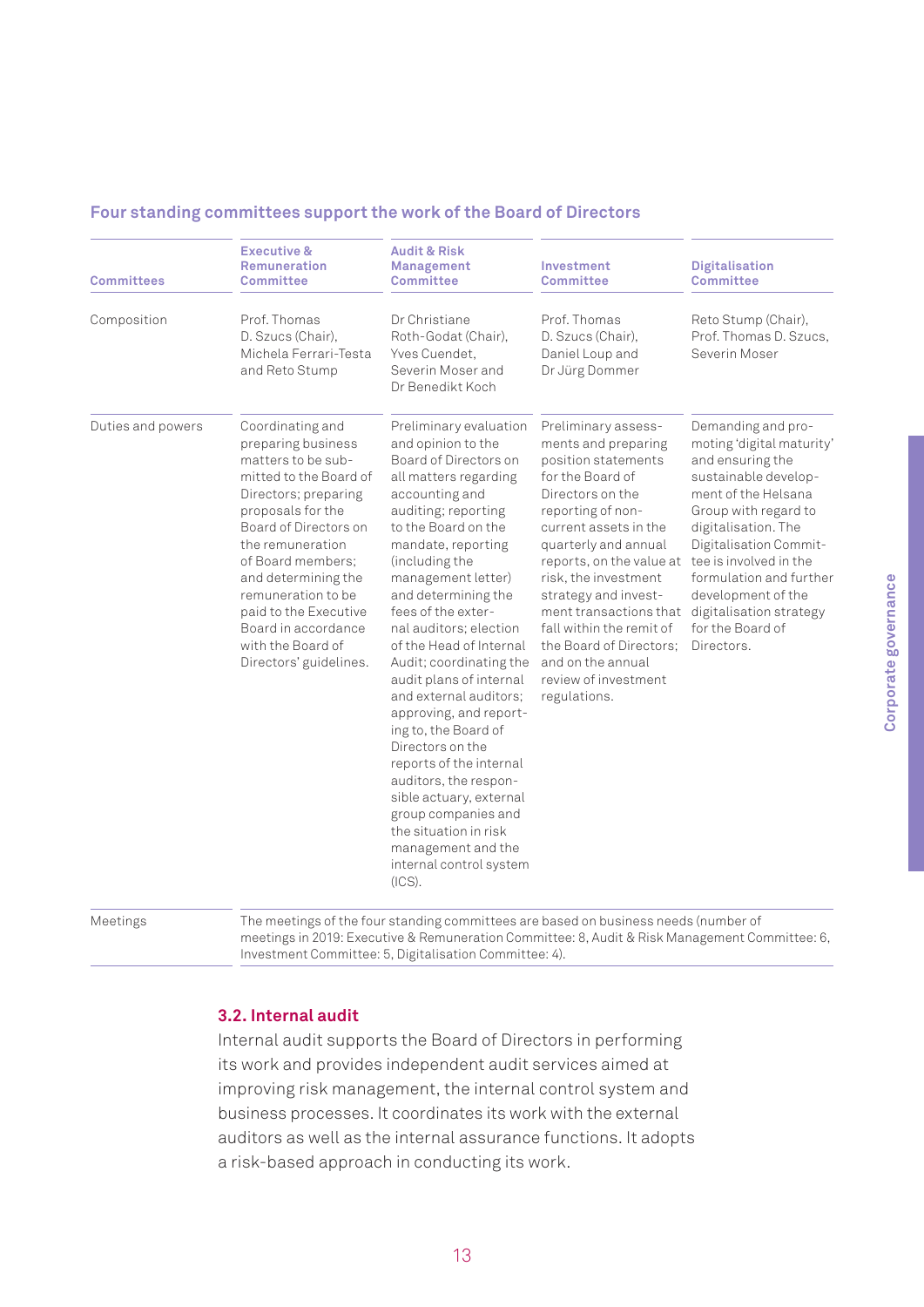Internal audit reports to the Chair of the Audit and Risk Management Committee and submits a report to the Board of Directors on a quarterly basis.

#### **4. Executive Board**

The Executive Board of the Helsana Group is responsible for operational management. It consists of five members. The CEO has executive operating responsibility (see page 19). Further information on the CEO and the members of the Executive Board can be found at: **[helsana.ch/eb](http://helsana.ch/eb)**

#### **5. Remuneration, shareholdings and loans**

The Board of Directors determines the remuneration of its members at the request of the Executive & Remuneration Committee. This committee determines the remuneration for members of the Executive Board in accordance with the guidelines of the Board of Directors. The total remuneration of the Executive Board is composed of a fixed annual salary, a variable component and employer contributions to social insurance and the pension fund. The variable component is dependent on objective attainment.

#### **Remuneration of serving members of Group bodies**

The Helsana Group reports the highest remuneration paid to an individual member separately for each of the Board of Directors and the Executive Board. The following remuneration was paid in 2019 to acting members of the Board of Directors and the Executive Board.

The total remuneration of the Board of Directors amounted to CHF 1,121,600. This figure includes all remuneration for their work on the Board of Directors and in the four standing Board committees. The Chair of the Board of Directors received remuneration of CHF 286,200. This included the fee for his work as Chair as well as the expenses for chairing Board committees and his participation in other committees and associations.

The total remuneration of the five-person Executive Board consisted of cash payments of CHF 2,636,100, pension contributions of CHF 453,600 and other compensation of CHF 131,000. The CEO received the highest remuneration in the form of a cash payment of CHF 671,900, pension contributions of CHF 115,700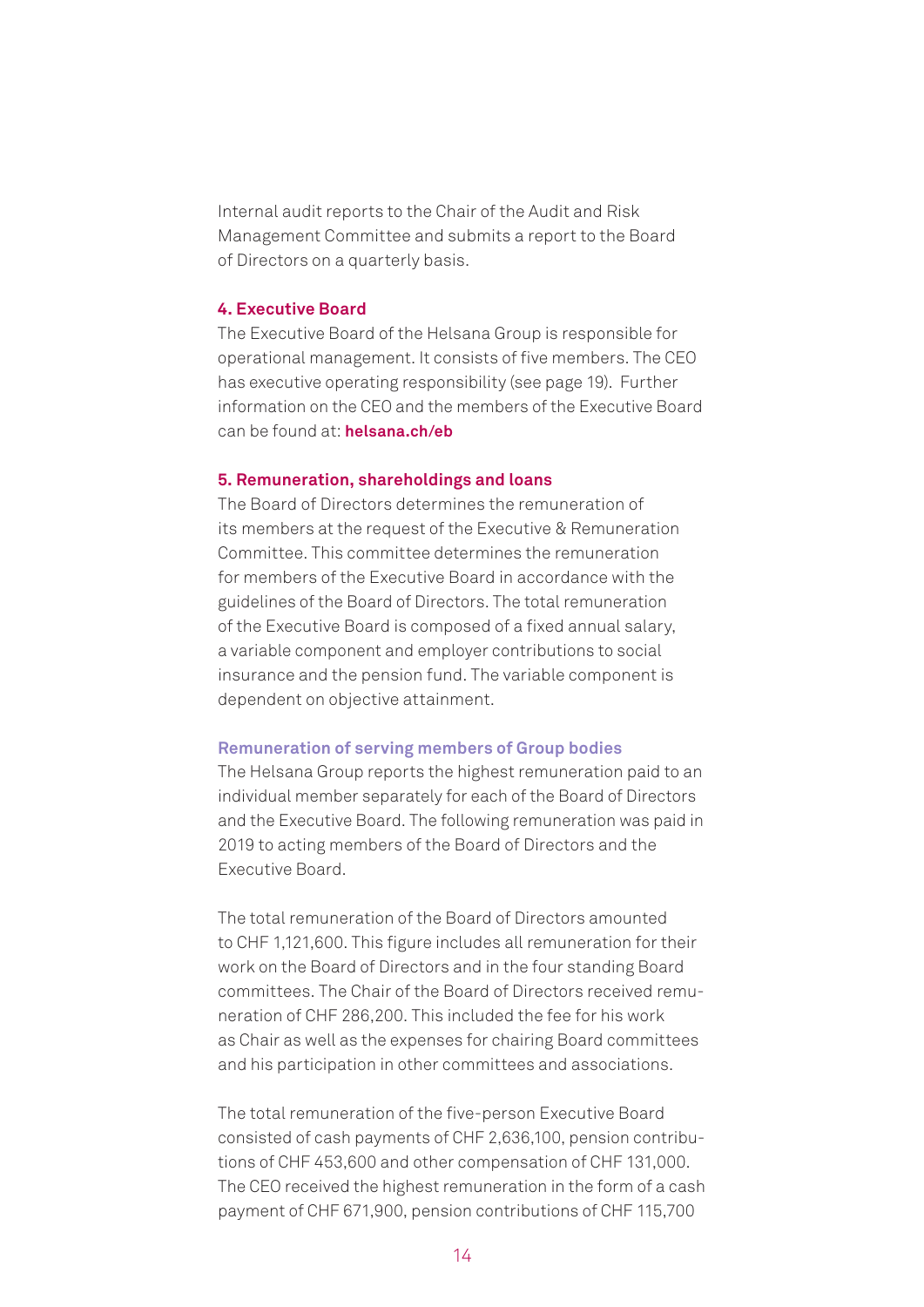and other compensation of CHF 33,300. The cash payments include the basic salary and all variable components.

Executive Board members must pay to the company all royalties, fees and other remuneration accruing to them from mandates performed on behalf of the Helsana Group. No additional fees or remuneration requiring disclosure were paid to members of the Board of Directors or the Executive Board.

#### **6. Shareholders' rights of participation**

Each share entitles the holder to one vote at the Annual General Meeting. There are no preferred or voting shares. Shareholders may be represented at the Annual General Meeting by a written proxy. The proxy does not have to be a shareholder.

There are no statutory rules on the restriction of voting rights and participation in the Annual General Meeting.

Resolutions are passed by the absolute majority of votes represented, unless required otherwise by an imperative provision of the law. There is no statutory quorum.

The Annual General Meeting is held every year within six months of the end of the financial year. It is convened by the Board of Directors, the liquidators or the auditors. The Board of Directors also convenes a General Meeting if this is requested by shareholders representing at least ten per cent of the share capital and indicating the agenda items and motions in writing.

The Annual General Meeting is called at least 20 days before the date of the meeting. The invitation must contain the items on the agenda and the motions of the Board of Directors and, if applicable, of the shareholders.

Helsana Ltd keeps a share register of the registered shares in which the owners and usufructuaries are entered with their names and addresses.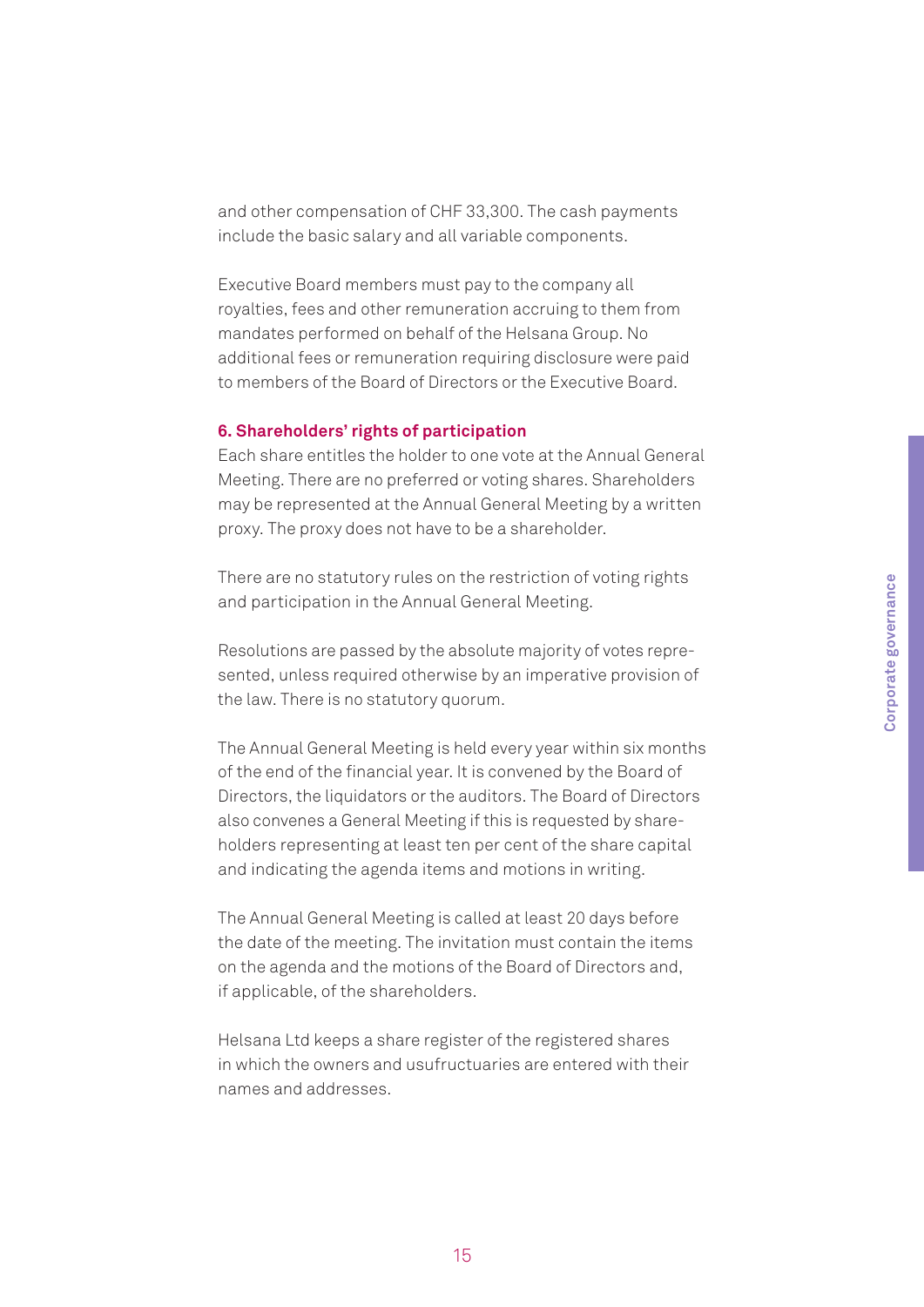#### **7. Change in control and defence measures**

As Helsana Ltd is not listed on the stock exchange, the company is not obliged to make any public purchase offers.

There are no change of control clauses in any agreements and plans favouring the members of the Board of Directors and/ or the Executive Board or any other managerial employees of Helsana.

#### **8. External auditors**

The external auditor is appointed for one year according to the articles of association. The maximum term of office of the lead auditor is seven years. The mandate covers the substantial majority of companies held directly or indirectly by Helsana within the scope of consolidation.

Ernst & Young AG, Zurich, has been the external auditor of the Helsana Group since 2006. The mandate was extended at the Annual General Meeting on 12 April 2019. Rolf Bächler has been the auditor in charge since 2017. The audit fees amounted to CHF 705'843 in 2019. Additional fees for consulting totalled CHF 110,502 in 2019.

#### **9. Strong risk and control management**

Effective risk management is essential for the Helsana Group. A group-wide internal control system (ICS) and risk management in accordance with the provisions of the Swiss Code of Obligations and the Insurance Supervision Law (VAC) have been established in recent years. Risk and control management are key management tools and help to achieve corporate goals and maintain the existence and success of the Helsana Group over the long term.

The Board of Directors regularly receives reports on material risks and their development, as well as on the measures taken to control and limit these risks. The ICS records risks in Helsana's operating businesses.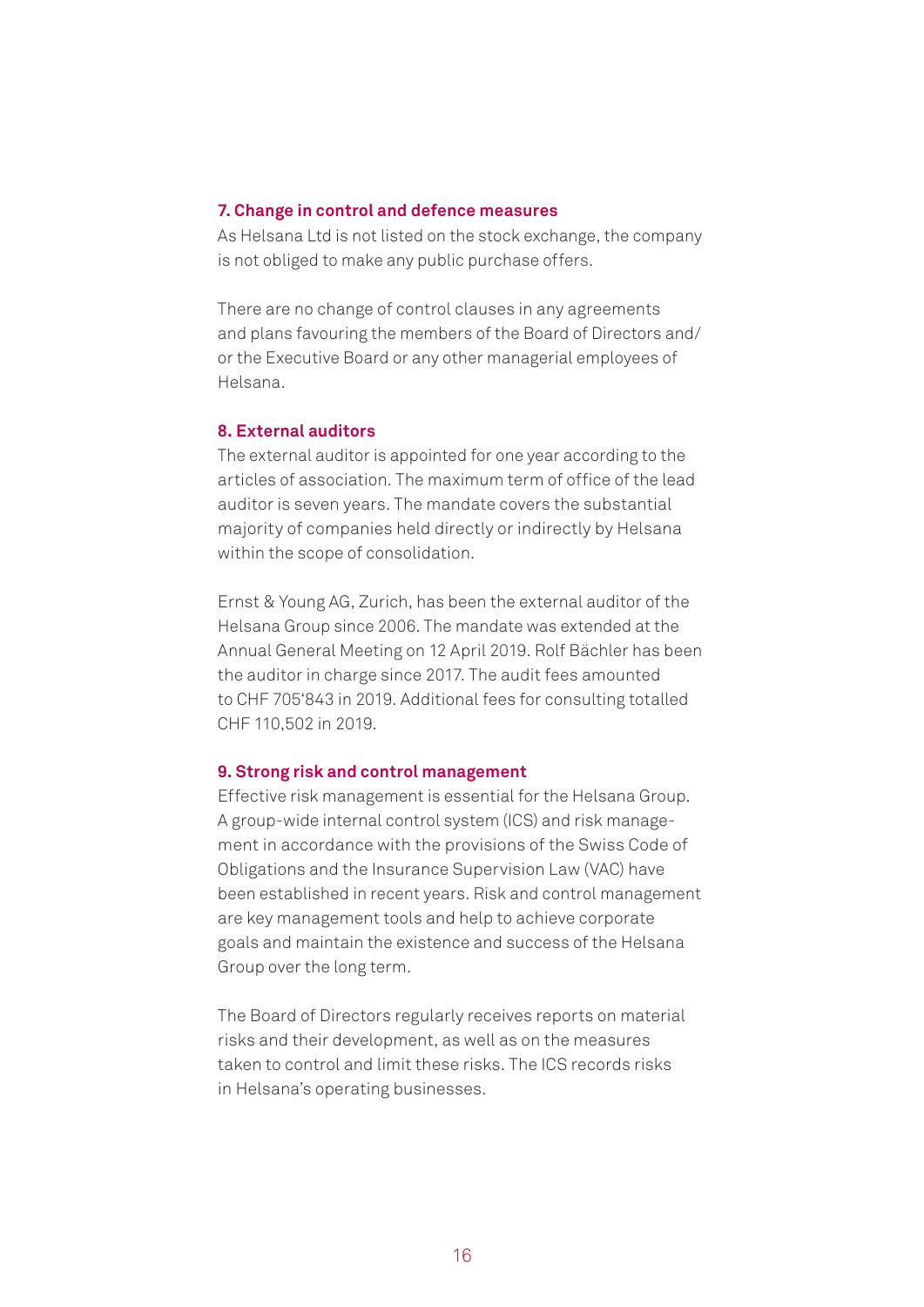#### **10. Information policy**

The Helsana Group pursues a policy of providing shareholders, employees and customers with transparent and comprehensive information on a regular basis. Information on topics such as the Group's corporate strategy, legal structure, corporate governance, media releases, annual reports and other information addressed to specific target groups can be found under "Helsana Group" at: www.helsana.ch.

The Group's business results are published once a year. The press releases and presentations can be accessed on the website. The annual report is available in German, French, Italian and English. It is published online on the company website on the date on which the annual results are released.

The Annual General Meeting is held every year within six months of the end of the financial year. Extraordinary General Meetings are convened as necessary. Further, an information event for shareholders is generally held each September at Helsana's headquarters.

Media Relations: **media.relations@helsana.ch**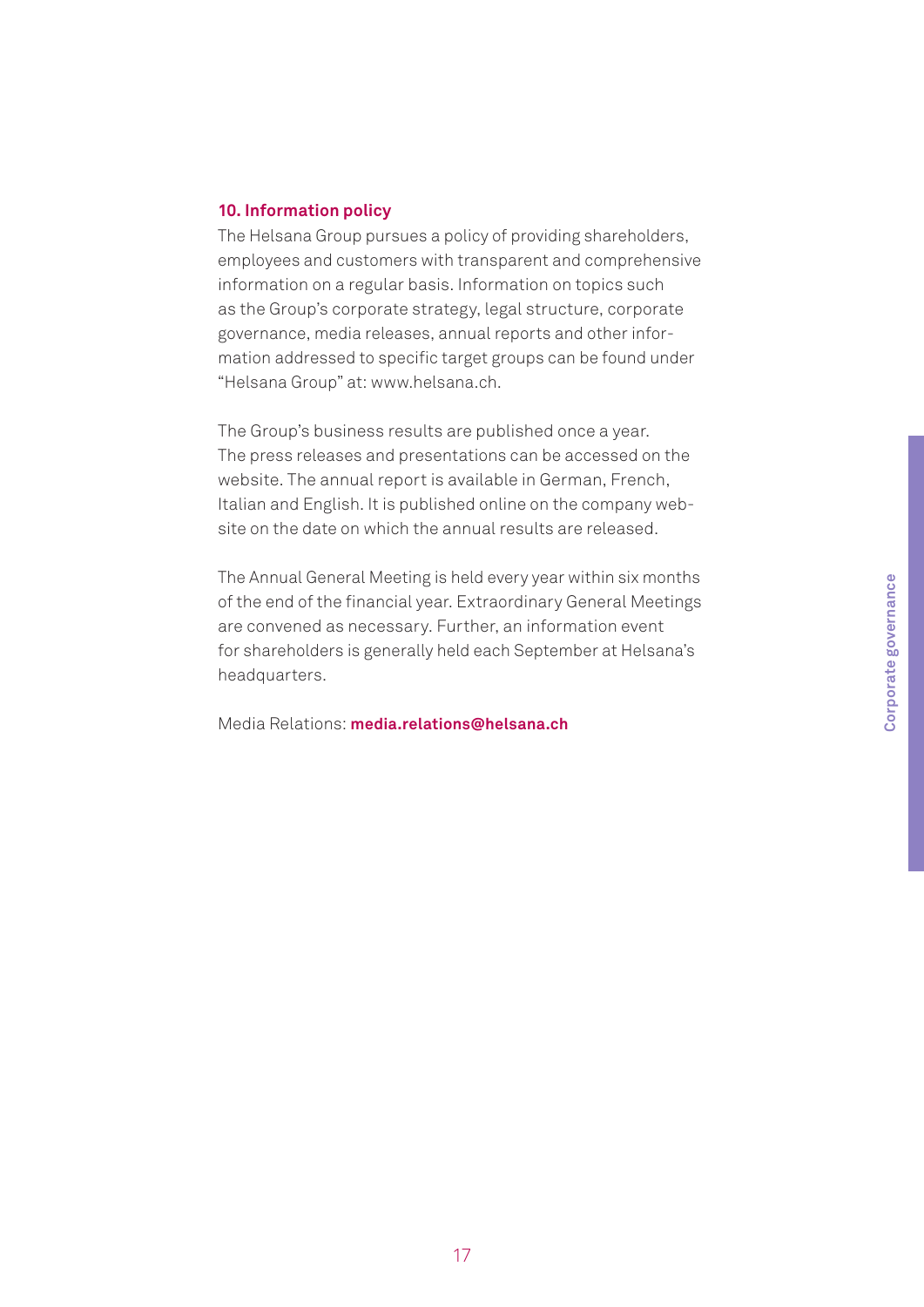### **Members of the Board of Directors**



**Prof. Thomas D. Szucs Chair, since 2010**



**Michela Ferrari-Testa Vice Chair, since 2007**



**Reto Stump Vice Chair, since 2012**



**Yves Cuendet Member, since 2014**



**Daniel Loup Member, since 2011**



**Dr Jürg Dommer Member, since 2013**



**Severin Moser Member, since 2008**



**Dr Benedikt Koch Member, since 2016**



**Dr Christiane Roth-Godat Member, since 2008**

**More at: [helsana.ch/bod](http://helsana.ch/bod)**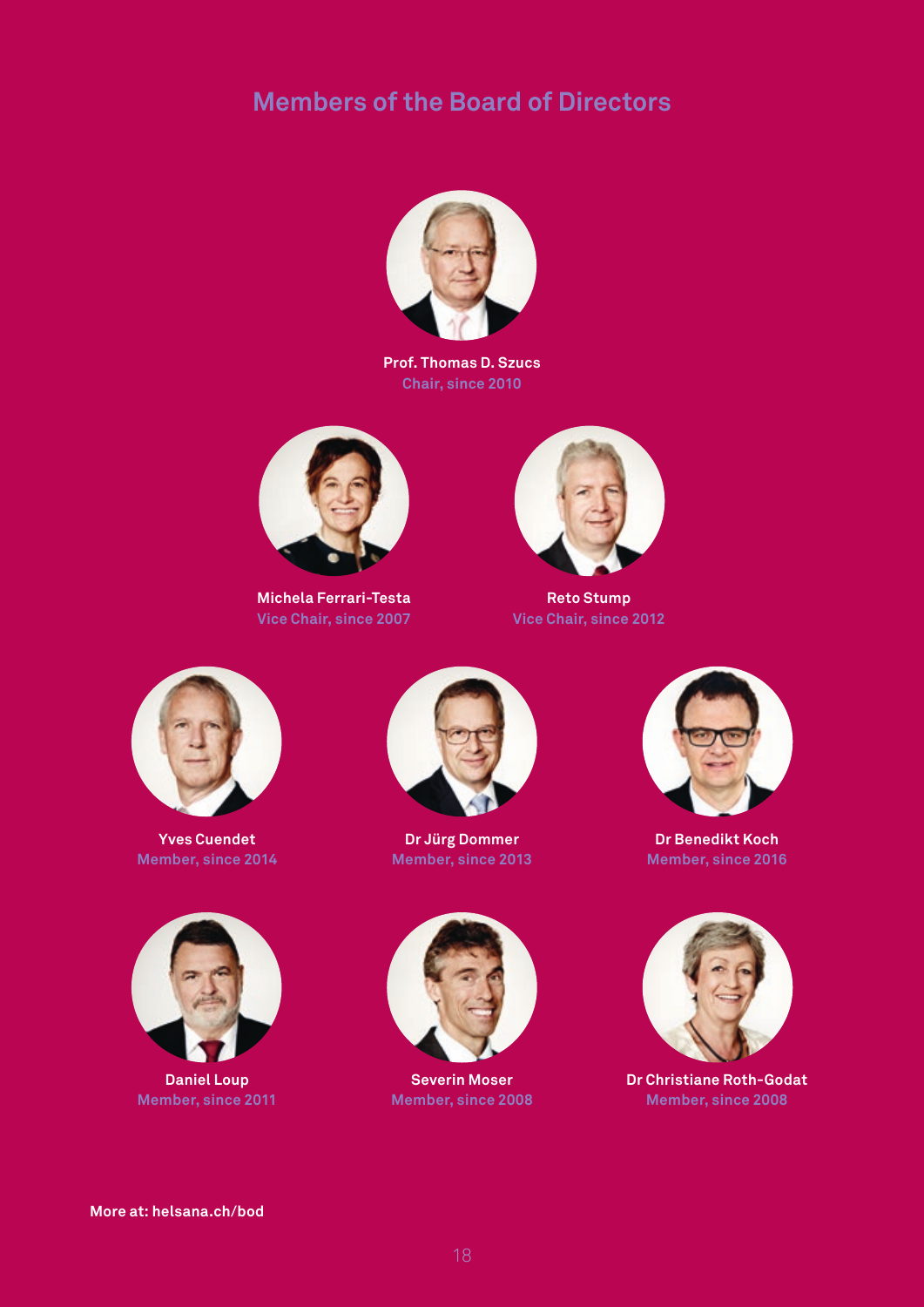### **Members of the Executive Management**



**Daniel H. Schmutz CEO**



**Rudolf Bruder Client Services & Benefits**



**Jürg Stupp Sales & Marketing**



**Roman Sonderegger Finance & Insurance**



**Hans-Peter Keller Information Technology**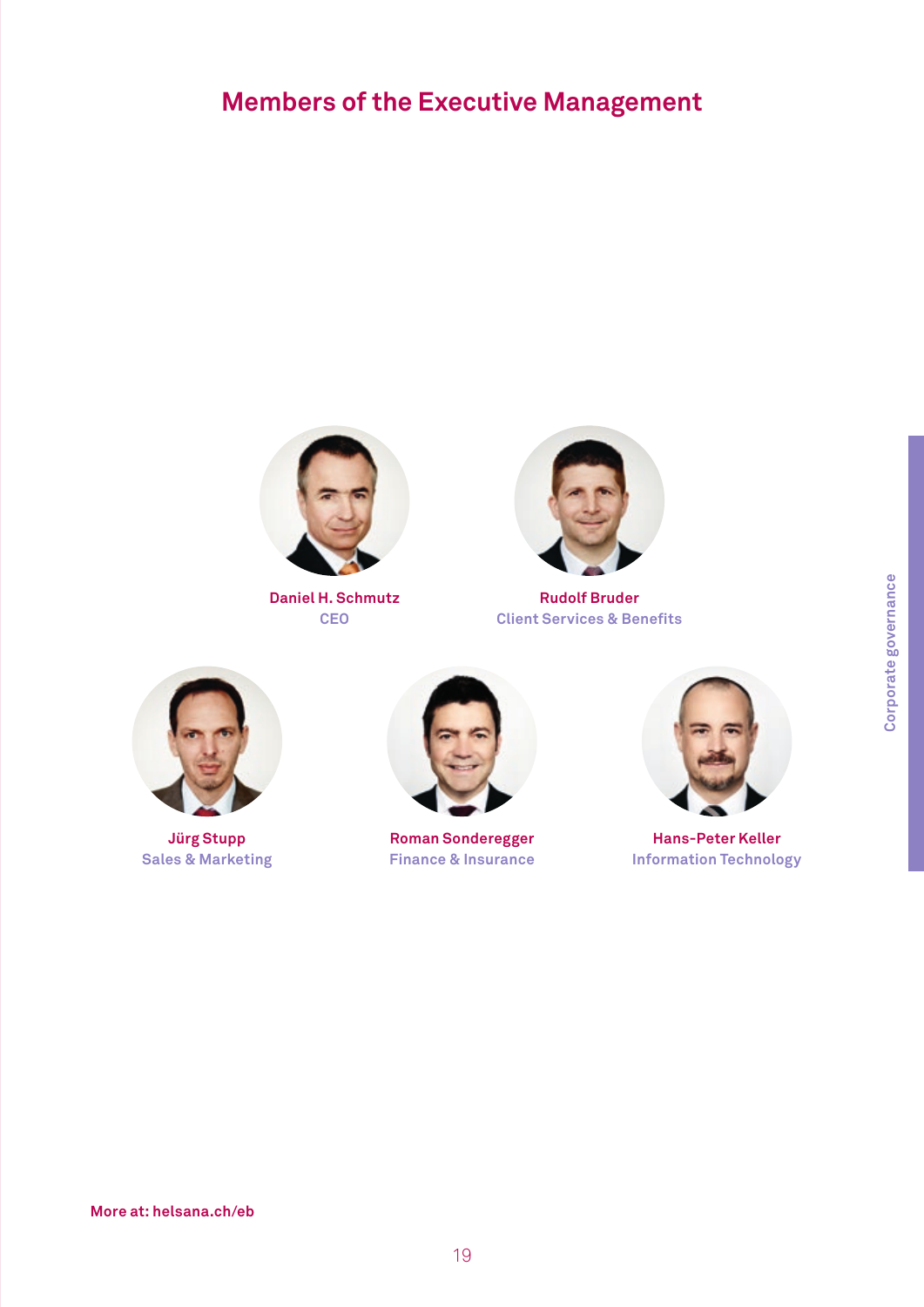**Financial report** 

# **Consolidated financial statements of the Helsana Group**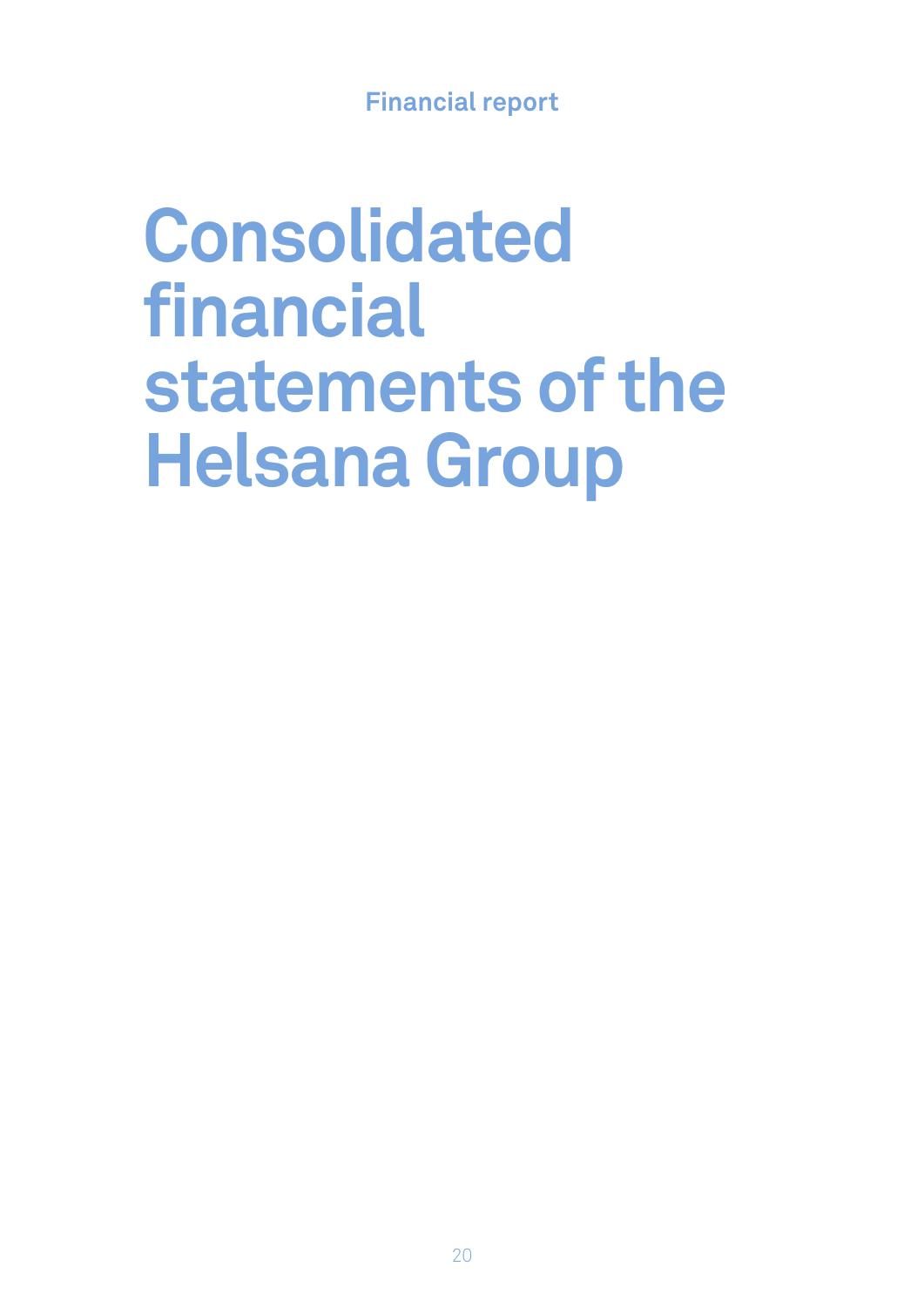### **Consolidated income statement**

| Figures in CHF thousand                 | <b>Notes</b> | 2019         | 2018         |
|-----------------------------------------|--------------|--------------|--------------|
| Net premiums earned                     | 4            | 6,743,233    | 6,500,592    |
| Net cost of claims and benefits         | 4            | $-6,340,004$ | $-6,194,830$ |
|                                         |              |              |              |
| Allocated interest                      |              | 9,895        | 10,082       |
| Risk adjustment between insurers        |              | 445,820      | 575,911      |
| Policyholder participation              |              | $-65,290$    | $-61,022$    |
| Net operating expenses                  | 4            | $-696,692$   | $-655,482$   |
| <b>Underwriting result</b>              |              | 96,961       | 175,252      |
|                                         |              |              |              |
| Investment income                       |              | 914,043      | 493,524      |
| Investment expenses                     |              | $-347,307$   | $-625,232$   |
| Change in provision for investment risk |              | $-175,000$   | $-4,000$     |
| <b>Earnings from investments</b>        | 5            | 391,736      | $-135,708$   |
| Allocated interest expenses             |              | $-9,895$     | $-10,082$    |
| Other operating income                  | 4            | 39,694       | 40,711       |
| Other operating expenses                | 4            | $-31,130$    | $-23,883$    |
| Operating earnings                      |              | 487,367      | 46,290       |
| Non-operating earnings                  | 4            | 9,090        | $-1,047$     |
|                                         |              |              |              |
| Consolidated earnings before taxes      |              | 496,458      | 45,243       |
| Deferred income taxes                   |              | $-39,270$    | 19,245       |
| Income taxes                            |              | $-20,584$    | $-9,721$     |
| Non-controlling interest                |              | $-627$       | $-702$       |
| <b>Consolidated earnings</b>            |              | 435,977      | 54,065       |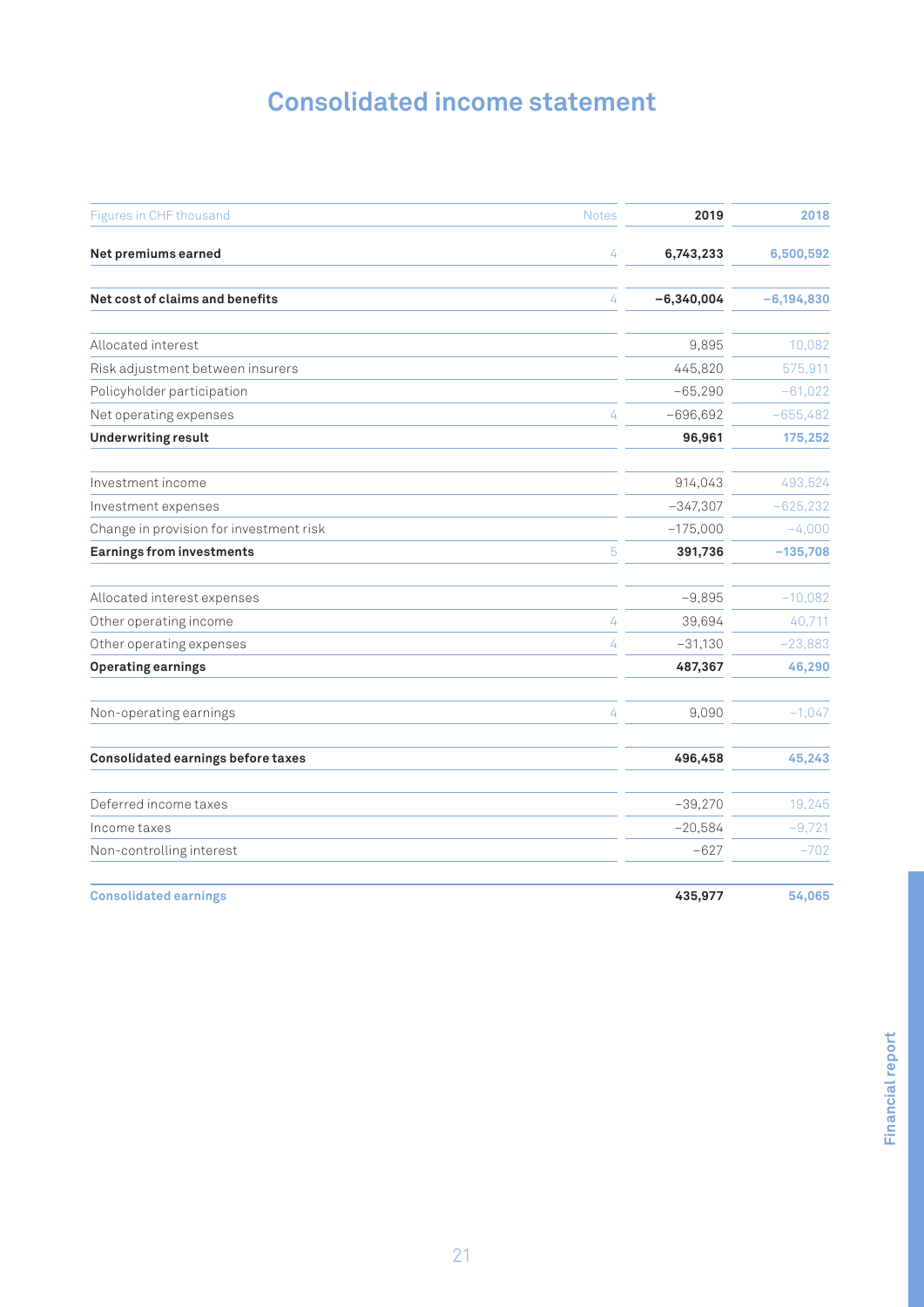### **Consolidated balance sheet**

| Figures in CHF thousand                      | <b>Notes</b> | 31.12.2019 | 31.12.2018 |
|----------------------------------------------|--------------|------------|------------|
| <b>Assets</b>                                |              |            |            |
| Investments                                  | 6,7          | 7,064,032  | 6,237,458  |
| Intangible assets                            | 8            | 37,021     | 28,825     |
| Property, plant and equipment                | 8            | 9,968      | 12,755     |
| Deferred charges                             | 9            | 417,729    | 591,728    |
| Deferred income tax assets                   |              | 78,321     | 117,546    |
| Receivables                                  | 10           | 509,295    | 405,670    |
| Cash and cash equivalents                    |              | 658,865    | 512,569    |
| <b>Total assets</b>                          |              | 8,775,231  | 7,906,551  |
| Organisation capital                         |              | 70,000     | 70,000     |
| <b>Liabilities and equity</b>                |              |            |            |
| Capital reserves                             |              | 405,601    | 405,601    |
| Retained earnings                            |              | 1,841,287  | 1,789,322  |
| Consolidated earnings                        |              | 435,977    | 54,065     |
| Non-controlling interest                     |              | 2,214      | 2,275      |
| Equity                                       |              | 2,755,079  | 2,321,263  |
| Net technical provisions                     | 11           | 3,879,021  | 3,904,586  |
| Non-technical provisions                     | 12           | 112,597    | 122,627    |
| Provision for investment risk                | 13           | 1,021,632  | 846,632    |
| Deferred credits                             | 9            | 106,152    | 54.220     |
| Deferred income tax liabilities <sup>1</sup> |              | 84         | 39         |
| Liabilities                                  | 10           | 900,666    | 657,184    |
| Liabilities                                  |              | 6,020,152  | 5,585,288  |
| <b>Total liabilities and equity</b>          |              | 8,775,231  | 7,906,551  |

**<sup>1</sup>** The deferred income tax rate of 18.4% (2019: 21.5%) (or 18.8% for companies that can claim a participation deduction, 2019: 0.31%) equals the tax rate which is expected to apply to the pre-tax profit.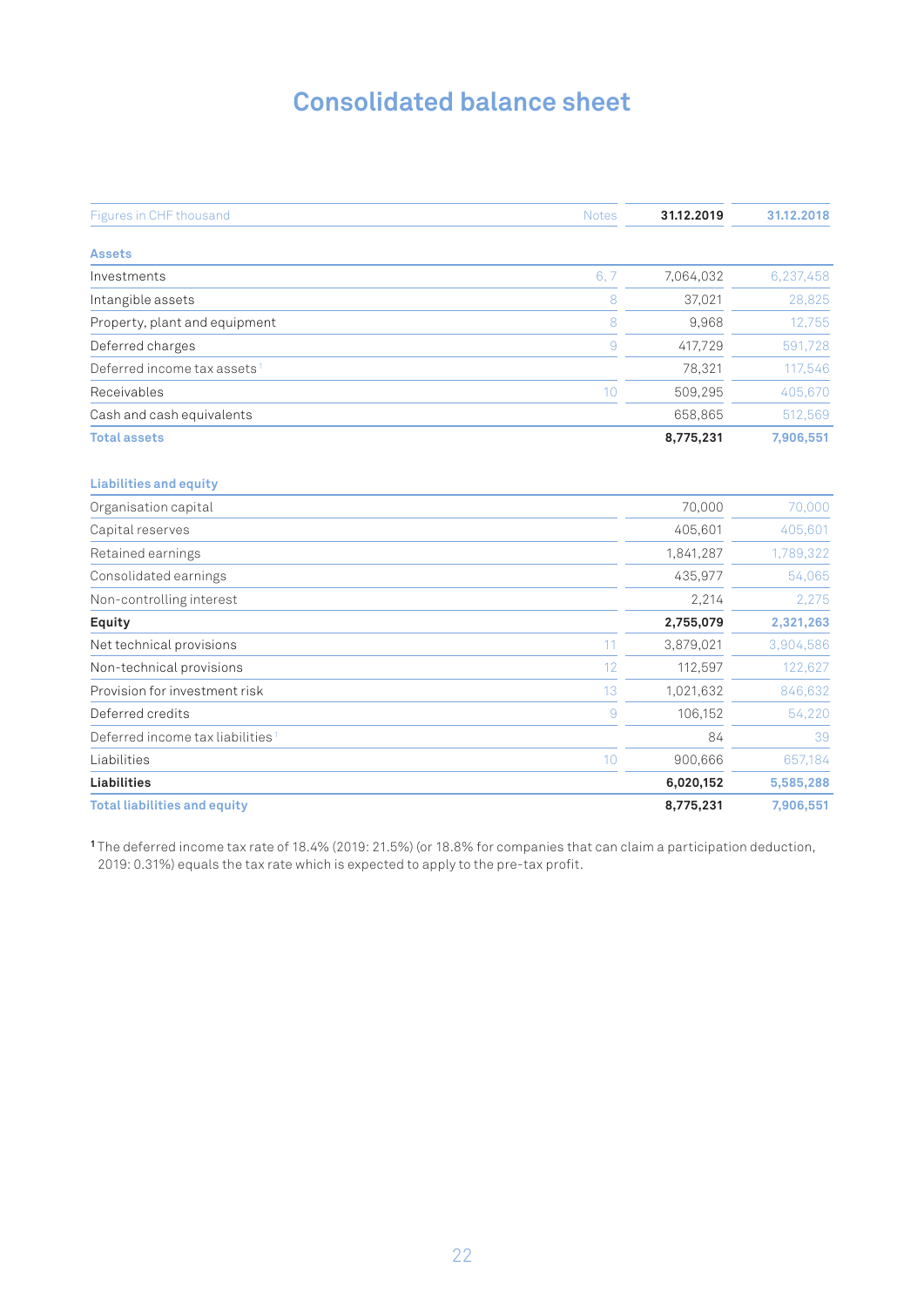### **Consolidated cash flow statement**

| Figures in CHF thousand                                           | <b>Notes</b>    | 2019       | 2018       |
|-------------------------------------------------------------------|-----------------|------------|------------|
| <b>Consolidated earnings</b>                                      |                 | 435,977    | 54,065     |
| Write-downs/write-ups on investments                              |                 | $-402,438$ | 228,003    |
| Of which write-downs/write-ups on equity-accounted participations |                 | 9,172      | 16,576     |
| Write-downs/write-ups on intangible assets                        |                 | 23,007     | 34,111     |
| Write-downs/write-ups on property, plant and equipment            |                 | 9,594      | 9,822      |
| Write-downs/write-ups on receivables                              |                 | 24,188     | 41,057     |
| Change in net technical provisions                                | 11              | $-25,565$  | 266,488    |
| Change in non-technical provisions                                | 12              | $-10,030$  | $-2,240$   |
| Change in provision for investment risk                           | 13              | 175,000    | 4,000      |
| Loss/gain on disposal of property, plant and equipment            | $\overline{R}$  | 3          | $\alpha$   |
| Change in deferred charges                                        | $\alpha$        | 173,999    | 20,329     |
| Change in deferred income taxes                                   |                 | 39,270     | $-19,245$  |
| Change in receivables                                             | 10 <sup>°</sup> | $-127.814$ | $-67,824$  |
| Change in deferred credits                                        | $\alpha$        | 51,932     | $-2,392$   |
| Change in liabilities                                             | 10 <sup>°</sup> | 243,483    | $-2,590$   |
| Cash flow from operating activities                               |                 | 610,606    | 563,593    |
| Investment/divestment of investments                              |                 | $-424,138$ | $-193,386$ |
| Investment/divestment of intangible assets                        |                 | $-31,203$  | $-33,429$  |
| Investment/divestment of property, plant and equipment            |                 | $-6,809$   | $-9,177$   |
| Cash flow from investment activities                              |                 | $-462,150$ | $-235,992$ |
| Dividends to shareholders                                         |                 | $-2,100$   | $-3,500$   |
| Dividends to non-controlling interests                            |                 | $-687$     | $-736$     |
| Change in non-controlling interest/third parties                  |                 | 627        | 702        |
| Cash flow from financing activities                               |                 | $-2,160$   | $-3,534$   |
| Total cash flow = change in cash and cash equivalents             |                 | 146,296    | 324,067    |
| Cash and cash equivalents opening amount at 1.1                   |                 | 512,569    | 188,502    |
| Cash and cash equivalents closing amount at 31.12                 |                 | 658,865    | 512,569    |
| Change in cash and cash equivalents <sup>1</sup>                  |                 | 146,296    | 324,067    |

**1 Cash and cash equivalents** This comprises liquidity, liquidity with custodian bank and time deposits.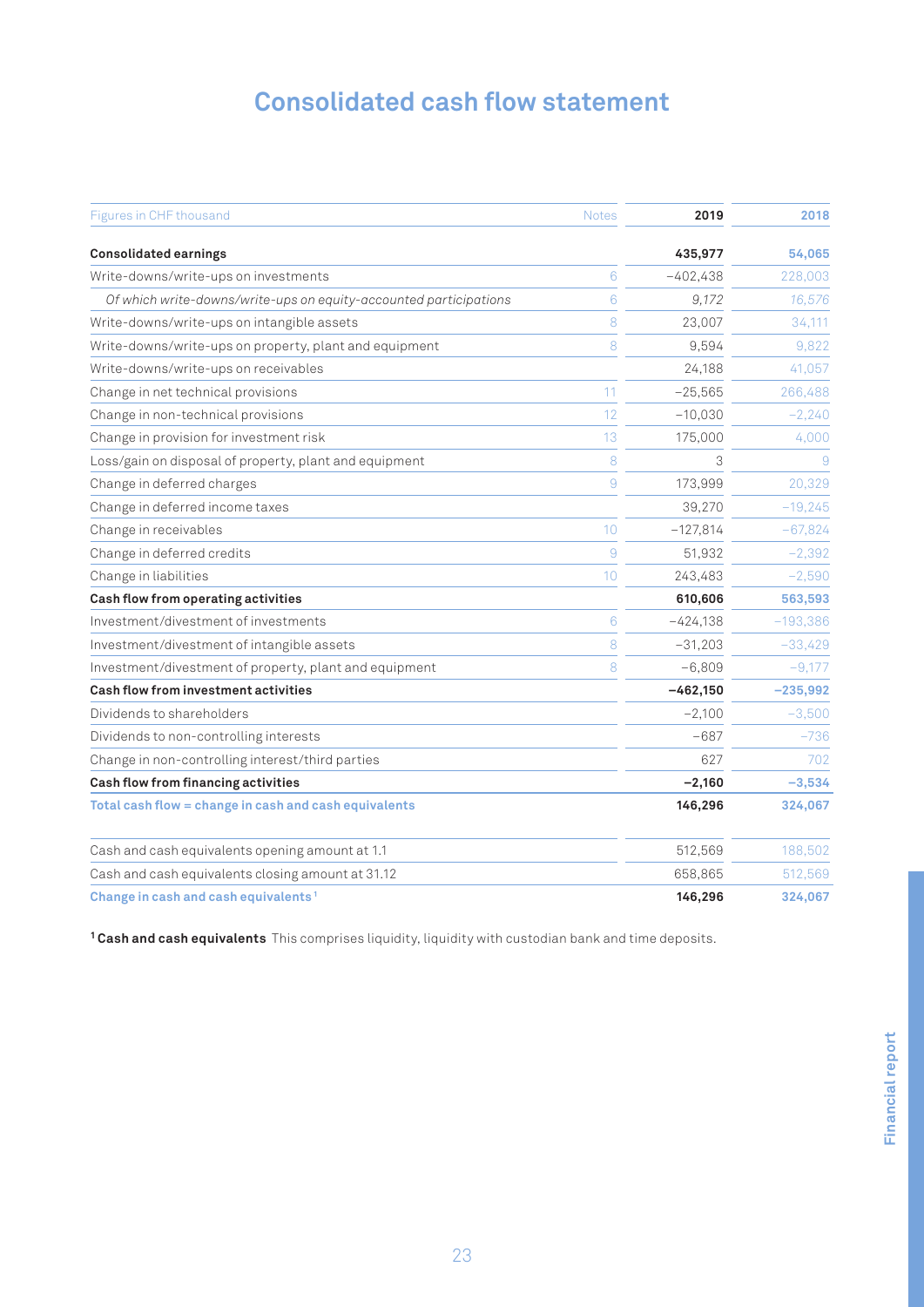### **Consolidated statement of changes in equity**

| <b>Figures in CHF thousand</b> | <b>Organisation</b><br>capital | Capital<br>reserves | <b>Retained</b><br>earnings | <b>Consolidated</b><br>earnings | Non-con-<br>trolling interest | Total     |
|--------------------------------|--------------------------------|---------------------|-----------------------------|---------------------------------|-------------------------------|-----------|
| Equity as at 31.12.2017        | 70,000                         | 405,601             | 1,574,940                   | 217,882                         | 2,309                         | 2,270,732 |
| Appropriation of net income    |                                |                     | 217,882                     | $-217,882$                      |                               | $\Omega$  |
| Dividend payment               |                                |                     | $-3,500$                    |                                 |                               | $-3,500$  |
| Profit/loss for the period     |                                |                     |                             | 54,065                          | $-34$                         | 54,031    |
| Equity as at 31.12.2018        | 70,000                         | 405,601             | 1,789,322                   | 54,065                          | 2,275                         | 2,321,263 |
| <b>Figures in CHF thousand</b> | <b>Organisation</b><br>capital | Capital<br>reserves | <b>Retained</b><br>earnings | Consolidated<br>earnings        | Non-con-<br>trolling interest | Total     |
| Equity as at 31.12.2018        | 70,000                         | 405,601             | 1,789,322                   | 54,065                          | 2,275                         | 2,321,263 |
| Appropriation of net income    |                                |                     | 54,065                      | $-54.065$                       |                               | $\Omega$  |
| Dividend payment               |                                |                     | $-2,100$                    |                                 |                               | $-2,100$  |
| Profit/loss for the period     |                                |                     |                             | 435,977                         | $-61$                         | 455,796   |

**Equity as at 31.12.2019 70,000 405,601 1,841,287 435,977 2,214 2,755,079**

Equity is composed of the following positions:

#### **Organisation capital**

This is the nominal amount of share capital. The share capital is divided into 70,000 ordinary registered shares with a par value of CHF 1,000 each.

#### **Capital reserves**

Capital reserves are payments in excess of the nominal amount (surplus).

#### **Retained earnings**

Retained earnings refers to accumulated equity capital in the form of earnings that are kept and not distributed from previous years.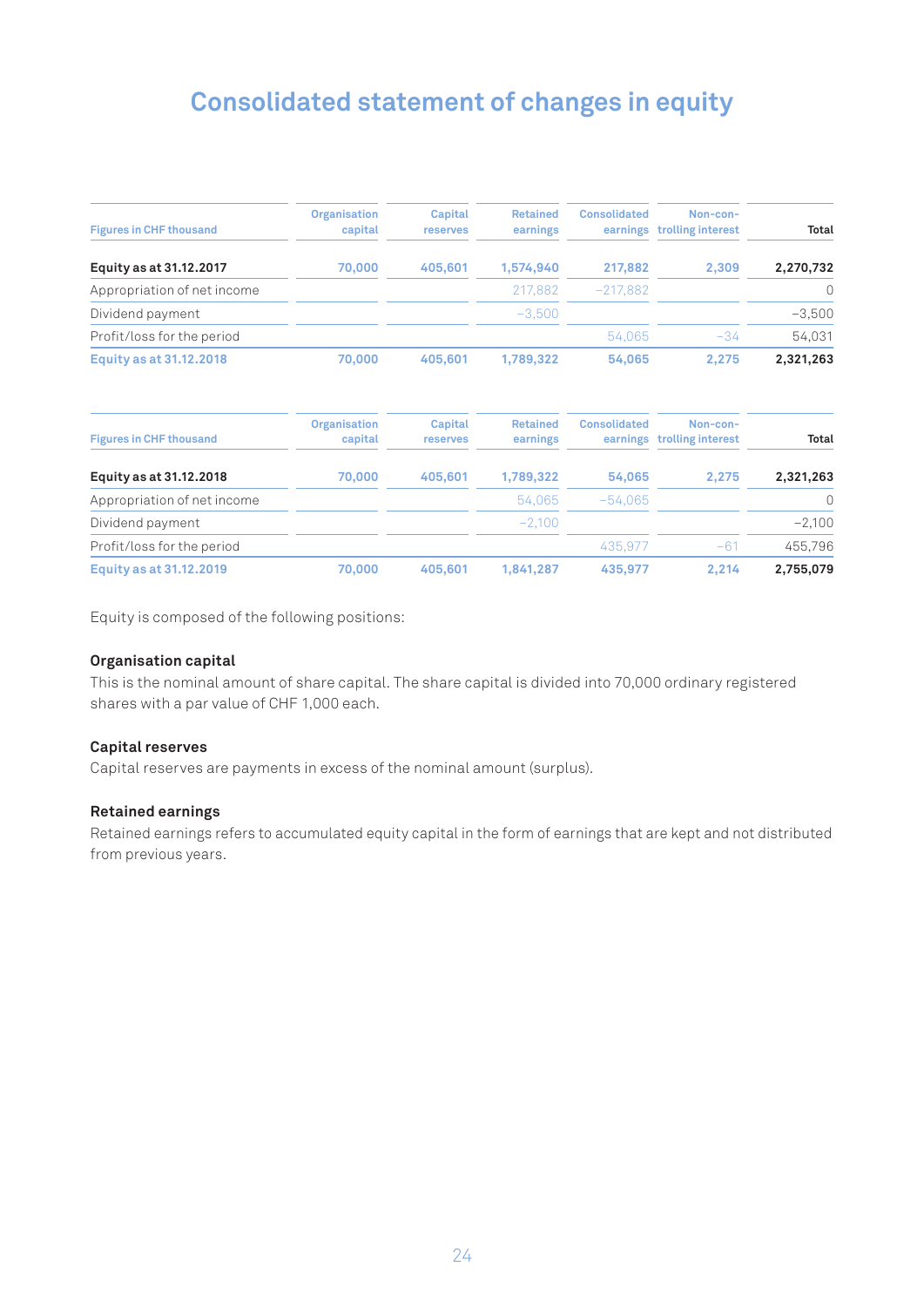**Notes**

**Notes to the consolidated financial statements of the Helsana Group**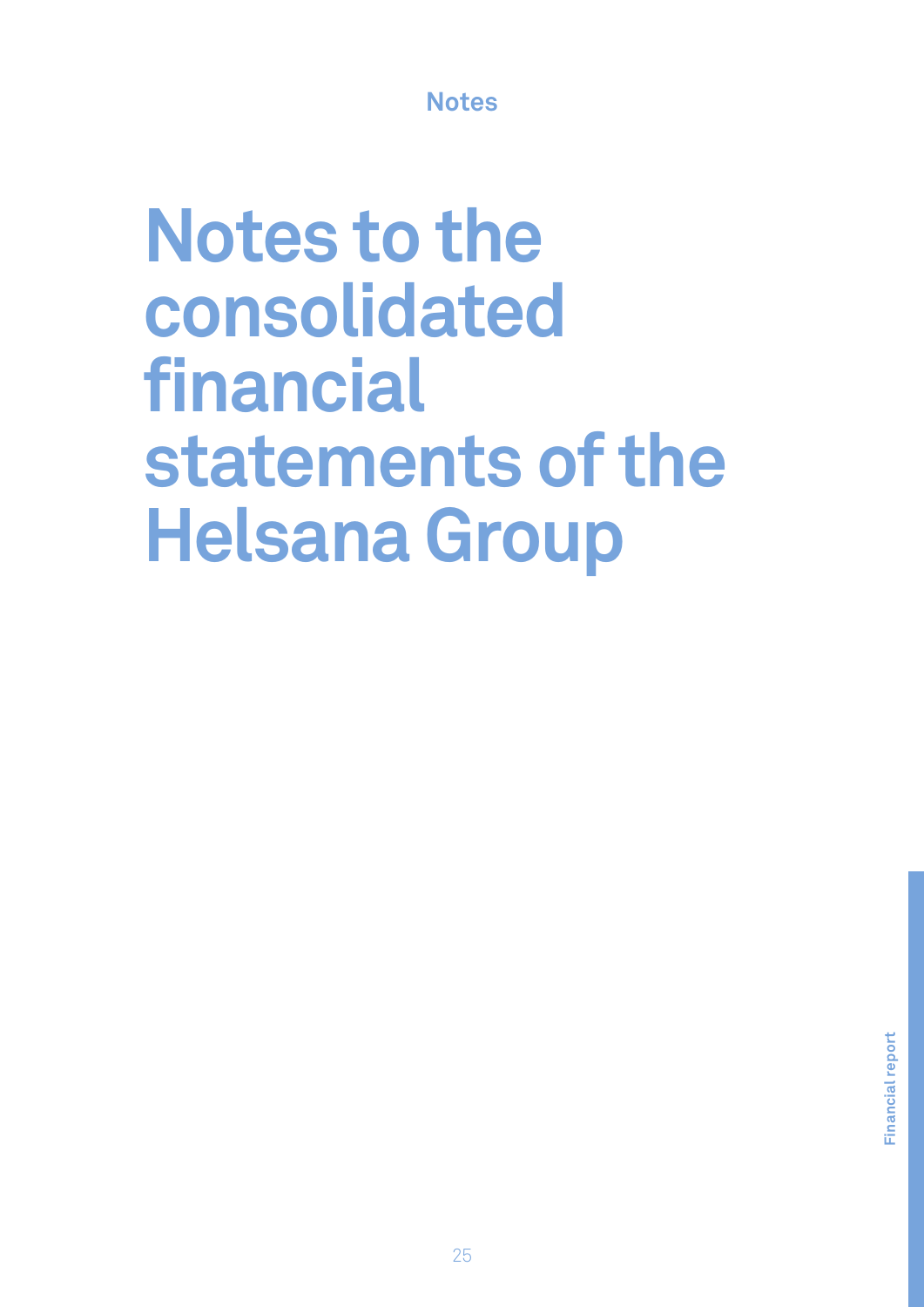### **1. Income statement – supplementary information on the business areas (divisions)**

|                                         |                | Insurance under KVG <sup>1</sup> |                | Insurance under VVG <sup>2</sup> |
|-----------------------------------------|----------------|----------------------------------|----------------|----------------------------------|
|                                         | 2019           | 2018                             | 2019           | 2018                             |
| Net premiums earned                     | 4,888,190      | 4,646,110                        | 1,713,328      | 1,718,703                        |
| Net cost of claims and benefits         | $-4,944,050$   | $-4,778,210$                     | $-1,276,258$   | $-1,307,225$                     |
| Allocated interest                      | $\circ$        | $\Omega$                         | $\circledcirc$ | $\bigcap$                        |
| Risk adjustment between insurers        | 445,820        | 575,911                          | $\circledcirc$ | $\Omega$                         |
| Policyholder participation              | $-7,377$       | $-8,871$                         | $-56,592$      | $-50,733$                        |
| Net operating expenses                  | $-291,860$     | $-299,266$                       | $-376,854$     | $-331,677$                       |
| <b>Underwriting result</b>              | 90,723         | 135,674                          | 3,624          | 29,068                           |
| Investment income                       | 276,209        | 167,322                          | 405,714        | 190,392                          |
| Investment expenses                     | $-115,434$     | $-212,447$                       | $-143,337$     | $-266,057$                       |
| Change in provision for investment risk | $-120,000$     | 15,000                           | $-25,000$      | 11,000                           |
| <b>Earnings from investments</b>        | 40,774         | $-30,125$                        | 237,377        | $-64,665$                        |
| Allocated interest expenses             | $\circ$        | $\bigcirc$                       | $\circledcirc$ | $\cap$                           |
| Other operating income                  | 9,384          | 8,758                            | 30,173         | 31,010                           |
| Other operating expenses                | $-4,458$       | $-2,838$                         | $-25,736$      | $-20,875$                        |
| <b>Operating earnings</b>               | 136,423        | 111,469                          | 245,437        | $-25,463$                        |
| Non-operating earnings                  | 227            | $121$                            | 2,285          | 100                              |
| Consolidated earnings before taxes      | 136,650        | 111,590                          | 247,722        | $-25,363$                        |
| Deferred income taxes                   | $\circ$        | $\circ$                          | $-40,047$      | 15,809                           |
| Income taxes                            | $\circledcirc$ | $\circ$                          | $-19,304$      | $-8,430$                         |
| Non-controlling interest                | $\circ$        | $\circ$                          | $\circ$        | $\bigcap$                        |
| <b>Consolidated earnings</b>            | 136,650        | 111,590                          | 188,371        | $-17,984$                        |

**1 Insurance under KVG** This segment comprises the companies that offer mandatory health care insurance and voluntary daily benefits insurance under the KVG.

**2 Insurance under VVG** This segment comprises the companies that offer insurance products under the VVG.

**3 Insurance under UVG** This segment comprises the companies that offer insurance products under the UVG.

**4 Other** This segment comprises all other companies.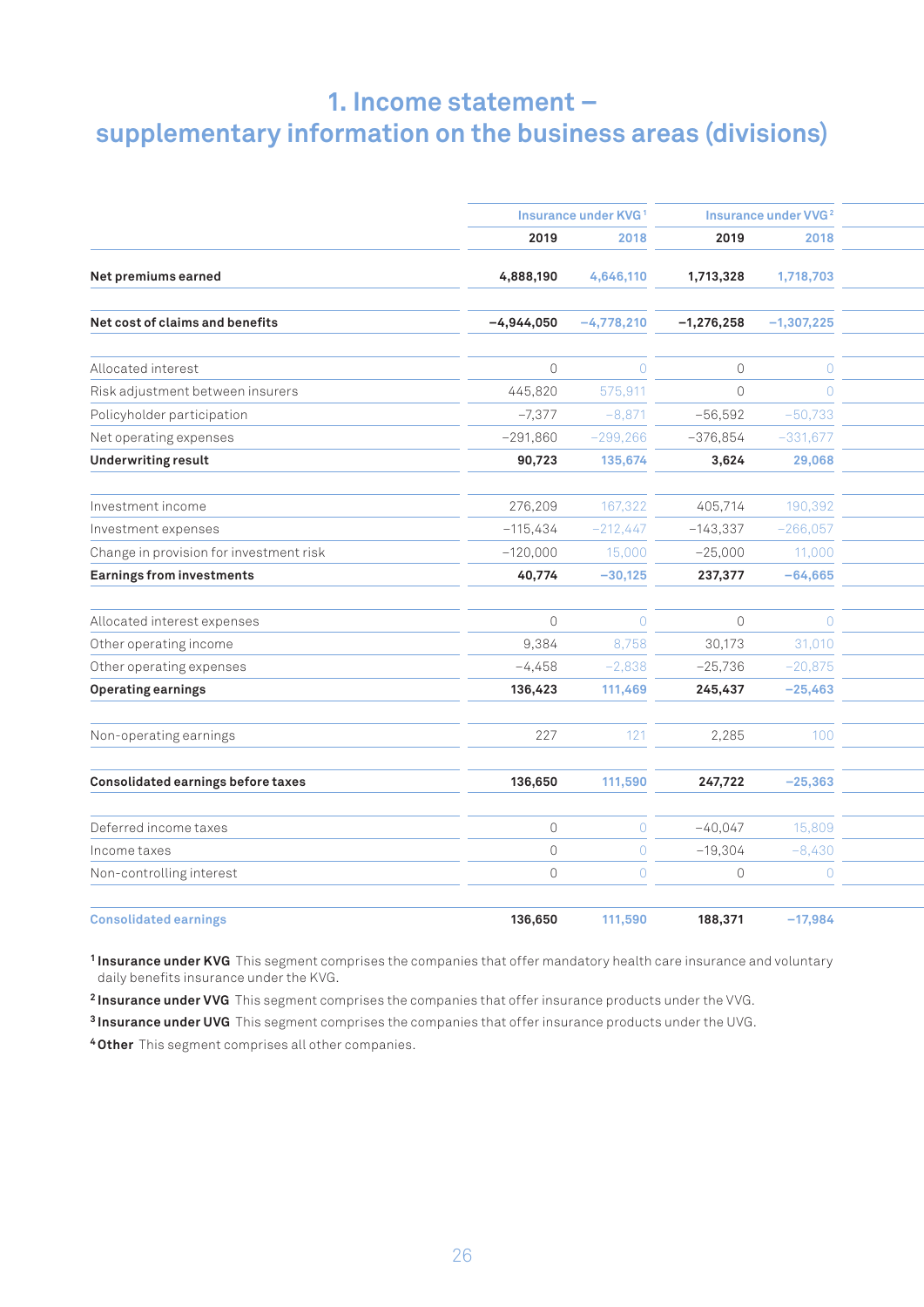| <b>Total</b> |              | Elimination    |                | Other <sup>4</sup> |                |                | Insurance under UVG <sup>3</sup> |
|--------------|--------------|----------------|----------------|--------------------|----------------|----------------|----------------------------------|
| 2018         | 2019         | 2018           | 2019           | 2018               | 2019           | 2018           | 2019                             |
| 6,500,592    | 6,743,233    | $-152$         | $\mathbf{0}$   | $\mathbf 0$        | $\mathbf 0$    | 135,931        | 141,715                          |
|              |              |                |                |                    |                |                |                                  |
| $-6,194,830$ | $-6,340,004$ | 152            | $\overline{0}$ | $\mathbf 0$        | $\mathbf 0$    | $-109,547$     | $-119,697$                       |
|              |              |                |                |                    |                |                |                                  |
| 10,082       | 9,895        | $\circ$        | $\circ$        | $\circ$            | $\circledcirc$ | 10,082         | 9,895                            |
| 575,911      | 445,820      | $\circ$        | $\circ$        | $\circ$            | $\circ$        | $\overline{0}$ | $\circ$                          |
| $-61,022$    | $-65,290$    | $\circ$        | $\circ$        | $\overline{0}$     | $\circledcirc$ | $-1,418$       | $-1,320$                         |
| $-655,482$   | $-696,692$   | $\circ$        | $\circ$        | $\circ$            | $\circ$        | $-24,539$      | $-27,978$                        |
| 175,252      | 96,961       | $\overline{0}$ | $\mathbf 0$    | $\mathbf{O}$       | $\mathbf 0$    | 10,510         | 2,615                            |
|              |              |                |                |                    |                |                |                                  |
| 493,524      | 914,043      | $-4,000$       | $-5,000$       | 69,000             | 121,116        | 70,810         | 116,004                          |
| $-625,232$   | $-347,307$   | $\overline{0}$ | $\circ$        | $-74,718$          | $-49,350$      | $-72,010$      | $-39,185$                        |
|              | $-175,000$   | $\circ$        | $\circ$        | $-30,000$          | $-25,000$      | $\overline{0}$ | $-5,000$                         |
| $-135,708$   | 391,736      | $-4,000$       | $-5,000$       | $-35,717$          | 46,767         | $-1,201$       | 71,819                           |
|              |              |                |                |                    |                |                |                                  |
|              | $-9,895$     | $\circ$        | $\circ$        | $\overline{0}$     | $\circ$        | $-10,082$      | $-9,895$                         |
|              | 39,694       | $-912$         | $-697$         | 1,271              | 374            | 584            | 460                              |
|              | $-31,130$    | 912            | 697            | $-599$             | $-1,087$       | $-483$         | $-546$                           |
|              | 487,367      | $-4,000$       | $-5,000$       | $-35,045$          | 46,054         | $-672$         | 64,453                           |
|              |              |                |                |                    |                |                |                                  |
|              | 9,090        | $\circ$        | $\circ$        | $-1,251$           | 6,598          | $-17$          | $-19$                            |
|              | 496,458      | $-4,000$       | $-5,000$       | $-36,296$          | 52,652         | $-689$         | 64,434                           |
|              |              |                |                |                    |                |                |                                  |
|              | $-39,270$    | $\circ$        | $\circ$        | 107                | 10,460         | 3,329          | $-9,683$                         |
|              | $-20,584$    | $\circ$        | $\circ$        | $-761$             | $-206$         | $-530$         | $-1,074$                         |
|              | $-627$       | $\circ$        | $\circ$        | $-702$             | $-627$         | $\circ$        | $\circ$                          |
|              |              |                |                |                    |                |                |                                  |
|              | 435,977      | $-4,000$       | $-5,000$       | $-37,652$          | 62,280         | 2,110          | 53,677                           |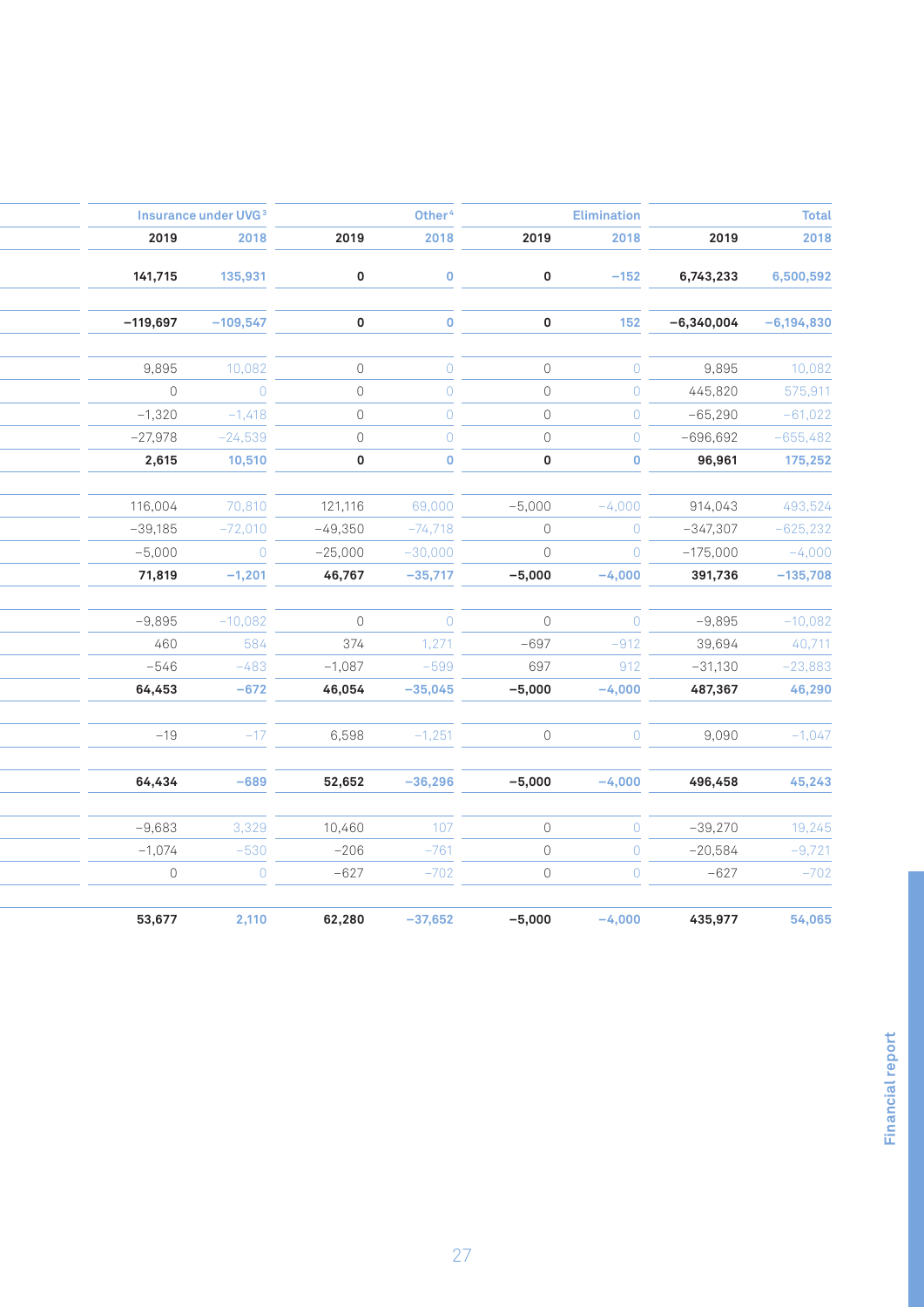### **2. Consolidation and accounting principles**

#### **General**

The consolidated financial statements 2019 are presented in accordance with the Swiss GAAP accounting and reporting recommendations (Swiss GAAP FER) and provide a true and fair view of the Group's assets, finances and earnings. Swiss GAAP FER represents a complete body of rules. All recommendations must be applied.

Swiss GAAP FER 41 entered into force for the individual financial statements of KVG health insurers on 1 January 2012. The Helsana Group has applied Swiss GAAP FER 30 (Consolidation) in conjunction with Swiss GAAP FER 41 since financial year 2015. The application of Swiss GAAP FER is voluntary.

#### **Consolidated companies**

The consolidated financial statements include all companies that are directly or indirectly controlled by Helsana. Control means the decisive influence on the operational and financial activities in order to derive the corresponding benefit therefrom. This is usually the case if Helsana directly or indirectly holds more than 50 per cent of the voting rights in a company. Companies acquired during the financial year are included from the date on which control over the business activities was transferred to Helsana, and all companies disposed of during the year are excluded from the Group statements from the date of sale.

#### **Change in consolidated companies**

There was no change in the scope of consolidation in the year under review.

#### **Rounding differences**

All amounts in the annual financial statements are rounded to thousand Swiss francs. This means that the sum of several rounded amounts added together can differ from the rounded total that is reported.

### **2.1 Consolidation method**

#### **Full consolidation**

Companies are included in the Group statements based on the full consolidation method. Capital consolidation is carried out using the Anglo-Saxon method (purchase method). Assets and borrowed capital of companies acquired are revalued at the time of control changes in accordance with the Helsana Group's principles; unrealised gains and losses are carried under the relevant balance sheet items and the remaining difference between the purchase price and equity, i.e. goodwill, calculated according to the accounting policies of the Group, is fully amortised over five years or in the year of consolidation. Any third-party participations in fully consolidated companies are shown separately as non-controlling interests in equity and income.

#### **Equity method**

Companies in which Helsana holds between a 20 and 50 per cent stake are stated in the balance sheet at the value corresponding to the pro rata equity capital in line with the equity method.

#### **Consolidation reporting date**

The reporting date for all companies included is 31 December.

#### **Events after the reporting date**

There were no significant events after the reporting date until the date of signature by the responsible body (4 February 2020).

#### **Intragroup transactions**

All intragroup transactions, relationships and earnings are eliminated as part of the consolidation process.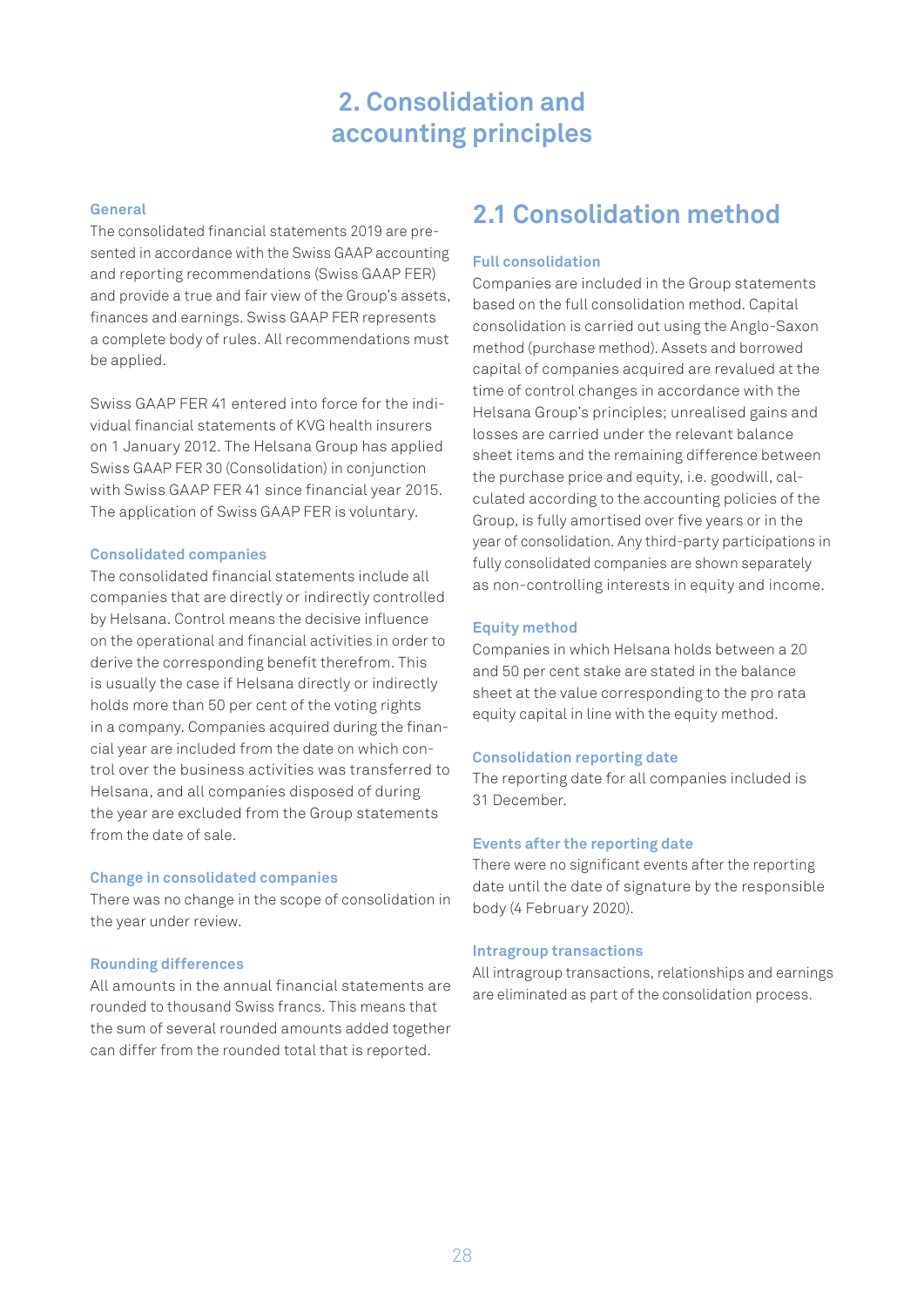### **2.2 Valuation principles**

Valuation is carried out in line with standardised criteria. In general, the principle of the individual valuation of assets and liabilities applies.

#### **Foreign currencies**

Foreign currency positions are converted at current exchange rates at year-end.

The following exchange rates were used:

|               | 31.12.2019 | 31.12.2018 |
|---------------|------------|------------|
| Unit/currency | Price      | Price      |
| 1 EUR         | 1.08550    | 1.12651    |
| 1 GBP         | 1.27613    | 1.25356    |
| 1 USD         | 0.96765    | 0.98421    |
| 100 JPY       | 0.89072    | 0.89442    |
| 1 CAD         | 0.74344    | 0.72209    |
| 1 AUD         | 0.67873    | 0.69438    |

#### **Investments**

#### Real estate

Real estate includes both investment properties and owner-occupied properties, and is recognised in the balance sheet at current market value. Market values are estimated at least once every three years by an independent consulting firm. The values are determined using the discounted cash flow method or another recognised method during the intervening years.

#### Bonds and bond funds

Fixed-income securities are recognised in the balance sheet using the amortised cost method if the debtor is able to pay the interest and amortisation payments. Periodic changes in the carrying amount are recognised in the income statement. If there are justified doubts about the debtor's ability to pay interest and amortisation payments, fixed-income securities are recognised in the balance sheet at their current value. Investments in similar securities without a fixed term (e.g. bond funds) or without a defined redemption price are reported at their market value.

#### **Equities**

Equities include equity securities such as stocks and similar securities. Such assets are marketable and are valued at market price. Periodic changes in the carrying amount are recognised in the income statement. Any impairments are booked accordingly.

#### Collective investment schemes

Collective investment schemes (equity funds, alternative investments, real estate funds, etc.) are reported as a separate item. They are measured at current value. Periodic changes in the carrying amount are recognised in the income statement.

#### Currency futures

Derivatives include foreign exchange and option contracts, certificates on equity indices and futures. Forward exchange transactions are used to hedge exchange rate and market price fluctuations and are measured at market value.

#### Investments in other companies

These include investments in companies that are held for strategic purposes. These investments are measured using the last known pro rata equity (equity method) or are valued at cost.

#### Loans and mortgages

Loans and mortgages are stated in the balance sheet at nominal value less any necessary write-downs.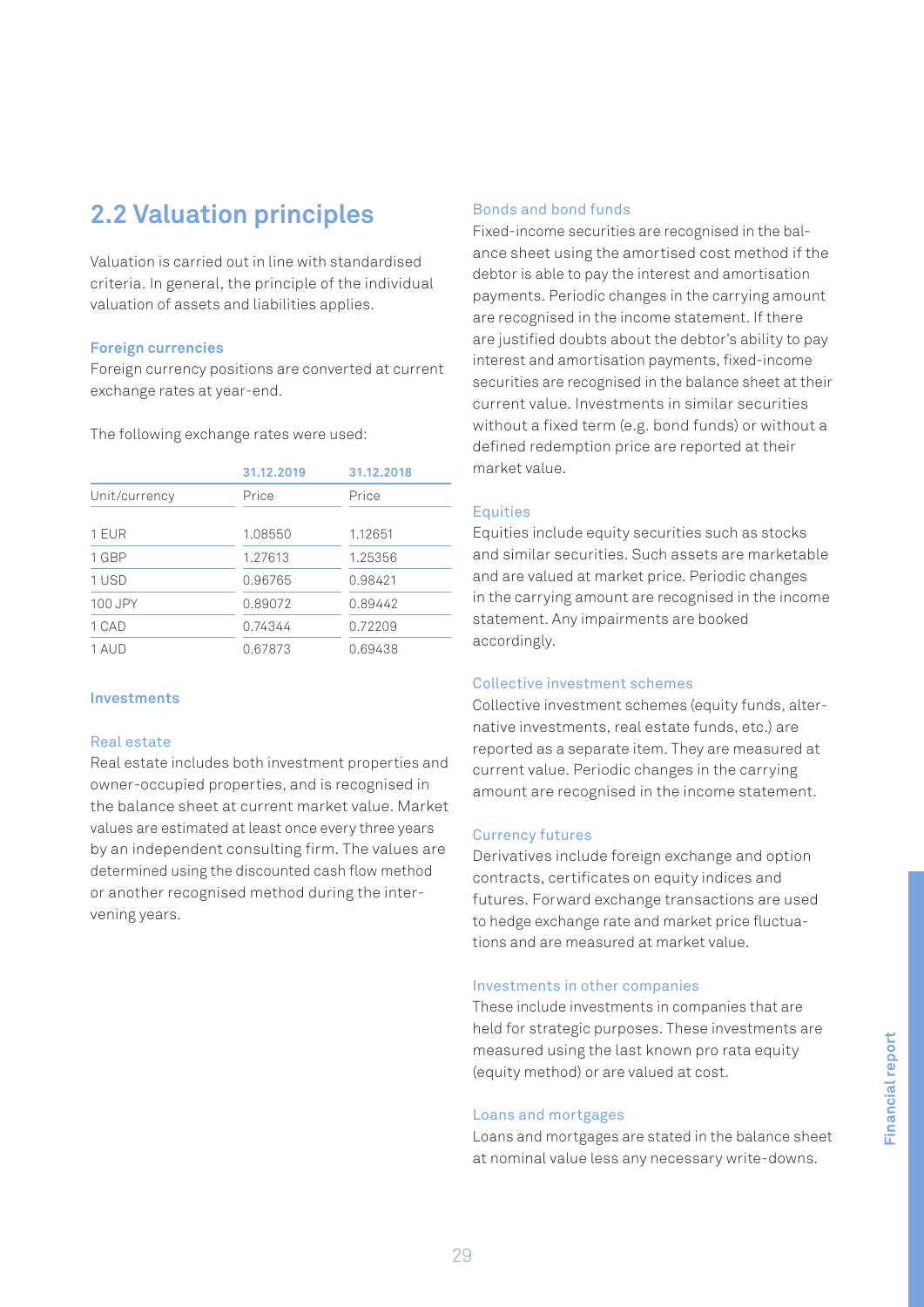#### Assets from employer contribution reserve

Assets from the employer contribution reserve are, provided they are not subject to a waiver of usage, recognised in the balance sheet at their nominal value and deducted from staff costs accordingly if they are used. The value is reviewed annually and, if necessary, the item is written down.

#### Collateral for own liabilities as well as assets under reservation of ownership

All investments and cash holdings of the KVG, VVG and UVG segments, with the exception of shareholdings, loans and mortgages as well as assets from the employer contribution reserves, are reported as tied assets.

#### **Intangible assets**

With intangible assets, a distinction is drawn between purchased software and projects. The latter are amortised on a straight-line basis over the course of their useful life. With purchased software, amounts below CHF 5,000 are expensed.

Projects are generally amortised over a period of five years from launch, up to a maximum of ten years in justified cases. They must provide a benefit over several years. At maximum, they are measured at cost of acquisition or production. These costs must be measurable and allocable to the project. Projects may only be capitalised if they are strategic in nature or involve an investment in excess of CHF 3 million.

#### **Property, plant and equipment**

Property, plant and equipment are depreciated on a straight-line basis over the course of their useful life. Any acquisitions or collective acquisitions for amounts of more than CHF 5,000 are capitalised under fixtures and fittings. Amounts below this limit are expensed.

Useful life for each asset category:

- Five years for fixtures and fittings
- Three years for IT hardware
- Three years for vehicles

The value is reviewed annually and the item is written down accordingly.

#### **Deferred charges**

This item includes expenses during the reporting year that are deducted as an expense in the following financial year, and income that only leads to revenue in the following financial year.

#### **Receivables**

Receivables due from third parties, such as policyholders, insurance organisations, agents and brokers, cantons and other parties, are measured at nominal value. The security is determined on the basis of the maturity structure and recognisable credit risks. In addition to individual write-downs for specific known receivable risks, impairments are formed using statistical information about the risk of default. The calculation of the necessary value adjustments also includes the type of receivable (private customer, corporate customer, co-payment) in addition to the maturity structure. The assumptions are based on historical figures from previous years. Assuming the losses on accounts remain constant as in previous years, an allowance for doubtful receivables is made for the unpaid receivables of up to 180 days with a rate of 0.25 per cent. For older receivables, the effects of Art. 64a KVG (depending on the canton) are included in the calculation of the allowance for doubtful receivables of the KVG companies. The totals of the receivables are included in the ratio of the debt collection proceedings initiated to the resulting certificates of debt.

The receivables due from affiliates are measured at nominal value, taking account of operationally necessary impairments.

#### **Cash and cash equivalents**

Cash and cash equivalents include cash on hand as well as postal and bank account balances. Cash and cash equivalents are measured at nominal value. Any impairments are booked accordingly.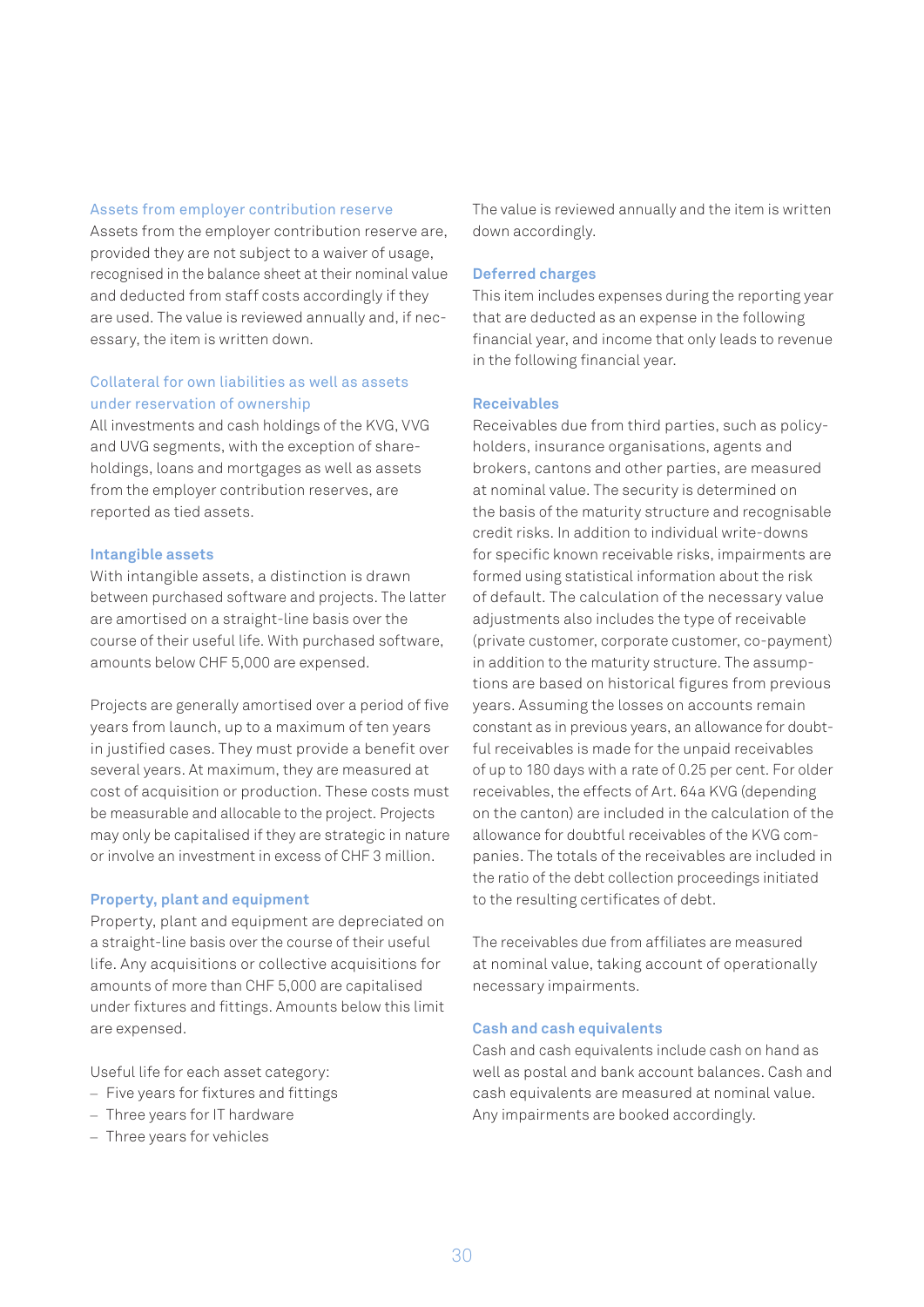#### **Net technical provisions**

The item for net technical provisions includes provisions for claims and benefits, actuarial reserves, provisions for profit sharing, technical equalisation reserves and provisions for guarantees as well as other technical provisions. Provisions for claims and benefits are calculated according to actuarial methods recognised by the supervisory authorities (e.g. chain ladder). In doing so, the following parameters are taken into account for the year of occurrence and the year of processing:

- First year of treatment versus payment year for care benefits
- First year of event versus payment year for daily benefits

The reserves for annuities are calculated according to the accounting principles pursuant to Art. 108 UVV. The calculation is based on the annuity without cost of living bonuses. For ceded co-insurance, we assume our portion of the individual actuarial reserve as reported by the company that carries it.

For group sickness benefits, provisions for profit sharing are formed for contracts that include agreements on profit sharing. They are calculated as the expected value of the profit share paid out after the reporting date for contracts for profit sharing that are in effect through the reporting date. The estimate of provisions for profit sharing takes account of the active portfolio and the empirical claims experience as at the reporting date.

The equalisation reserves and provisions for guarantees protect the capital base against the effects of unusual fluctuations in the technical result. They are endowed in accordance with the technical result. The maximum amount results from the difference between the expected shortfall and the level  $\alpha$  and the expected value.  $\alpha$  is 95 per cent for longterm care insurance. For the other product groups, α is set at 90 per cent. The lower limit is zero.

The other technical provisions include additional actuarial provisions that are measured according to the applicable and approved business plan.

#### **Non-technical provisions**

If an outflow of funds is probable, a corresponding provision is raised for legal and actual obligations on an event in the past. The amount is determined by analysing the relevant past result and the economic risk. If time has a significant impact, the provision requirement must be discounted. The provisions are revalued annually.

#### **Provision for investment risk**

The provisions for investment risk map the long-term volatilities of the capital market. The provisions are based on the total portfolio and are reviewed annually. The target provisions and the range for investment risk are calculated according to an analytical model (normal distribution) on the basis of sensitivities in the investments.

- the lower range with a security level of 99.0 per cent
- the target provision with the security level defined internally by Helsana of 99.5 per cent (KVG companies) and 99.75 per cent (other companies) in line with the risk appetite approved by the Board of Directors
- the upper range with a security level of 99.9 per cent

If the investments during the reporting period experience above-average losses in value, the provisions for investment risk can also be liquidated in the income statement, either in full or in part. If the values of the investments increase by more than the average during the reporting period, the provisions for investment risk can also be increased in full or in part to the target value in the income statement.

#### **Deferred credits**

This item includes deferred income during the reporting year that is credited as income in the following financial year, and expenses for the reporting year that are only paid the following financial year.

#### **Liabilities**

This item mainly includes obligations to policyholders or service providers as well as premiums billed in advance. Loans due are also recognised in this item. The liabilities are recognised in the balance sheet at their nominal amount.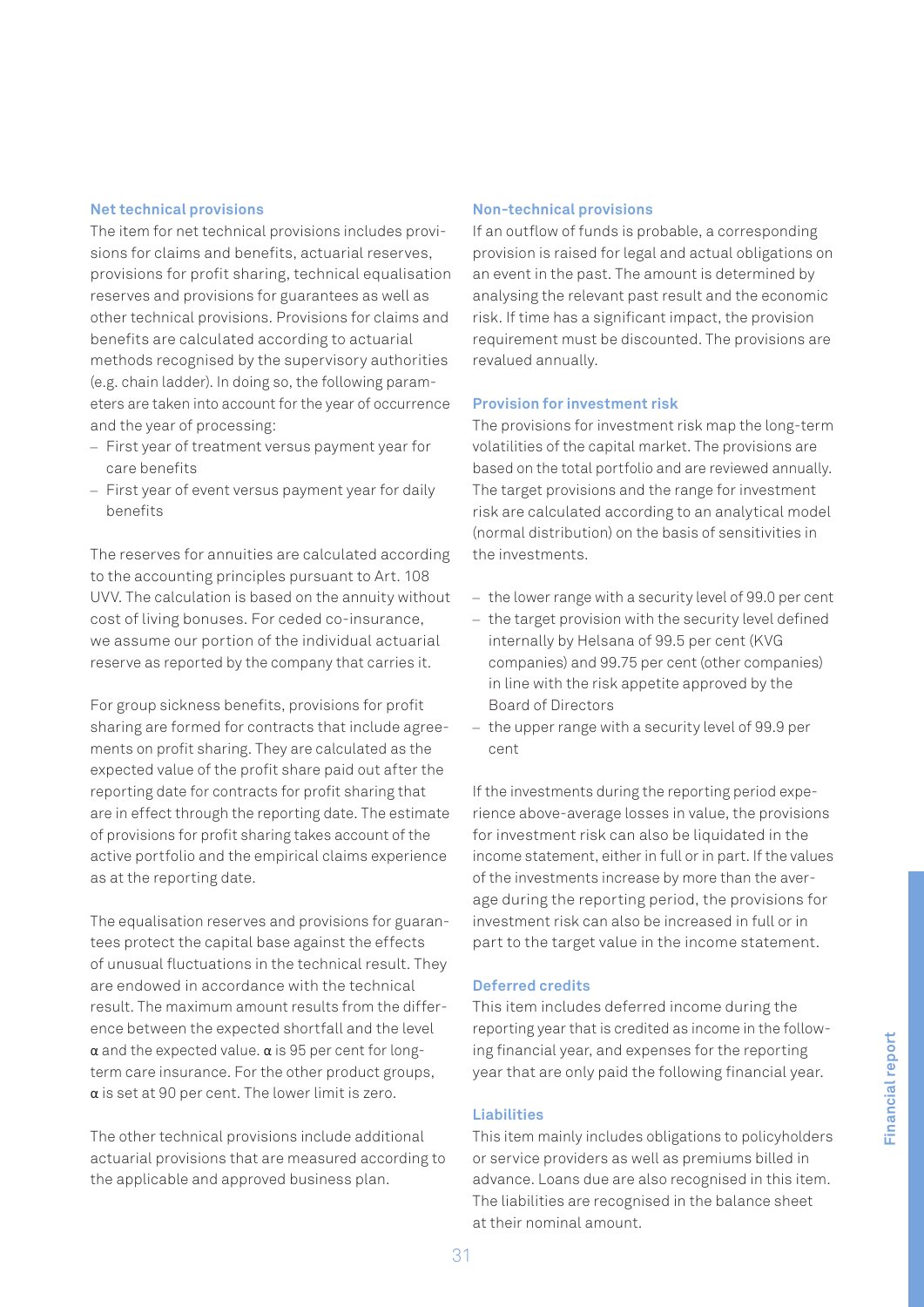### **3. Consolidated companies 2019**

| Name                                                    | Sector                   | Consolidation             | Sharehold-<br>ing in $%$ | Capital in<br>CHF <sub>m</sub> |
|---------------------------------------------------------|--------------------------|---------------------------|--------------------------|--------------------------------|
| Helsana Ltd, Dübendorf                                  | Holding                  | <b>Fully consolidated</b> | 100                      | 70.0                           |
| - Helsana Insurance Company Ltd, Dübendorf              | Health insurance         | Fully consolidated        | 100                      | 70.0                           |
| - Progrès Insurance Ltd, Dübendorf                      | Health insurance         | Fully consolidated        | 100                      | 0.3                            |
| - Helsana Supplementary Insurances Ltd,<br>Dübendorf    | Health insurance         | Fully consolidated        | 100                      | 35.0                           |
| - Helsana Legal Protection Ltd, Aarau                   | Legal expenses insurance | Equity method             | 50                       | 3.0                            |
| - Helsana Accidents Ltd, Dübendorf                      | Accident insurance       | Fully consolidated        | 100                      | 14.0                           |
| - Solida Insurance Ltd. Zurich                          | Accident insurance       | Equity method             | 50                       | 10.0                           |
| - Helsana Investment Ltd, Dübendorf                     | Holding                  | Fully consolidated        | 100                      | 0.1                            |
| - Procare Vorsorge AG, Dübendorf                        | Services                 | Fully consolidated        | 100                      | 0.1                            |
| - Health & Medical Service AG, Zurich                   | Healthcare sector        | Fully consolidated        | 100                      | 0.1                            |
| - Purchasing Cooperative HSK Ltd,<br>Dübendorf          | Services                 | Fully consolidated        | 60                       | 0.1                            |
| - SSS Schaden Service Switzerland Ltd,<br><b>Zurich</b> | Recourse settlement      | Fully consolidated        | 50.9                     | 0.1                            |
| – Aviga AG, Zurich                                      | Case management          | Equity method             | 50                       | 1.0                            |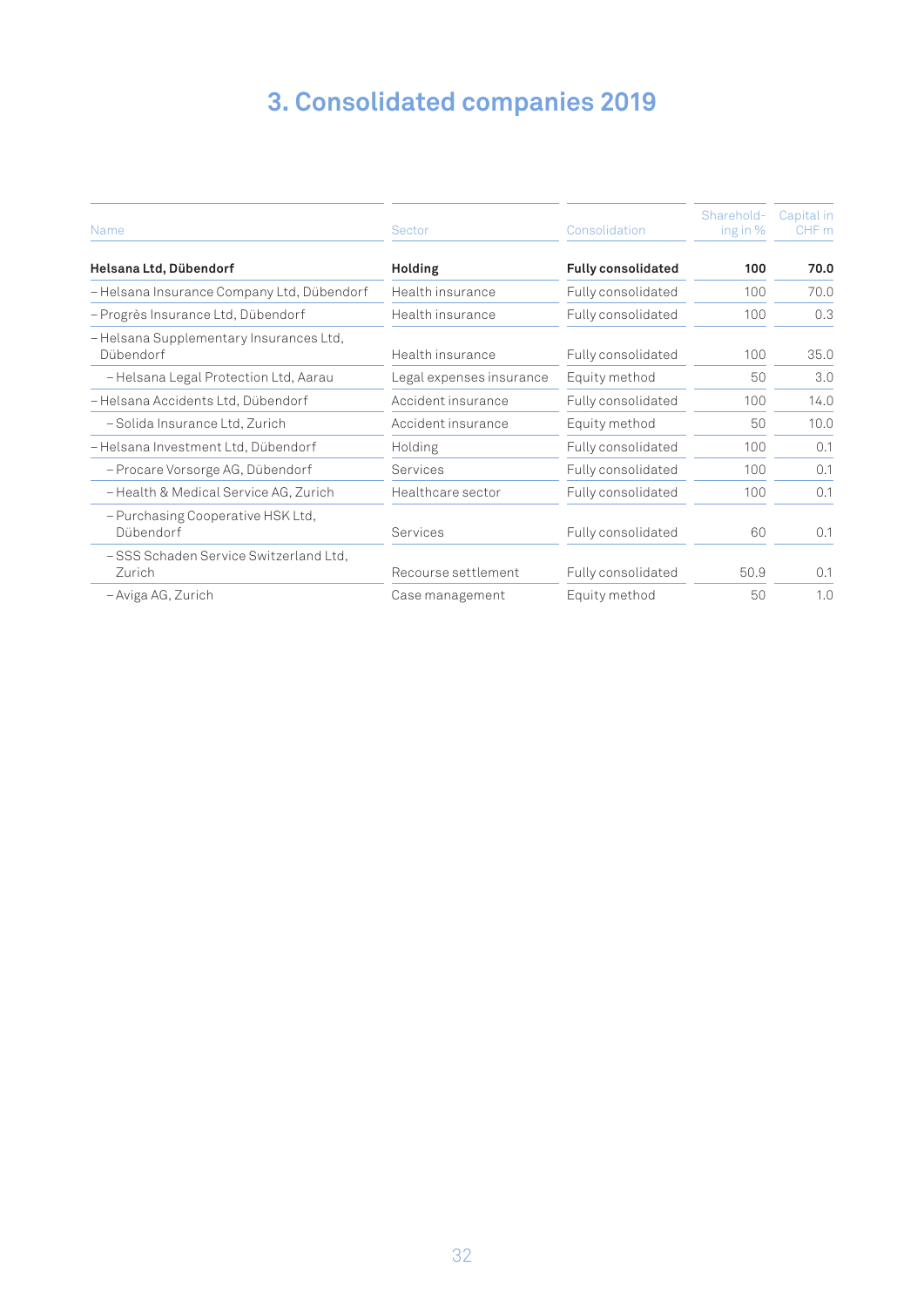### **4. Notes to the consolidated income statement**

| <b>Figures in CHF thousand</b>                                 | 2019         | 2018         |
|----------------------------------------------------------------|--------------|--------------|
| Premium income                                                 | 6,743,913    | 6,501,313    |
| Reinsurers' share                                              | $-681$       | $-721$       |
| <b>Total net premiums earned</b>                               | 6,743,233    | 6,500,592    |
|                                                                |              |              |
| Cost of claims and benefits                                    | $-7,012,889$ | $-6,525,916$ |
| Co-payments                                                    | 701,254      | 646,677      |
| Change in technical provisions                                 | 25,565       | -266,488     |
| Loss mitigation costs                                          | $-53,933$    | $-49,103$    |
| <b>Total net cost of claims and benefits</b>                   | $-6,340,003$ | $-6,194,830$ |
| Personnel expenses                                             | $-391,727$   | $-382,935$   |
| Administrative offices and operating equipment                 | $-25,593$    | $-25,309$    |
| <b>IT</b> costs                                                | $-97,929$    | $-82,780$    |
| Marketing, advertising and commission                          | $-141,421$   | $-95,238$    |
| Other administrative expenses                                  | $-8,458$     | $-25,876$    |
| Write-downs                                                    | $-31,564$    | $-43,344$    |
| <b>Total operating expenses, net</b>                           | $-696,692$   | $-655,482$   |
| Liquid funds (interest)                                        | 2,441        | 2,891        |
| Receivables (interest risk adjustment, default interest, etc.) | 7.246        | 7,037        |
| Other income                                                   | 30,007       | 30,783       |
| <b>Total other operating income</b>                            | 39,694       | 40,711       |
| Liquid funds (interest)                                        | $-5,038$     | $-3,963$     |
| Liabilities (interest risk adjustment, etc.)                   | $-145$       | $-19$        |
| Other expenses                                                 | $-25.948$    | $-19,901$    |
| <b>Total other operating expenses</b>                          | $-31,131$    | $-23,883$    |
| Non-operating income, third party                              | 30,131       | 24,495       |
| Non-operating expenses, third party                            | $-21,041$    | $-25,542$    |
| <b>Total non-operating income</b>                              | 9,090        | $-1,047$     |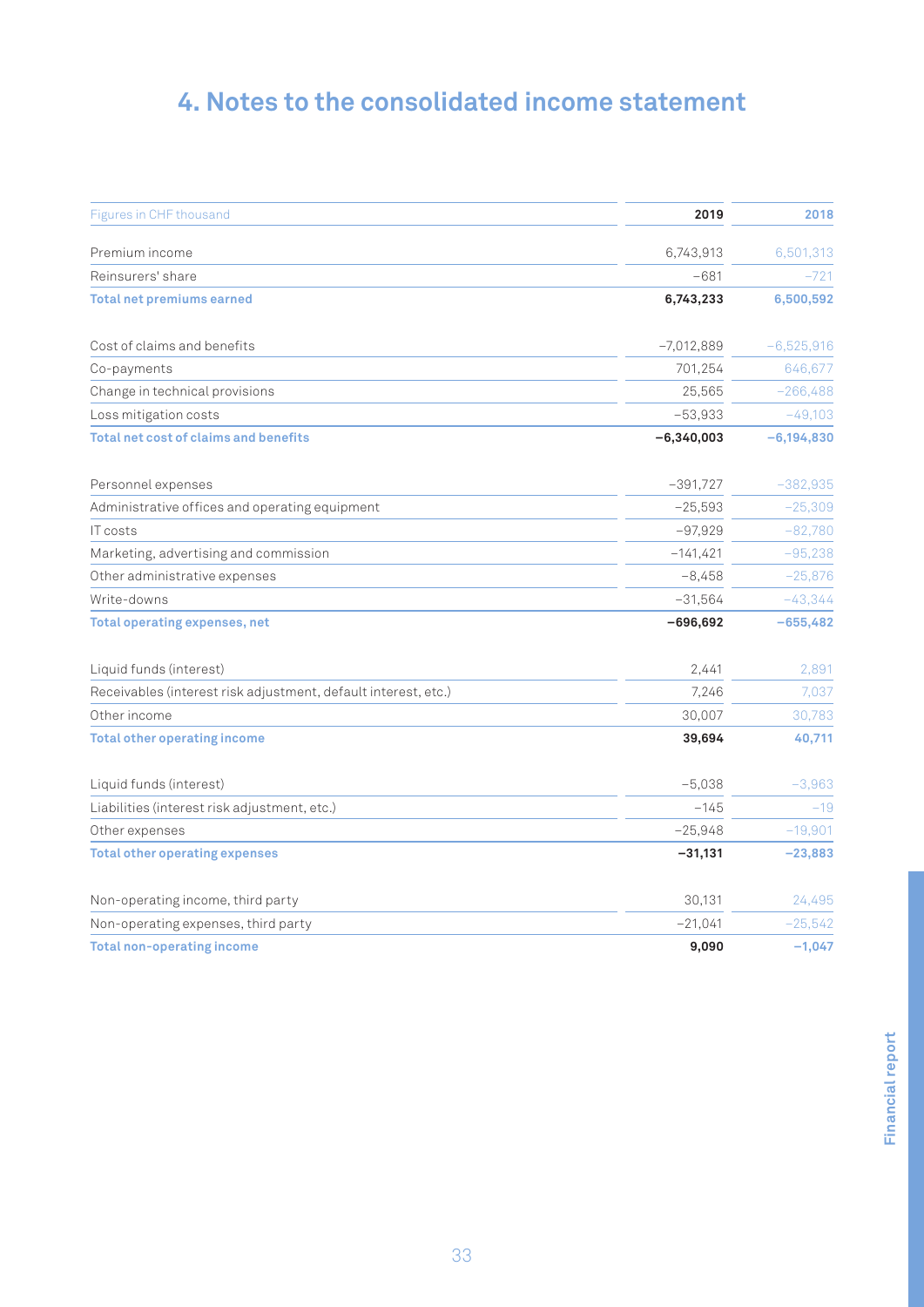### **5. Notes to the consolidated income statement – investments**

| Figures in CHF thousand              | Ordinary<br>earnings | <b>Realised</b><br>gains | <b>Unrealised</b><br>gains | <b>Total 2018</b> |  |
|--------------------------------------|----------------------|--------------------------|----------------------------|-------------------|--|
| <b>Investment income</b>             |                      |                          |                            |                   |  |
| Real estate                          | 18,895               | 0                        | 12,629                     | 31,524            |  |
| <b>Bonds</b>                         | 67,675               | 129,399                  | 21,579                     | 218,653           |  |
| Bond funds                           | $\Omega$             | 49                       |                            | 49                |  |
| Equities                             | 25,519               | 86,147                   | 17,744                     | 129,410           |  |
| Alternative investments              | $\Omega$             | 0                        | 2,359                      | 2,359             |  |
| Real estate funds                    | $\Omega$             | 22,481                   | 2,376                      | 24,857            |  |
| Currency futures                     | $\Omega$             | 57,569                   | 7.210                      | 64,779            |  |
| Investments in other companies       | 409                  | 2.450                    | 16.576                     | 19,435            |  |
| Other investment income <sup>1</sup> | 2,458                | 0                        | C                          | 2,458             |  |
| <b>Total investment income</b>       | 114,956              | 298,095                  | 80,473                     | 493,524           |  |

| Figures in CHF thousand                 | <b>Administrative</b><br>costs | <b>Realised</b><br>losses | <b>Unrealised</b><br>losses | <b>Total 2018</b> |
|-----------------------------------------|--------------------------------|---------------------------|-----------------------------|-------------------|
| <b>Investment expenses</b>              |                                |                           |                             |                   |
| Real estate                             | $\Omega$                       | $-3,415$                  | $-5,165$                    | $-8,580$          |
| <b>Bonds</b>                            | $\Omega$                       | $-152,754$                | $-30,500$                   | $-183,254$        |
| Bond funds                              | 0                              | 0                         | $-5,185$                    | $-5,185$          |
| Equities                                | 0                              | $-76,346$                 | $-180,941$                  | $-257,287$        |
| Alternative investments                 | 0                              | $-159$                    | $-14,912$                   | $-15,071$         |
| Real estate funds                       | $\Omega$                       | $-598$                    | $-63,253$                   | $-63,851$         |
| Currency futures                        | $\Omega$                       | $-66,213$                 | $-8,520$                    | $-74,733$         |
| Employer contribution reserve           | $\bigcap$                      | $-756$                    |                             | $-756$            |
| Other investment expenses               | $-2,526$                       | 0                         |                             | $-2,526$          |
| Asset management costs                  | $-13,989$                      | 0                         | 0                           | $-13,989$         |
| <b>Total investment expenses</b>        | $-16,515$                      | $-300,241$                | $-308,476$                  | $-625,232$        |
| Change in provision for investment risk | $\Omega$                       | $\Omega$                  | $-4,000$                    | $-4,000$          |
| <b>Total investment income 2018</b>     | 98,441                         | $-2,146$                  | $-232,003$                  | $-135,708$        |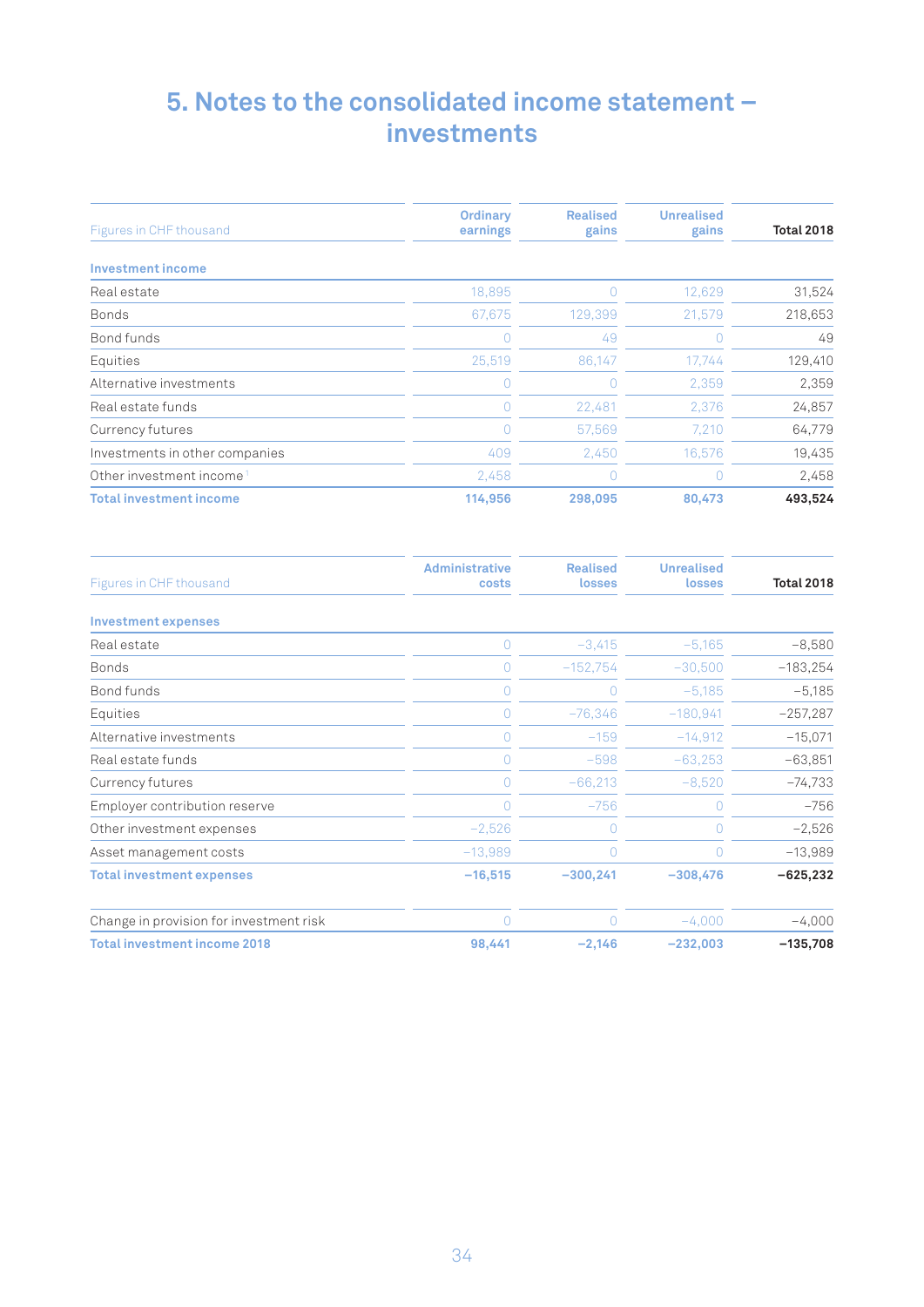| Figures in CHF thousand              | Ordinary<br>earnings | <b>Realised</b><br>gains | <b>Unrealised</b><br>gains | <b>Total 2019</b> |
|--------------------------------------|----------------------|--------------------------|----------------------------|-------------------|
| <b>Investment income</b>             |                      |                          |                            |                   |
| Real estate                          | 18,401               | 0                        | 4,423                      | 22,825            |
| <b>Bonds</b>                         | 65,131               | 75,579                   | 116,230                    | 256,941           |
| Bond funds                           |                      | 137                      | 7.900                      | 8.037             |
| Equities                             | 34,509               | 82,361                   | 282,929                    | 399,800           |
| Alternative investments              |                      | 0                        | 25,930                     | 25,930            |
| Real estate funds                    | $\Omega$             | 20,885                   | 125,850                    | 146,735           |
| Currency futures                     | $\Omega$             | 24,200                   | 14,604                     | 38,804            |
| Investments in other companies       | 332                  | 2.750                    | 9.172                      | 12.255            |
| Employer contribution reserve        | $\Omega$             | 39                       |                            | 39                |
| Other investment income <sup>1</sup> | 2,677                | 0                        |                            | 2,677             |
| <b>Total investment income</b>       | 121,050              | 205,951                  | 587,038                    | 914,043           |

| Figures in CHF thousand                 | <b>Administrative</b><br>costs | <b>Realised</b><br>losses | <b>Unrealised</b><br>losses | <b>Total 2019</b> |  |
|-----------------------------------------|--------------------------------|---------------------------|-----------------------------|-------------------|--|
| <b>Investment expenses</b>              |                                |                           |                             |                   |  |
| Real estate                             | $\Omega$                       | 0                         | $-6,111$                    | $-6,111$          |  |
| <b>Bonds</b>                            | 0                              | $-66,208$                 | $-110,883$                  | $-177,091$        |  |
| Bond funds                              | 0                              | 0                         | $-2,792$                    | $-2,792$          |  |
| Equities                                | 0                              | $-45,929$                 | $-49,619$                   | $-95,548$         |  |
| Alternative investments                 | 0                              | $\Omega$                  | $-3,436$                    | $-3,436$          |  |
| Real estate funds                       | 0                              | $-30$                     | $-7,164$                    | $-7,193$          |  |
| Currency futures                        | 0                              | $-33,965$                 | $-4,598$                    | $-38,563$         |  |
| Investments in other companies          | 0                              | 0                         | 0                           | 0                 |  |
| Employer contribution reserve           | O                              | $-450$                    | Ω                           | $-450$            |  |
| Other investment expenses               | $-2,255$                       | 0                         | 0                           | $-2,255$          |  |
| Asset management costs                  | $-13,868$                      | 0                         | Ω                           | $-13,868$         |  |
| <b>Total investment expenses</b>        | $-16,123$                      | $-146,582$                | $-184,603$                  | $-347,307$        |  |
| Change in provision for investment risk | $\mathbf{0}$                   | 0                         | $-175,000$                  | $-175,000$        |  |
| Total investment income 2017            | 104,927                        | 59,369                    | 227,435                     | 391,736           |  |

**<sup>1</sup>** Other investment income comprises retrocession repayments by the custodian financial institution.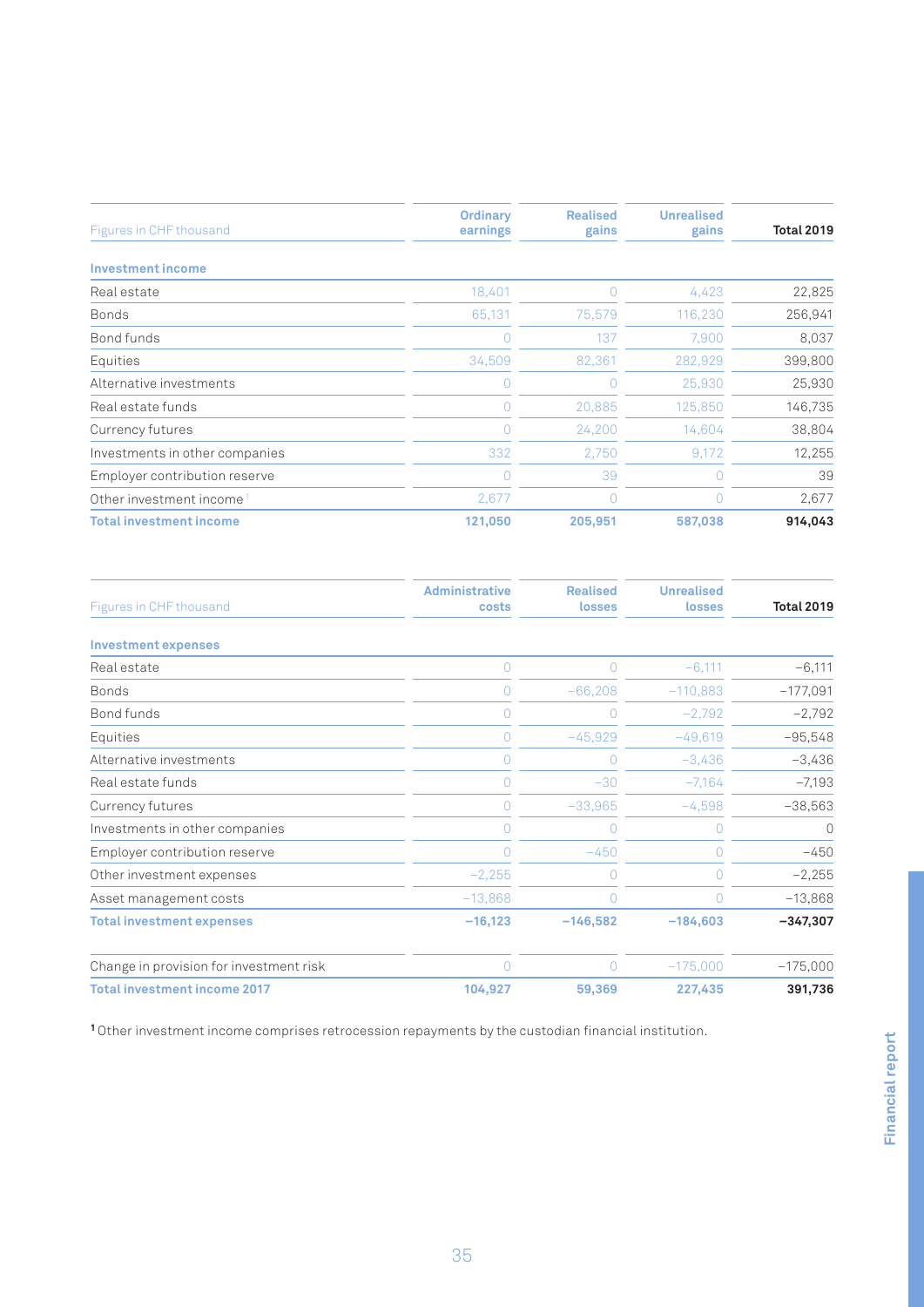### **6. Notes to the consolidated balance sheet – investments**

| Figures in CHF thousand        | As at 31.12.2017 | Additions/<br>disposals | Change in<br>valuation<br>adjustment | As at 31.12.2018 |
|--------------------------------|------------------|-------------------------|--------------------------------------|------------------|
| Real estate                    | 334,949          | 19,115                  | 7,464                                | 361,528          |
| Bonds <sup>1</sup>             | 3,739,690        | 145,634                 | $-8,921$                             | 3,876,403        |
| Bond funds                     | 24.412           | 6,071                   | $-5,185$                             | 25,298           |
| Equities                       | 1,236,278        | 43,811                  | $-163,197$                           | 1,116,892        |
| Alternative investments        | 255,067          | 4,491                   | $-12,553$                            | 247,005          |
| Real estate funds              | 614,090          | $-4,613$                | $-60,876$                            | 548,601          |
| Currency futures               | 5,272            | 0                       | $-1,310$                             | 3,962            |
| Investments in other companies | 57,613           | $-20.371$               | 16,575                               | 53,817           |
| Loans and mortgages            | 9                | 5                       | Ω                                    | 14               |
| Employer contribution reserve  | 4.694            | $-756$                  |                                      | 3,938            |
| <b>Investments</b>             | 6,272,074        | 193,387                 | $-228,003$                           | 6,237,458        |

| Figures in CHF thousand        | As at 31.12.2018 | Additions/<br>disposals | Change in<br>valuation<br>adjustment | As at 31.12.2019 |
|--------------------------------|------------------|-------------------------|--------------------------------------|------------------|
|                                |                  |                         |                                      |                  |
| Real estate                    | 361,528          | 16,202                  | $-1,688$                             | 376,043          |
| Bonds <sup>1</sup>             | 3,876,403        | 209,525                 | 5,347                                | 4,091,274        |
| Bond funds                     | 25,298           | 2,086                   | 5,108                                | 32,492           |
| Equities                       | 1,116,892        | 93,300                  | 233,311                              | 1,443,503        |
| Alternative investments        | 247,005          | 7,800                   | 22,495                               | 277,299          |
| Real estate funds              | 548,601          | 99,095                  | 118,686                              | 766,381          |
| Currency futures               | 3,962            | 0                       | 10,006                               | 13,970           |
| Investments in other companies | 53,817           | 0                       | 5.695                                | 59,512           |
| Loans and mortgages            | 14               | 17                      | Ω                                    | 30               |
| Employer contribution reserve  | 3,938            | $-411$                  | C                                    | 3,528            |
| <b>Investments</b>             | 6,237,458        | 427,614                 | 398,960                              | 7,064,032        |

**<sup>1</sup>** The market value of the bonds (excluding accrued interest) is CHF 4,336,590 (CHF 4,030,708 as at 31 December 2018).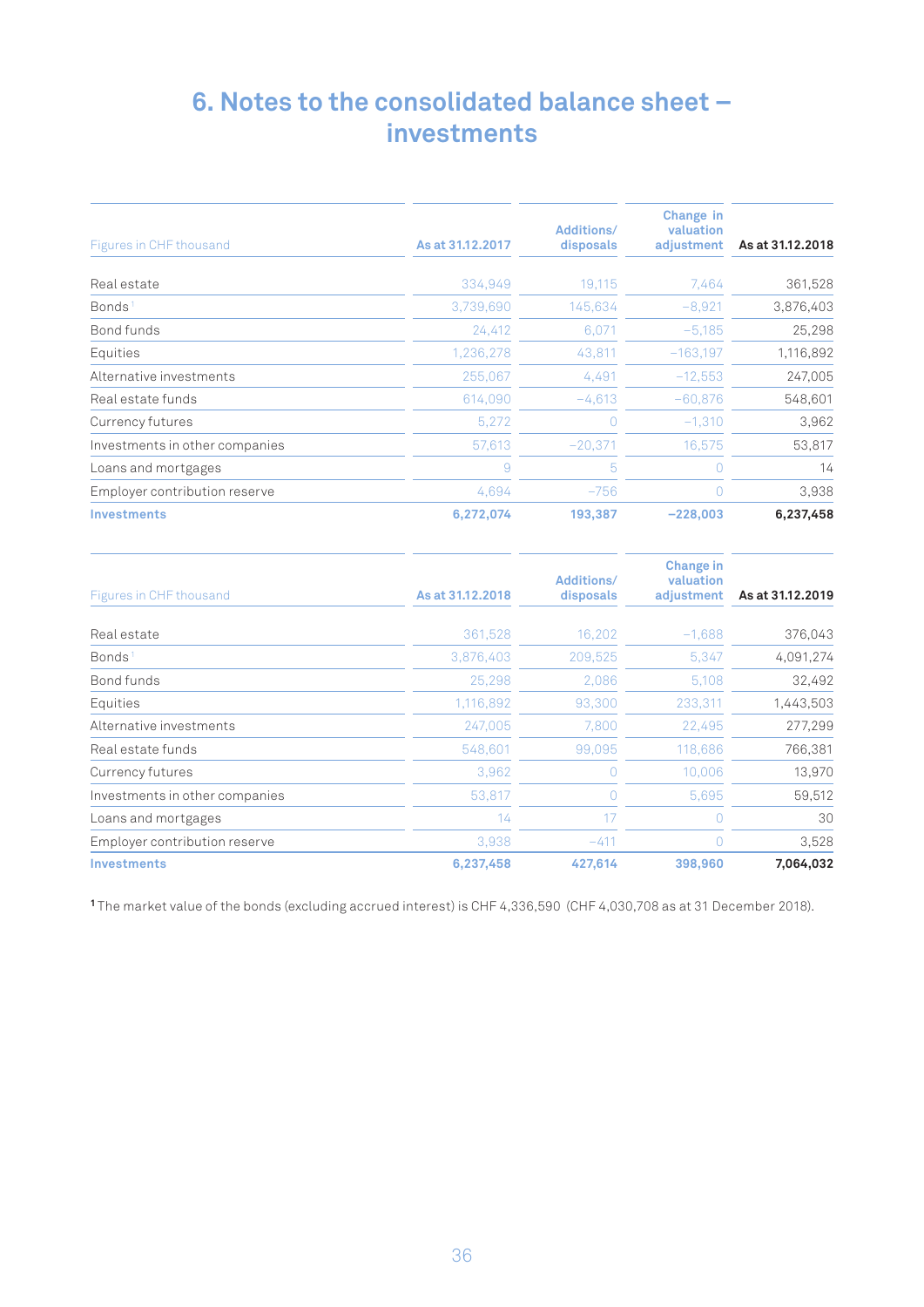### **7. Currency futures**

| Figures in CHF thousand       |               | <b>Currency</b> | <b>Positive</b> | Market value as at<br>31.12.2019<br>Negative | <b>Positive</b> | Market value as at<br>31.12.2018<br><b>Negative</b> |
|-------------------------------|---------------|-----------------|-----------------|----------------------------------------------|-----------------|-----------------------------------------------------|
| Futures                       | <b>Hedges</b> | <b>CHF</b>      | 2,486           | 0                                            |                 | $\Omega$                                            |
| Futures                       | <b>Hedges</b> | <b>USD</b>      | $\Omega$        | 8                                            | 1,601           | $\circ$                                             |
| <b>Futures</b>                | <b>Hedges</b> | <b>EUR</b>      | 140             | $\bigcap$                                    | 980             | $\Omega$                                            |
| Total in bonds <sup>1</sup>   |               |                 | 2,626           | 8                                            | 2,581           | $\Omega$                                            |
| Futures                       | <b>Hedges</b> | <b>USD</b>      | 10,849          | 0                                            | 4,164           | $-109$                                              |
| Futures                       | Hedges        | <b>EUR</b>      | 1,781           | 0                                            | 434             | $\Omega$                                            |
| Futures                       | <b>Hedges</b> | <b>GBP</b>      | 1.339           | $\circ$                                      | $\bigcap$       | $-526$                                              |
| <b>Total currency futures</b> |               |                 | 13,969          | 0                                            | 4,598           | $-635$                                              |

**<sup>1</sup>** The bond hedges are included in the bond asset class.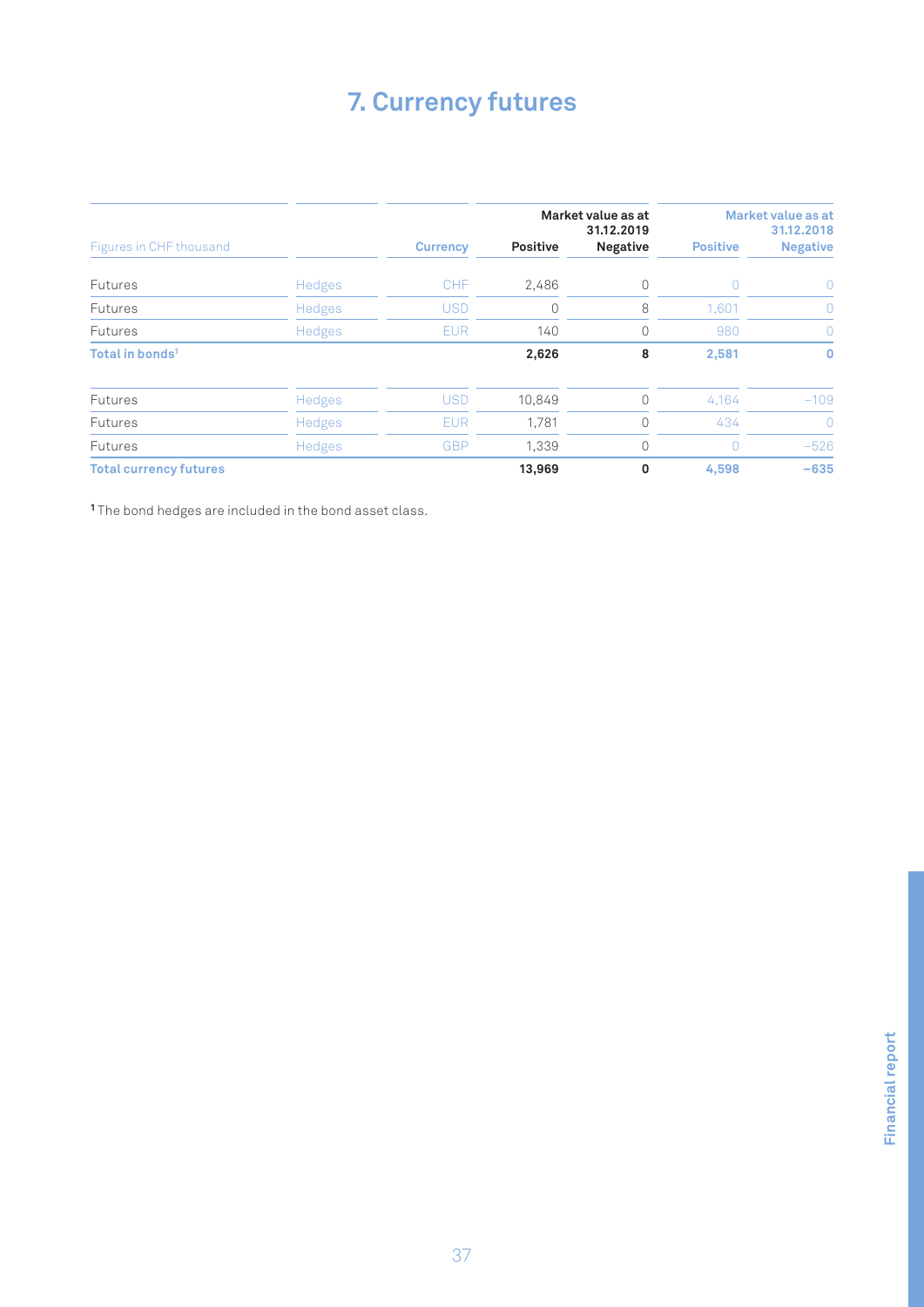### **8. Statement of asset additions and disposals – fixed and intangible assets**

|                                             | <b>Office</b><br>fixtures.<br>fittings and | IT        |                 | <b>Total</b><br>property,<br>plant and |                 |                 | Total<br>intangible |
|---------------------------------------------|--------------------------------------------|-----------|-----------------|----------------------------------------|-----------------|-----------------|---------------------|
| Figures in CHF thousand                     | equipment                                  | hardware  | <b>Vehicles</b> | equipment                              | <b>Projects</b> | <b>Software</b> | assets              |
| Net carrying amount as at<br>31.12.2017     | 5,903                                      | 7,364     | 143             | 13,410                                 | 18,912          | 10,595          | 29,506              |
| <b>Historical cost</b>                      |                                            |           |                 |                                        |                 |                 |                     |
| Carrying amount as at<br>31.12.2017         | 150,284                                    | 50,997    | 856             | 202,137                                | 108,928         | 26,742          | 135,670             |
| Asset additions                             | 1,953                                      | 7,109     | 115             | 9,177                                  | 23,736          | 9,693           | 33,429              |
| Asset disposals                             | $-16,220$                                  | $-13,669$ | $-74$           | $-29,963$                              | $\circ$         | $\Omega$        | 0                   |
| Carrying amount as at<br>31.12.2018         | 136,017                                    | 44,437    | 897             | 181,351                                | 132,664         | 36,435          | 169,099             |
| <b>Accumulated valuation</b><br>adjustments |                                            |           |                 |                                        |                 |                 |                     |
| Value adjustments as at<br>31.12.2017       | $-144,381$                                 | $-43,633$ | $-713$          | $-188,727$                             | $-90.016$       | $-16,148$       | $-106,164$          |
| Depreciation and amortisation               | $-3,269$                                   | $-6.440$  | $-113$          | $-9,822$                               | $-26.824$       | $-7.287$        | $-34,111$           |
| Asset disposals                             | 16,219                                     | 13,660    | 74              | 29,953                                 | $\Omega$        | $\cap$          | $\Omega$            |
| Value adjustments as at<br>31.12.2018       | $-131,431$                                 | $-36,413$ | $-752$          | $-168,596$                             | $-116,840$      | $-23,435$       | $-140,275$          |
| Net carrying amount as at<br>31.12.2018     | 4,586                                      | 8,024     | 145             | 12,755                                 | 15,824          | 13,000          | 28,824              |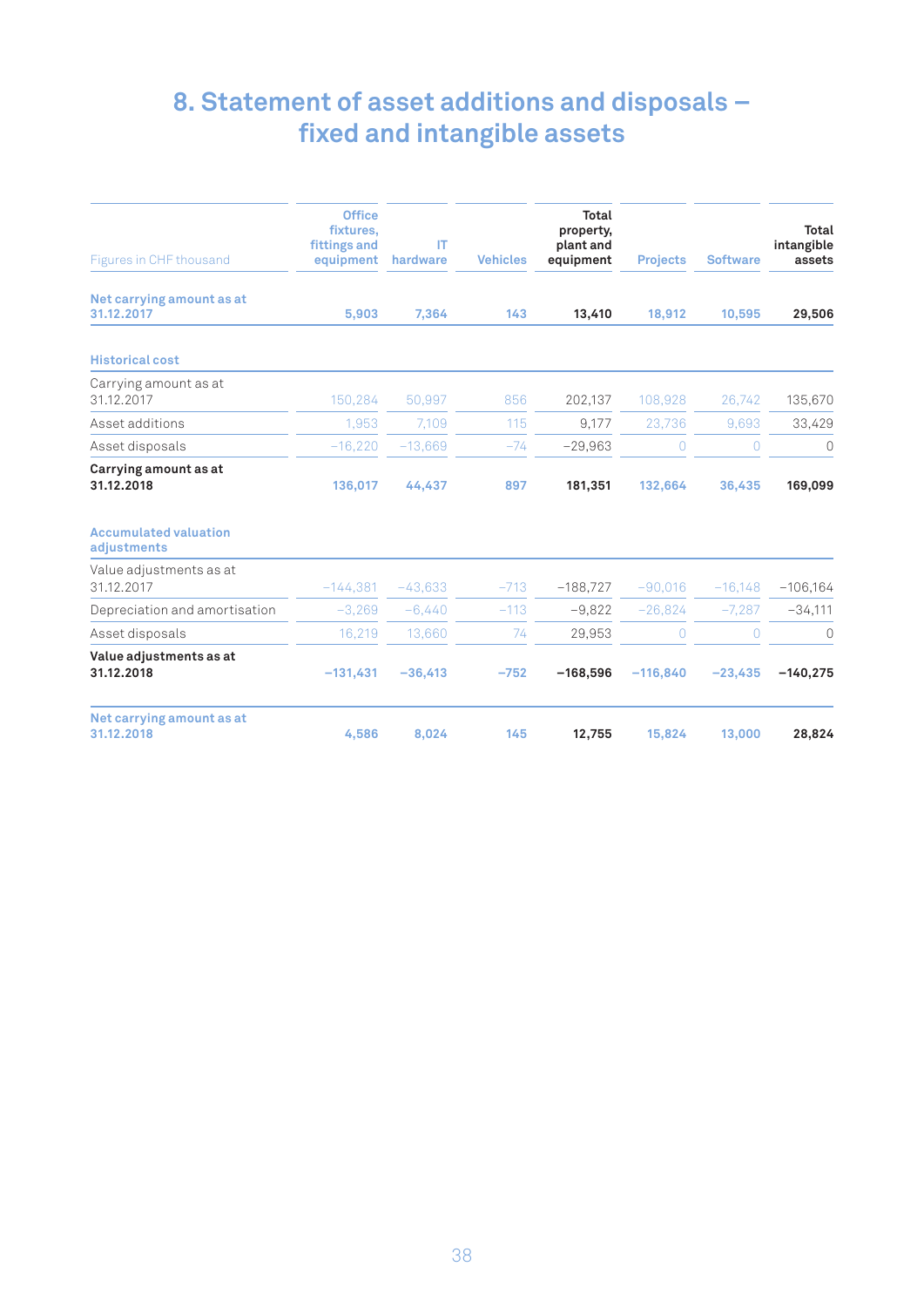| Figures in CHF thousand                     | <b>Office</b><br>fixtures.<br>fittings and<br>equipment | IT<br>hardware | <b>Vehicles</b> | <b>Total</b><br>property,<br>plant and<br>equipment | <b>Projects</b> | <b>Software</b> | <b>Total</b><br>intangible<br>assets |
|---------------------------------------------|---------------------------------------------------------|----------------|-----------------|-----------------------------------------------------|-----------------|-----------------|--------------------------------------|
| Net carrying amount as at<br>31.12.2018     | 4.586                                                   | 8.024          | 145             | 12,755                                              | 15,824          | 13,000          | 28,824                               |
| <b>Historical cost</b>                      |                                                         |                |                 |                                                     |                 |                 |                                      |
| Carrying amount as at<br>31.12.2018         | 136,017                                                 | 44,437         | 897             | 181,351                                             | 132,664         | 36,435          | 169,099                              |
| Asset additions                             | 1.829                                                   | 4.848          | 132             | 6,809                                               | 26,108          | 5,095           | 31,203                               |
| Asset disposals                             | $-91,487$                                               | $-3,618$       | 0               | $-95,105$                                           | $\circ$         | $\Omega$        | 0                                    |
| Carrying amount as at<br>31.12.2019         | 46,359                                                  | 45.668         | 1.029           | 93,056                                              | 158,772         | 41,531          | 200,303                              |
| <b>Accumulated valuation</b><br>adjustments |                                                         |                |                 |                                                     |                 |                 |                                      |
| Value adjustments as at<br>31.12.2018       | $-131,431$                                              | $-36,413$      | $-752$          | $-168.596$                                          | $-116,840$      | $-23,435$       | $-140,275$                           |
| Depreciation and amortisation               | $-2,167$                                                | $-7,276$       | $-151$          | $-9.594$                                            | $-16,356$       | $-6,651$        | $-23,007$                            |
| Asset disposals                             | 91,486                                                  | 3,617          | 0               | 95,102                                              | $\Omega$        | $\Omega$        | 0                                    |
| Value adjustments as at<br>31.12.2019       | $-42.112$                                               | $-40.073$      | $-903$          | $-83,088$                                           | $-133.196$      | $-30.086$       | $-163,282$                           |
| Net carrying amount as at<br>31.12.2019     | 4,247                                                   | 5,594          | 127             | 9,968                                               | 25,576          | 11,445          | 37,021                               |

## **9. Deferred charges and credits**

| Figures in CHF thousand                    | 31.12.2019 | 31.12.2018 |
|--------------------------------------------|------------|------------|
| Accrued interest on investments            | 29.127     | 31,090     |
| Risk compensation                          | 226,688    | 386,107    |
| Other accrued income and prepaid expenses  | 161.914    | 174,531    |
| <b>Total deferred charges</b>              | 417,729    | 591,728    |
| Risk compensation                          | 59.873     | 17,706     |
| Other deferred income and accrued expenses | 46.279     | 36,514     |
| <b>Total deferred credits</b>              | 106.152    | 54.220     |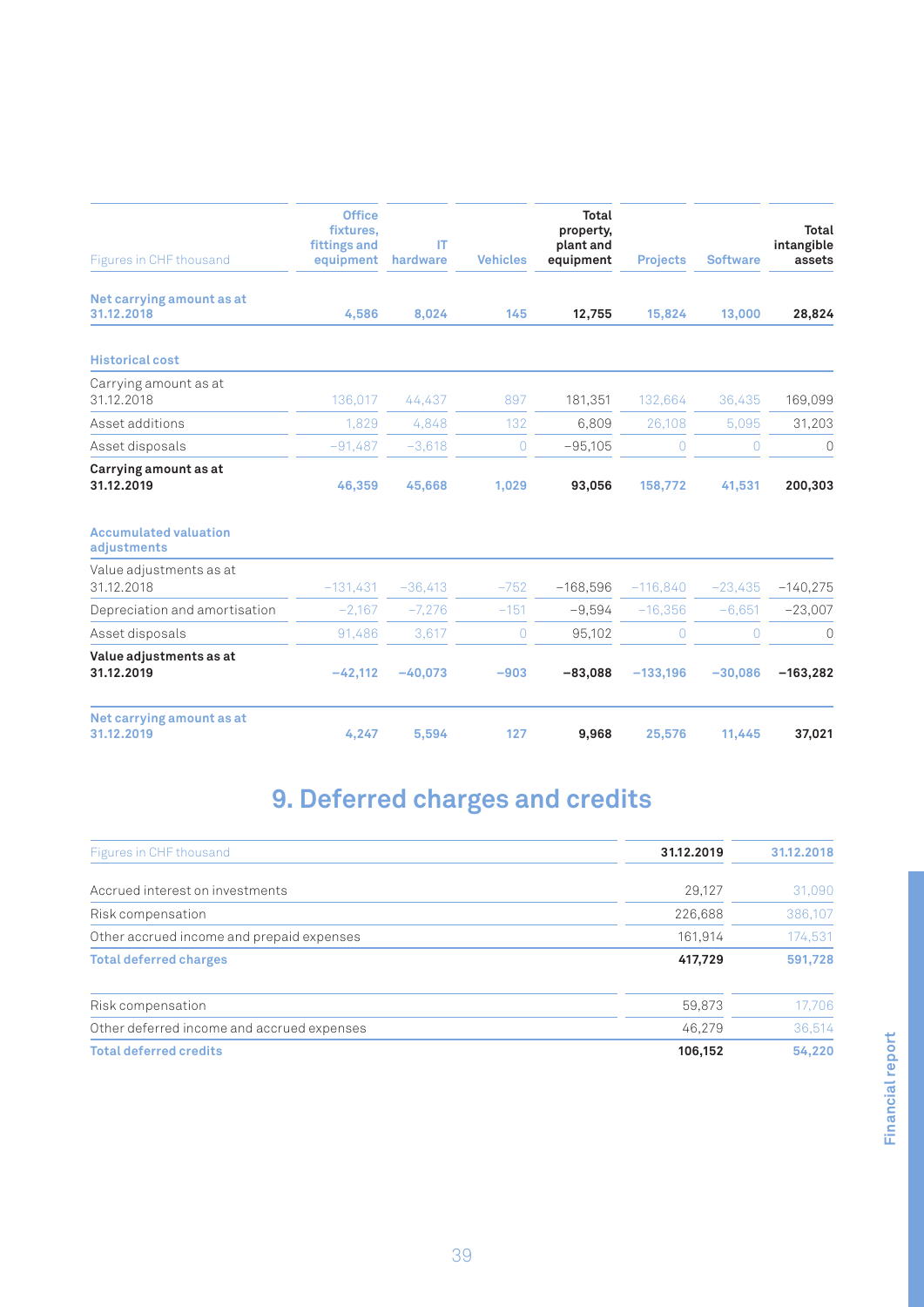### **10. Receivables and liabilities**

| Figures in CHF thousand  | 31.12.2019 | 31.12.2018 |
|--------------------------|------------|------------|
| Policyholders            | 442,309    | 329,694    |
| Insurance organisations  | 6,349      | 4,642      |
| Related parties          | 1,265      | 886        |
| Government offices       | 23,861     | 20,837     |
| Other receivables        | 35,509     | 49,611     |
| <b>Total receivables</b> | 509,295    | 405,670    |
| Policyholders            | 626,978    | 345,505    |
| Insurance organisations  | 2,474      | 2,241      |
| Service providers        | 121,289    | 75,222     |
| Agents and brokers       | 1,796      | 1,665      |
| Related parties          | 3,260      | 2,575      |
| Government offices       | 17,072     | 5,136      |
| Other liabilities        | 127,797    | 224,840    |
| <b>Total liabilities</b> | 900,666    | 657,184    |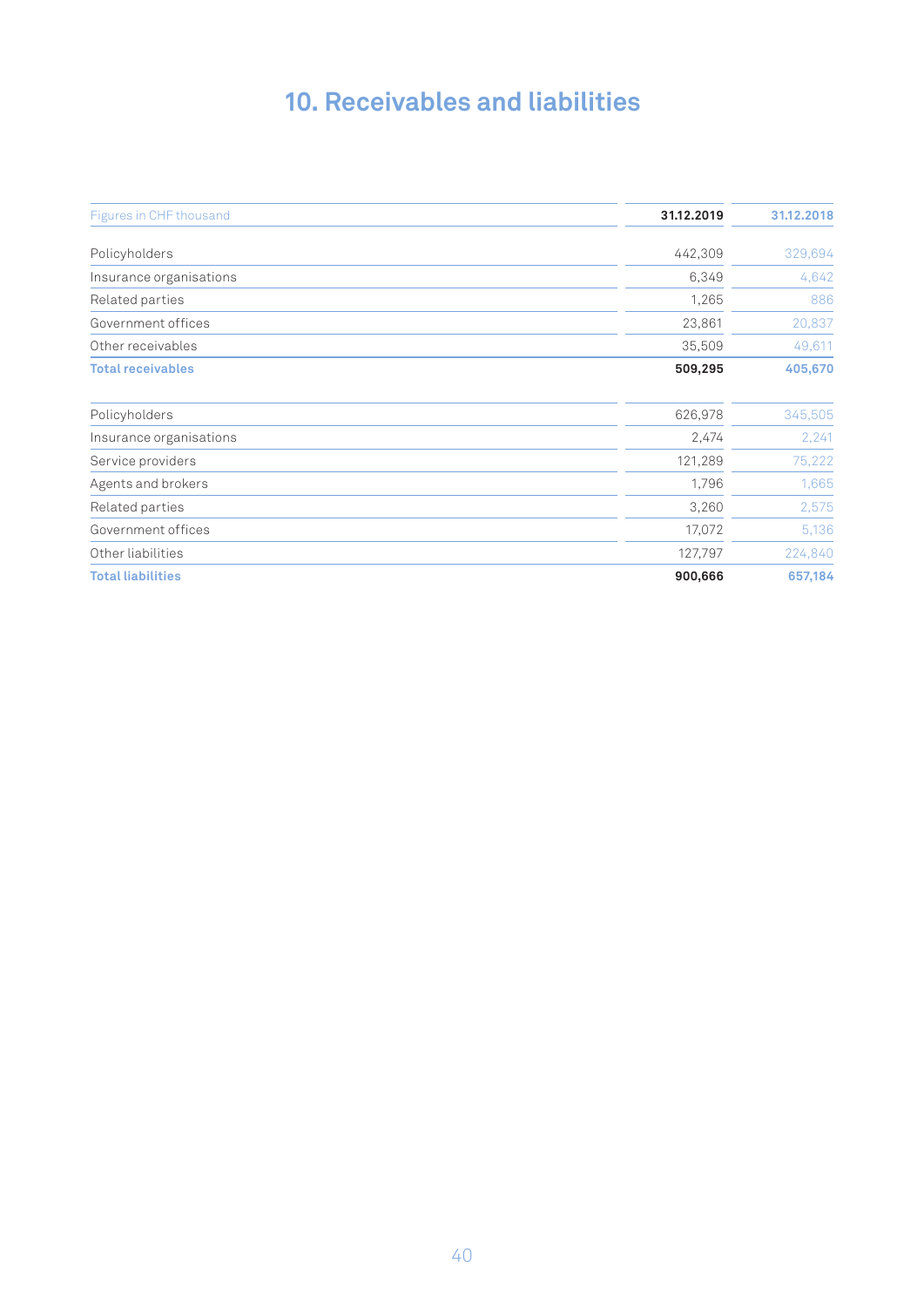### **11. Technical provisions**

| Figures in CHF thousand | <b>Provision</b><br>for claims<br>and benefits <sup>1</sup> | <b>Actuarial</b><br>reserve $2$ | <b>Provision for</b><br>policyholder<br>participation | Claims<br>equalisation<br><b>reserve</b> | <b>Other</b><br>technical<br>provisions <sup>3</sup> | Total        |
|-------------------------|-------------------------------------------------------------|---------------------------------|-------------------------------------------------------|------------------------------------------|------------------------------------------------------|--------------|
| As at 31.12.2017        | 1.555.469                                                   | 418.343                         | 89.774                                                | 964.014                                  | 610,499                                              | 3,638,098    |
| Creation                | 1.405.713                                                   | 15.426                          | 1.217.916                                             | 124.456                                  | 180,507                                              | 2.944.018    |
| Release                 | $-1.219.495$                                                | $-25.281$                       | $-1.220.388$                                          | $-87.176$                                | $-125.190$                                           | $-2.677.530$ |
| As at 31.12.2018        | 1.741.687                                                   | 408,488                         | 87.302                                                | 1.001.294                                | 665,816                                              | 3.904.586    |

| Figures in CHF thousand | <b>Provision</b><br>for claims<br>and benefits <sup>1</sup> | <b>Actuarial</b><br>reserve <sup>2</sup> | <b>Provision for</b><br>policyholder<br>participation | <b>Claims</b><br>equalisation<br>reserve | Other<br>technical<br>provisions <sup>3</sup> | Total        |
|-------------------------|-------------------------------------------------------------|------------------------------------------|-------------------------------------------------------|------------------------------------------|-----------------------------------------------|--------------|
| As at 31.12.2018        | 1,741,687                                                   | 408,488                                  | 87.302                                                | 1.001.294                                | 665,816                                       | 3,904,586    |
| Creation                | 1.749.742                                                   | 95.343                                   | 63.718                                                | 216,304                                  | 39.343                                        | 2.164.450    |
| Release                 | $-1.830.775$                                                | $-40.004$                                | $-62.652$                                             | $-179.704$                               | $-76.880$                                     | $-2.190.015$ |
| As at 31.12.2019        | 1.660.654                                                   | 463,827                                  | 88,368                                                | 1.037.894                                | 628,279                                       | 3,879,021    |

**<sup>1</sup>** The amount of reinsurance in the provisions for claims and benefits was CHF 0 as at 31 December 2019 (CHF 0 as at 31.12.2018).

**<sup>2</sup>** The actuarial reserves were discounted with a technical interest rate of 2.75 per cent for the accident years up to 2013 and 2.0 per cent for 2014, 2015, 2016, 2017, 2018 and 2019 (average term: 15 years).

**<sup>3</sup>** The other technical provisions comprise provisions for other compulsory health insurance products (OKP; models such as HAV/HMO). Ageing reserves were discounted with a technical interest rate of 1.0 per cent.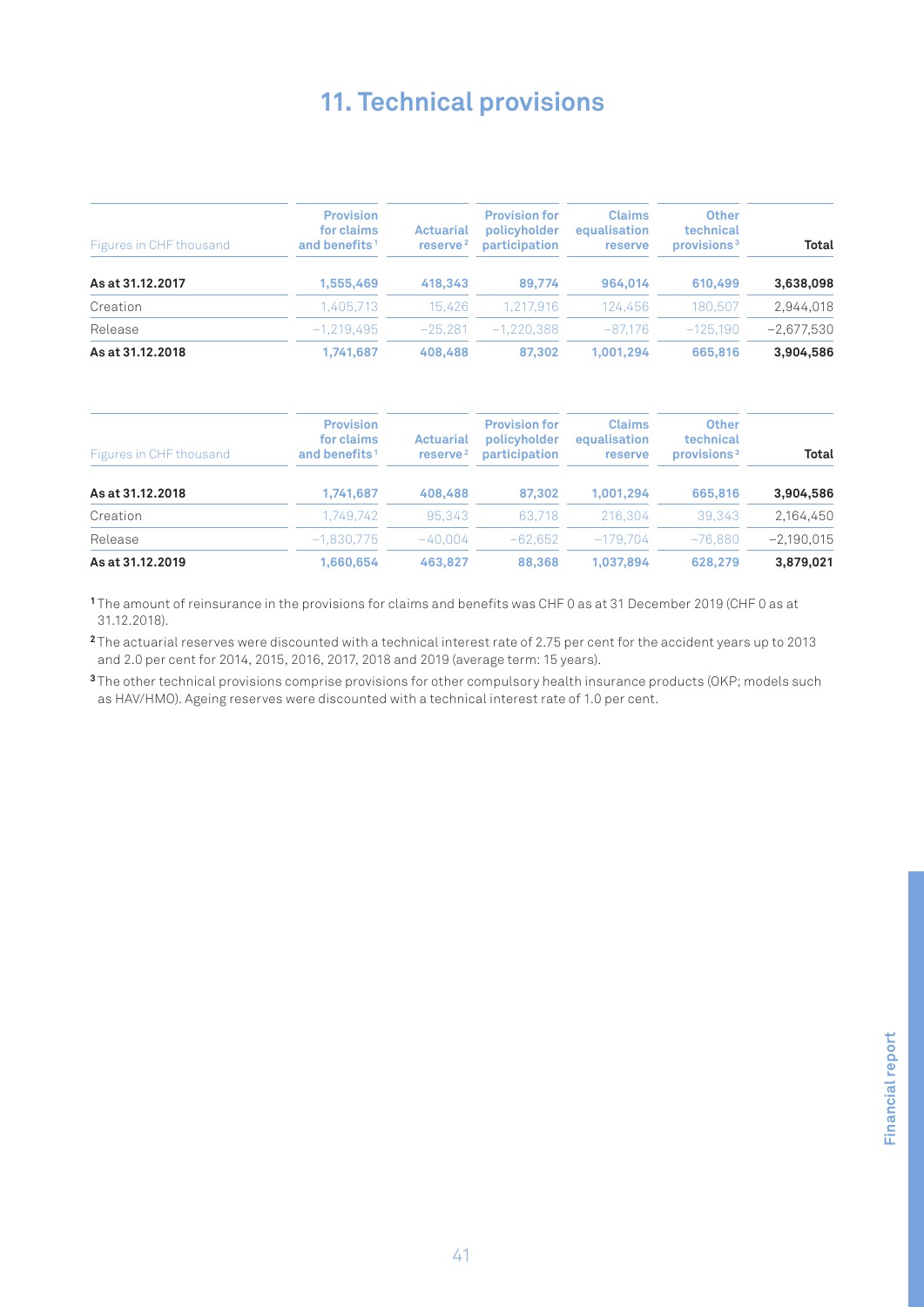### **12. Non-technical provisions**

| Figures in CHF thousand | Restructur-<br>ine <sup>1</sup> | Personnel/<br>$b$ rokers <sup>2</sup> | Taxes  | IT<br>investments | <b>Process</b><br>ri <sub>s</sub> | Other <sup>4</sup> | Total     |
|-------------------------|---------------------------------|---------------------------------------|--------|-------------------|-----------------------------------|--------------------|-----------|
| As at 31.12.2017        | 403                             | 39,383                                | 979    | υ                 | 2.190                             | 81.911             | 124.867   |
| Creation                |                                 | 40.904                                | 25     | 1.037             |                                   | 5.144              | 47.110    |
| Use                     | $-403$                          | $-40.817$                             | $-900$ |                   | $-2.190$                          | $-5.040$           | $-49.350$ |
| As at 31.12.2018        |                                 | 39,470                                | 104    | 1.037             | 0                                 | 82,015             | 122.627   |

| Figures in CHF thousand | Restructur-<br>ing <sup>1</sup> | Personnel/<br>$b$ rokers <sup>2</sup> | <b>Taxes</b> | IT<br>investments | <b>Process</b><br>ri <sub>s</sub> | Other <sup>4</sup> | Total     |
|-------------------------|---------------------------------|---------------------------------------|--------------|-------------------|-----------------------------------|--------------------|-----------|
| As at 31.12.2018        | 0                               | 39,470                                | 104          | 1.037             | 0                                 | 82,015             | 122,627   |
| Creation                |                                 | 71.539                                | 4.503        | - 773             | $\left( \right)$                  | 5.468              | 82.283    |
| Use                     |                                 | -71.412                               | $-54$        | $-1.810$          | $\left( \right)$                  | $-19.037$          | $-92.313$ |
| As at 31.12.2019        | 0                               | 39.597                                | 4.553        |                   | 0                                 | 68.446             | 112.597   |

**<sup>1</sup>** The restructuring provisions include the costs of the organisational changes that were made as part of the cost reduction programme.

**<sup>2</sup>** The provisions for holiday and overtime claims as well as staff bonuses and broker fees are included under "Personnel/brokers".

**<sup>3</sup>** The process risks include subsequent licensing requirements. Any payments were deferred accordingly.

**<sup>4</sup>** The Swiss Financial Market Supervisory Authority (FINMA) has ordered a restriction for the awarding of discounts. The potential compensation payment to individual policyholders was set aside conservatively in 2017 at CHF 65 million.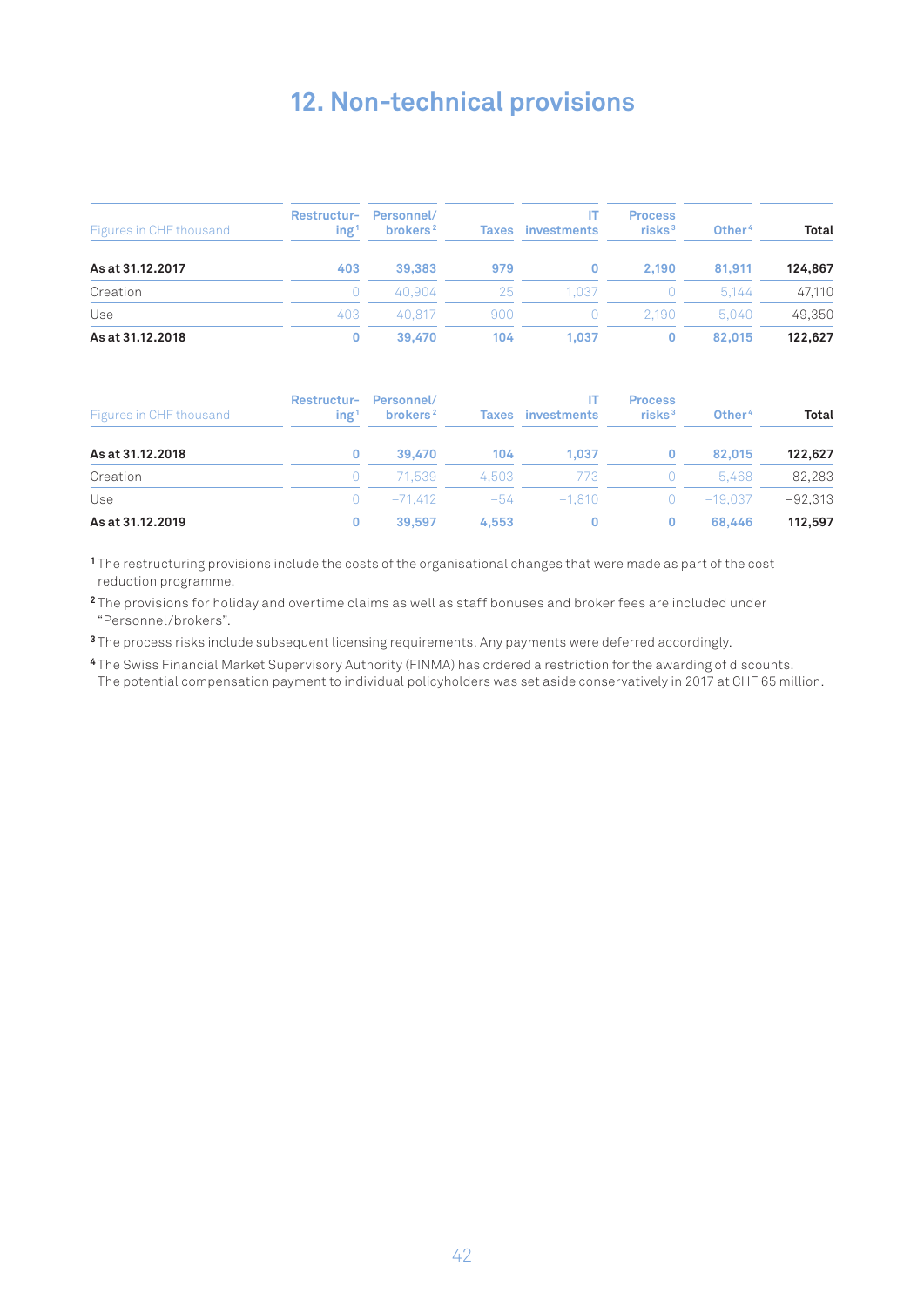### **13. Provision for investment risk**

| Figures in CHF thousand | <b>Provision for</b><br>investment risk | Total     |  |
|-------------------------|-----------------------------------------|-----------|--|
| As at 31.12.2017        | 842.632                                 | 842.632   |  |
| Creation                | 30,000                                  | 30,000    |  |
| Release                 | $-26,000$                               | $-26.000$ |  |
| As at 31.12.2018        | 846.632                                 | 846.632   |  |

| Figures in CHF thousand | <b>Provision for</b><br>investment risk | Total<br>846,632 |  |
|-------------------------|-----------------------------------------|------------------|--|
| As at 31.12.2016        | 846.632                                 |                  |  |
| Creation                | 175,000                                 | 175,000          |  |
| As at 31.12.2017        | 1,021,632                               | 1,021,632        |  |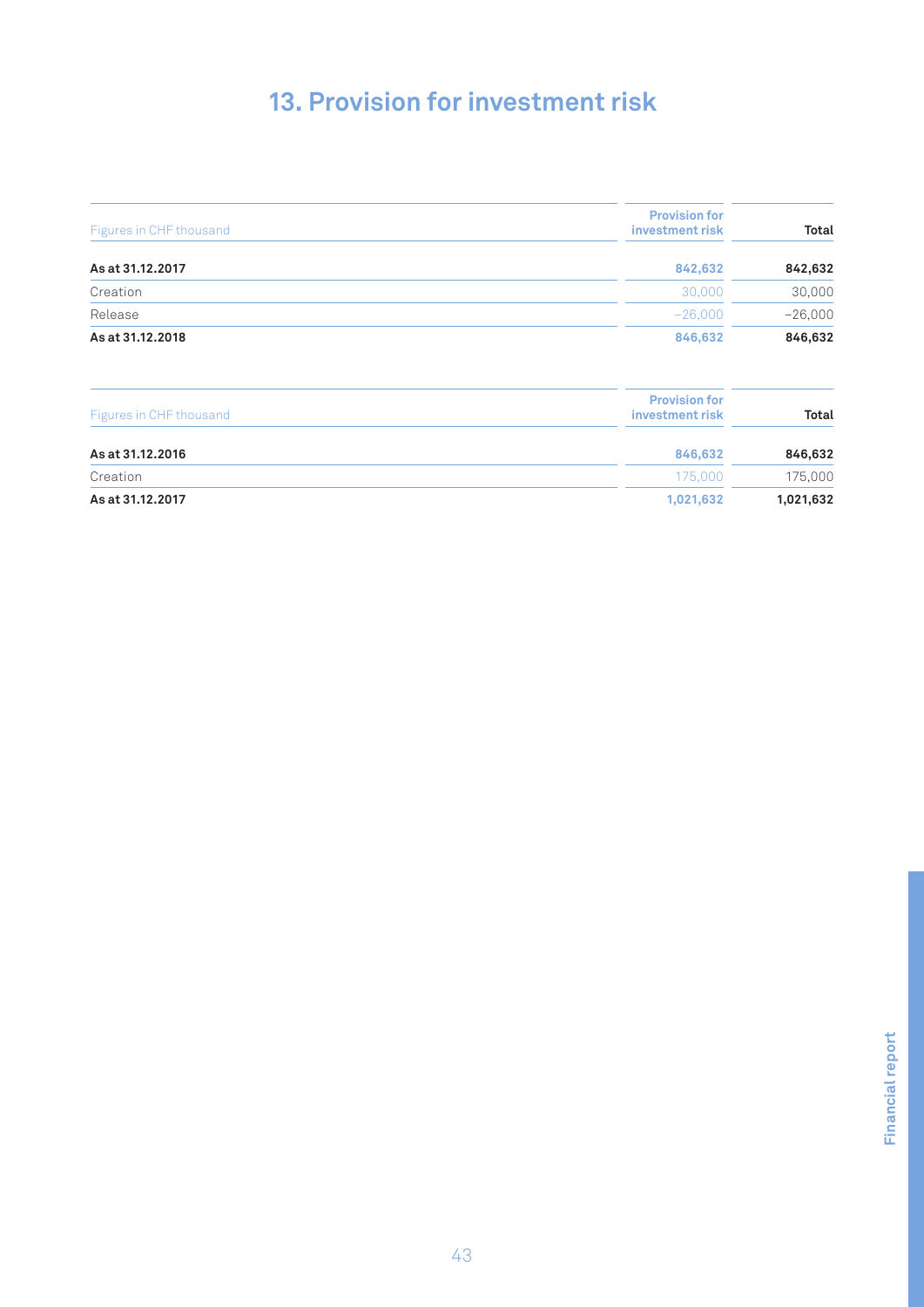### **14. Liabilities to pension funds**

| Employer contribution<br>reserve in CHF thousand | Par value  | <b>Waiver of</b><br>usage | <b>Balance</b><br>sheet | Release | <b>Balance</b><br>sheet | <b>Earnings from employer</b> | contribution reserve |
|--------------------------------------------------|------------|---------------------------|-------------------------|---------|-------------------------|-------------------------------|----------------------|
|                                                  | 31.12.2018 | 2018                      | 31.12.2018              | 2018    | 31.12.2017              | 2018                          | <b>Prior year</b>    |
| Pension schemes                                  | 3.939      |                           | 3.939                   | $-756$  | 4.695                   |                               | 219                  |
| Total                                            | 3.939      |                           | 3.939                   | $-756$  | 4.695                   |                               | 219                  |

| Economic benefit/obligation<br>and pension cost | <b>Funding</b><br>surplus/<br>deficiency <sup>1</sup> | Economic interest of<br>organisation |            | <b>Change from</b><br>prior year/<br>recognised<br>in income<br>statement in recognised<br>year | Contribu-<br>tions<br>reporting in reporting<br>period | Pension cost incl. in<br>personnel costs |                   |
|-------------------------------------------------|-------------------------------------------------------|--------------------------------------|------------|-------------------------------------------------------------------------------------------------|--------------------------------------------------------|------------------------------------------|-------------------|
|                                                 | 31.12.2018                                            | 31.12.2018                           | 31.12.2017 |                                                                                                 |                                                        | 2018                                     | <b>Prior year</b> |
| Pension plans with<br>funding surplus           | 212.759                                               | 0                                    | 0          | 0                                                                                               | 31,912                                                 | 31.912                                   | 31,709            |
| <b>Total</b>                                    | 212,759                                               | 0                                    | 0          | 0                                                                                               | 31.912                                                 | 31,912                                   | 31,709            |

| Employer contribution<br>reserve in CHF thousand | Par value  | <b>Waiver of</b><br>usage | <b>Balance</b><br>sheet | <b>Release</b> | <b>Balance</b><br>sheet | Earnings from employer | contribution reserve |
|--------------------------------------------------|------------|---------------------------|-------------------------|----------------|-------------------------|------------------------|----------------------|
|                                                  | 31.12.2019 | 2019                      | 31.12.2019              |                | 2019 31.12.2018         | 2019                   | <b>Prior year</b>    |
| Pension schemes                                  | 3.528      |                           | 3.528                   | $-450$         | 3.939                   | $-39$                  |                      |
| Total                                            | 3.528      |                           | 3.528                   | $-450$         | 3.939                   | $-39$                  | 0                    |

| Economic benefit/obligation<br>and pension cost | <b>Funding</b><br>surplus/<br>deficiency <sup>1</sup> | <b>Economic interest of</b><br>organisation |            | <b>Change from</b><br>prior year/<br>recognised<br>in income<br>statement in<br>year | Contribu-<br>tions<br>recognised<br>reporting in reporting<br>period | Pension cost incl. in<br>personnel costs |                   |
|-------------------------------------------------|-------------------------------------------------------|---------------------------------------------|------------|--------------------------------------------------------------------------------------|----------------------------------------------------------------------|------------------------------------------|-------------------|
|                                                 | 31.12.2019                                            | 31.12.2019                                  | 31.12.2018 |                                                                                      |                                                                      | 2019                                     | <b>Prior year</b> |
| Pension plans with<br>funding surplus           | 164.804                                               | 0                                           | 0          | 0                                                                                    | 31,890                                                               | 31,890                                   | 31,912            |
| <b>Total</b>                                    | 164,804                                               | 0                                           | 0          | 0                                                                                    | 31,890                                                               | 31,890                                   | 31,912            |

**<sup>1</sup>** The information is based on the audited 2017 and 2018 annual financial statements of the staff pension fund foundation of Helsana Insurance Company Ltd.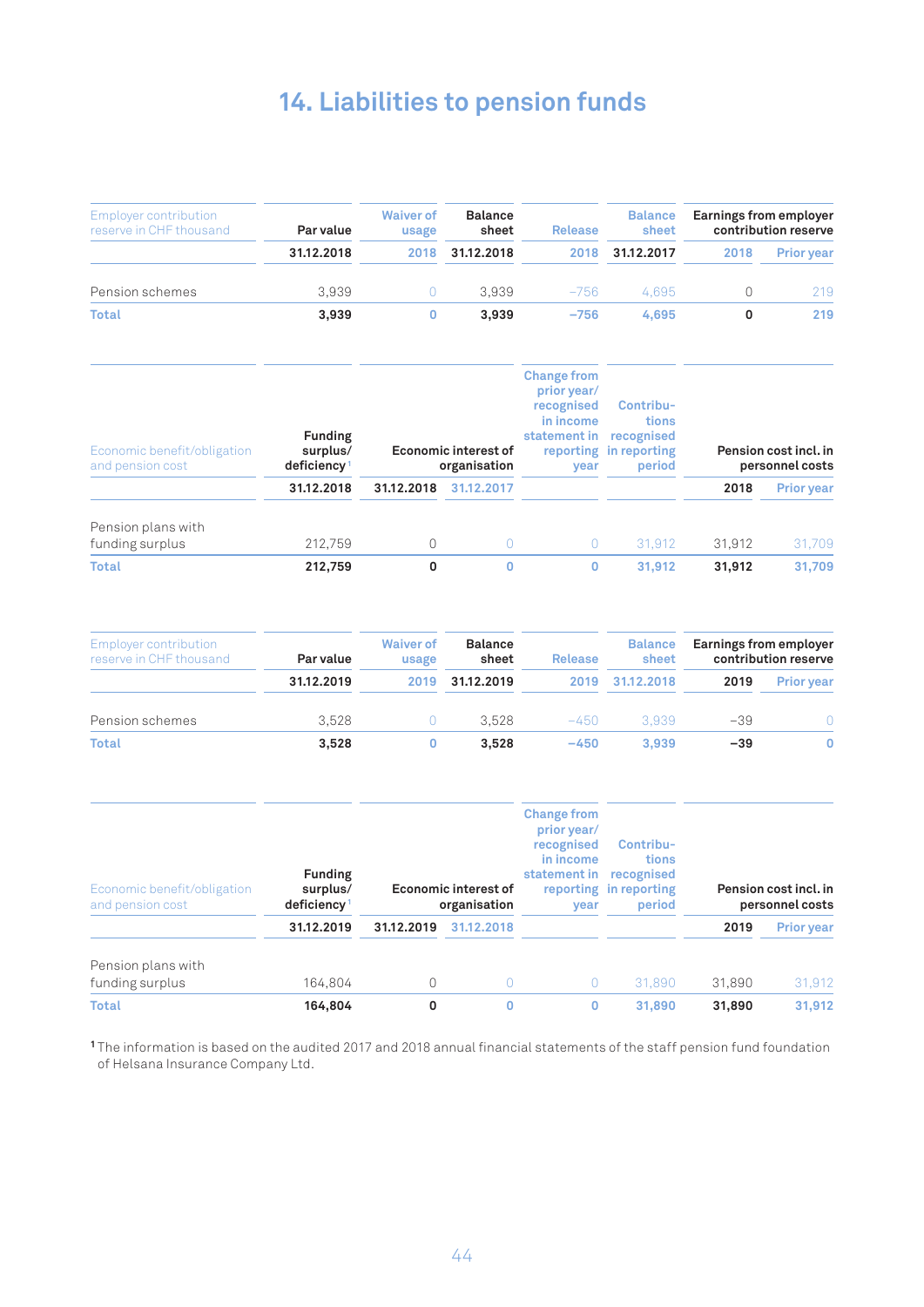### **15. Other information**

#### **Collateral for own liabilities, reservation of ownership (excluding tied assets)**

On 31 December 2019, there was no collateral for own liabilities.

#### **Contingent receivables/liabilities**

Within the scope of Group VAT taxation, the Helsana Group is jointly and severally liable to the Swiss Federal Tax Administration. Stiftung Fondation Sana is also included in the VAT group together with the fully consolidated companies.

#### **Significant related companies**

| Figures in CHF thousand                     | <b>Transactions with the</b><br>Helsana Group (net) <sup>1</sup> |        | Investments <sup>2</sup> |            | Technical provisions <sup>2</sup> |            |
|---------------------------------------------|------------------------------------------------------------------|--------|--------------------------|------------|-----------------------------------|------------|
|                                             | 2019                                                             | 2018   | 31.12.2018               | 31.12.2017 | 31.12.2018                        | 31.12.2017 |
| <b>Name</b>                                 |                                                                  |        |                          |            |                                   |            |
| Solida Insurance Ltd, 8048<br>Zurich        | 10.243                                                           | 10.110 | 647.485                  | 621.418    | 564.174                           | 553.872    |
| Helsana Legal Protection Ltd,<br>5000 Aarau | 18.123                                                           | 17,360 | 53.671                   | 49.039     | 43.592                            | 41,373     |

**<sup>1</sup>** The transactions with associated companies include the sum of the statements of these companies, which include the transferred net premiums less any profit sharing and compensation for administration.

**<sup>2</sup>** The figures have been taken from the annual reports for 2018 and 2017.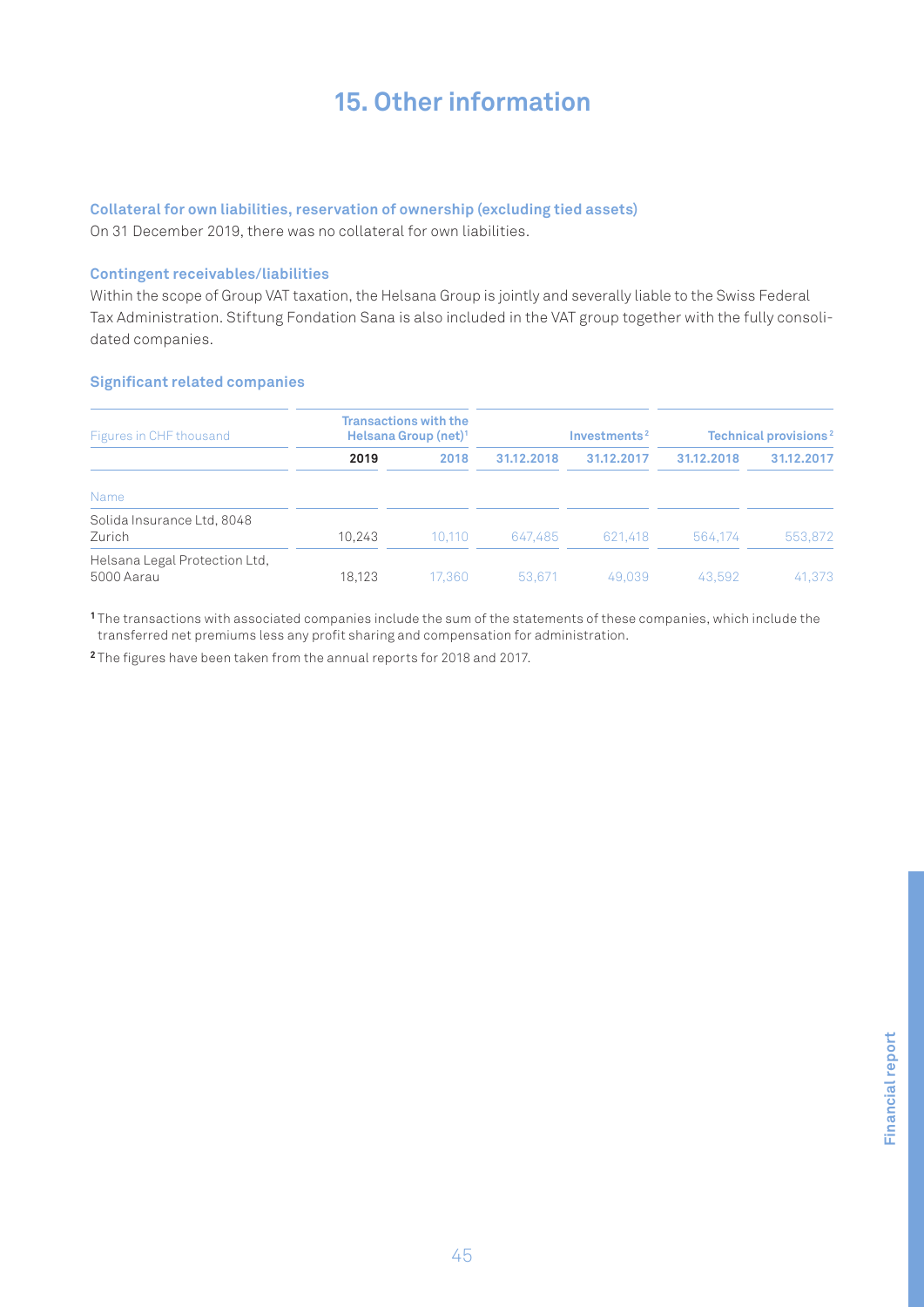### **Report of the statutory auditor**



**Ernst&Young Ltd** Maagplatz 1

P.O. Box CH-8010 Zurich Phone +41 58 286 31 11 Fax +41 58 286 30 04 www.ey.com/ch

To the General Meeting of Helsana Ltd, Dübendorf

Zurich, 4 February 2020

#### **Report of the statutory auditor on the consolidated financial statements**

As statutory auditor, we have audited the accompanying consolidated financial statements of Helsana Ltd, which comprise the income statement, balance sheet, cash flow statement, statement of changes in equity and notes, for the year ended 31 December 2019.

#### **Board of Directors' responsibility**

The Board of Directors is responsible for the preparation of these consolidated financial statements in accordance with Swiss GAAP FER and the requirements of Swiss law. This responsibility includes designing, implementing and maintaining an internal control system relevant to the preparation of consolidated financial statements that are free from material misstatement, whether due to fraud or error. The Board of Directors is further responsible for selecting and applying appropriate accounting policies and making accounting estimates that are reasonable in the circumstances.

#### **Auditor's responsibility**

Our responsibility is to express an opinion on these consolidated financial statements based on our audit. We conducted our audit in accordance with Swiss law and Swiss Auditing Standards. Those standards require that we plan and perform the audit to obtain reasonable assurance whether the consolidated financial statements are free from material misstatement.

An audit involves performing procedures to obtain audit evidence about the amounts and disclosures in the consolidated financial statements. The procedures selected depend on the auditor's judgment, including the assessment of the risks of material misstatement of the consolidated financial statements, whether due to fraud or error. In making those risk assessments, the auditor considers the internal control system relevant to the entity's preparation of the consolidated financial statements in order to design audit procedures that are appropriate in the circumstances, but not for the purpose of expressing an opinion on the effectiveness of the entity's internal control system. An audit also includes evaluating the appropriateness of the accounting policies used and the reasonableness of accounting estimates made, as well as evaluating the overall presentation of the consolidated financial statements. We believe that the audit evidence we have obtained is sufficient and appropriate to provide a basis for our audit opinion.

#### **Opinion**

In our opinion, the consolidated financial statements for the year ended 31 December 2019 give a true and fair view of the financial position, the results of operations and the cash flows in accordance with Swiss GAAP FER and comply with Swiss law.

#### **Report on other legal requirements**

We confirm that we meet the legal requirements on licensing according to the Auditor Oversight Act (AOA) and independence (article 728 CO) and that there are no circumstances incompatible with our independence.

In accordance with article 728a paragraph 1 item 3 CO and Swiss Auditing Standard 890, we confirm that an internal control system exists, which has been designed for the preparation of consolidated financial statements according to the instructions of the Board of Directors.

We recommend that the consolidated financial statements submitted to you be approved.

Ernst & Young Ltd

.<br>eehl

Rolf Bächler Monika Löber Licensed audit expert Licensed audit expert (Auditor in charge)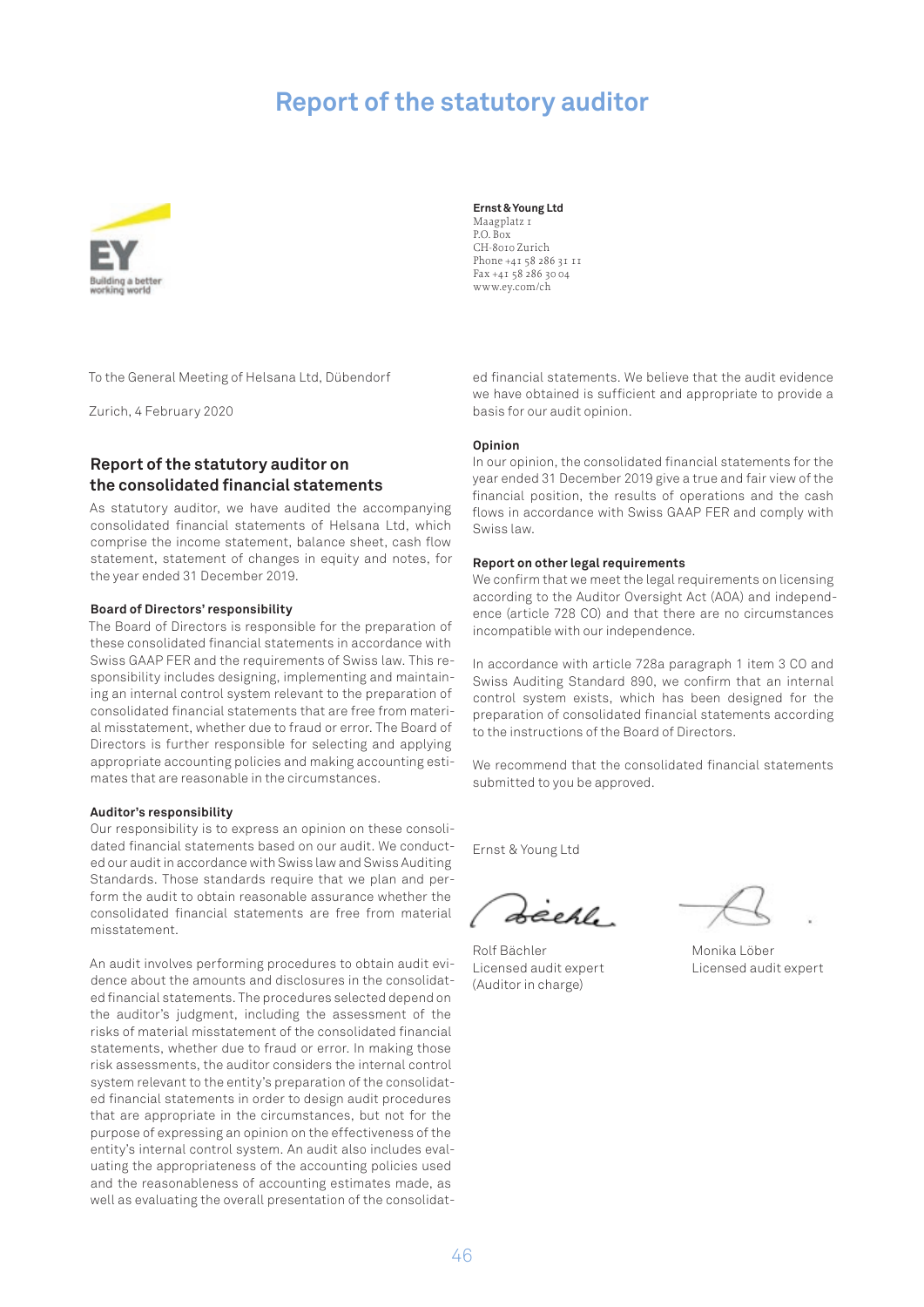**Publication details** Publisher Helsana Ltd, P.O. Box, 8081 Zurich, tel. +41 58 340 12 12, media.relations@helsana.ch, www.helsana.ch Project Management Can Arikan Editorial Jordi Tejedor and Daniela Diener Design, Layout and Realisation MADE Identity AG, Zurich Photos Kilian Kessler (cover), Daniel Winkler (pages 2/3), Christian Schnur (pages 18/19) Editing and Translation Apostroph Group, Zurich, Stuart Garforth, Daniel Forestier and Annina Tervoort Publishingsystem ns.publish by mms solutions ag, Zurich Production NeidhartSchön AG, Zurich